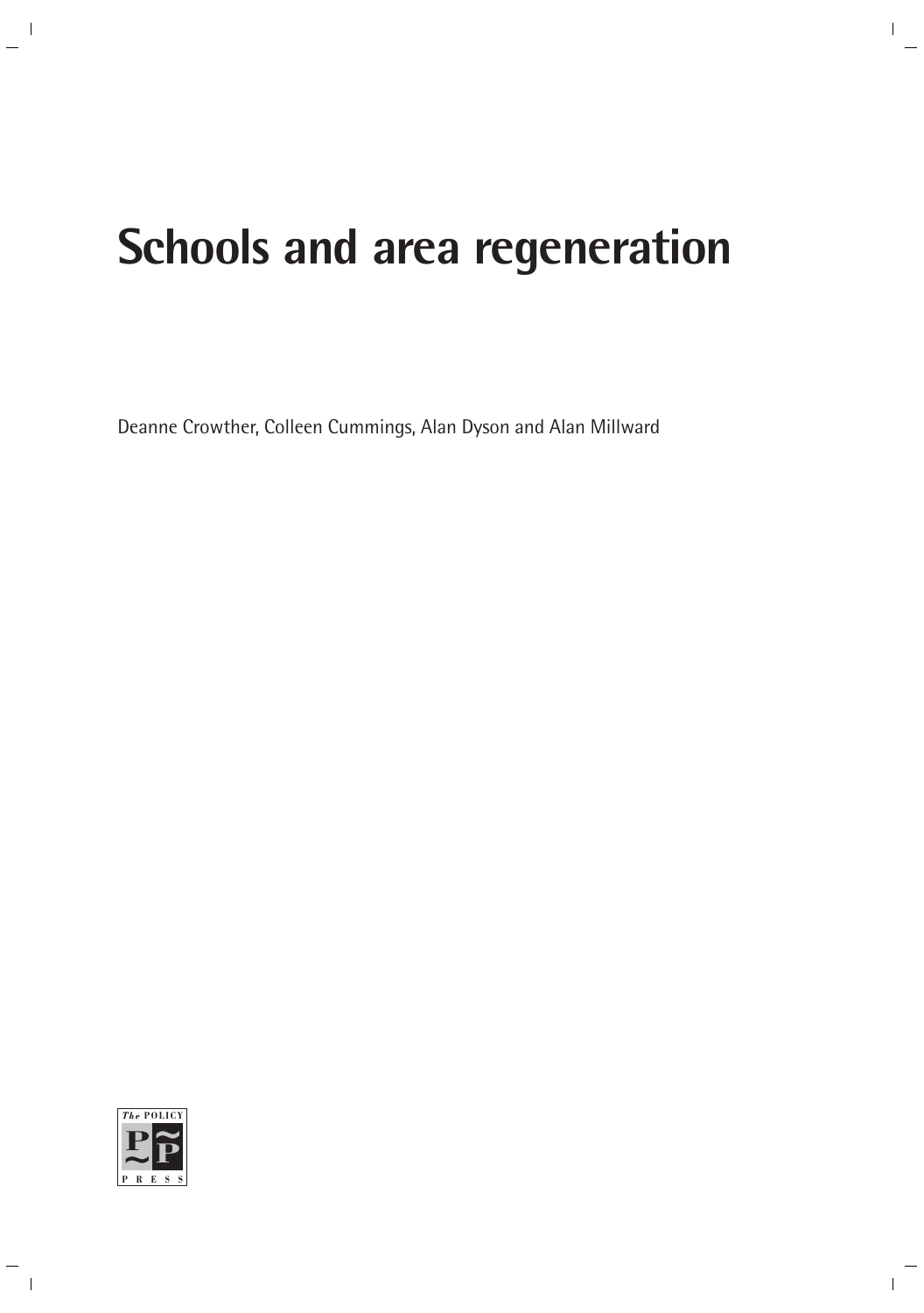First published in Great Britain in October 2003 by

The Policy Press Fourth Floor, Beacon House Queen's Road Bristol BS8 1QU UK

Tel no +44 (0)117 331 4054 Fax no +44 (0)117 331 4093 E-mail tpp-info@bristol.ac.uk www.policypress.org.uk

© University of Newcastle 2003

Published for the Joseph Rowntree Foundation by The Policy Press

ISBN 1 86134 517 8

**Deanne Crowther** and **Colleen Cummings** are Research Associates in the School of Education, Communication and Language Sciences, University of Newcastle. **Alan Dyson** is Professor of Education at the University of Manchester. Until September 2003 he was Professor of Special Needs Education and Co-director of the Special Needs Research Centre at the University of Newcastle. **Alan Millward** was Reader in Special Needs Education and Co-director of the Special Needs Research Centre, University of Newcastle until September 2002.

All rights reserved: no part of this publication may be reproduced, stored in a retrieval system, or transmitted in any form or by any means, electronic, mechanical, photocopying, recording or otherwise without the prior written permission of the Publishers.

The **Joseph Rowntree Foundation** has supported this project as part of its programme of research and innovative development projects, which it hopes will be of value to policy makers, practitioners and service users. The facts presented and views expressed in this report, however, are those of the authors and not necessarily those of the Foundation.

The statements and opinions contained within this publication are solely those of the authors and not of The University of Bristol or The Policy Press. The University of Bristol and The Policy Press disclaim responsibility for any injury to persons or property resulting from any material published in this publication.

The Policy Press works to counter discrimination on grounds of gender, race, disability, age and sexuality.

Cover design by Qube Design Associates, Bristol Printed in Great Britain by Hobbs the Printers Ltd, Southampton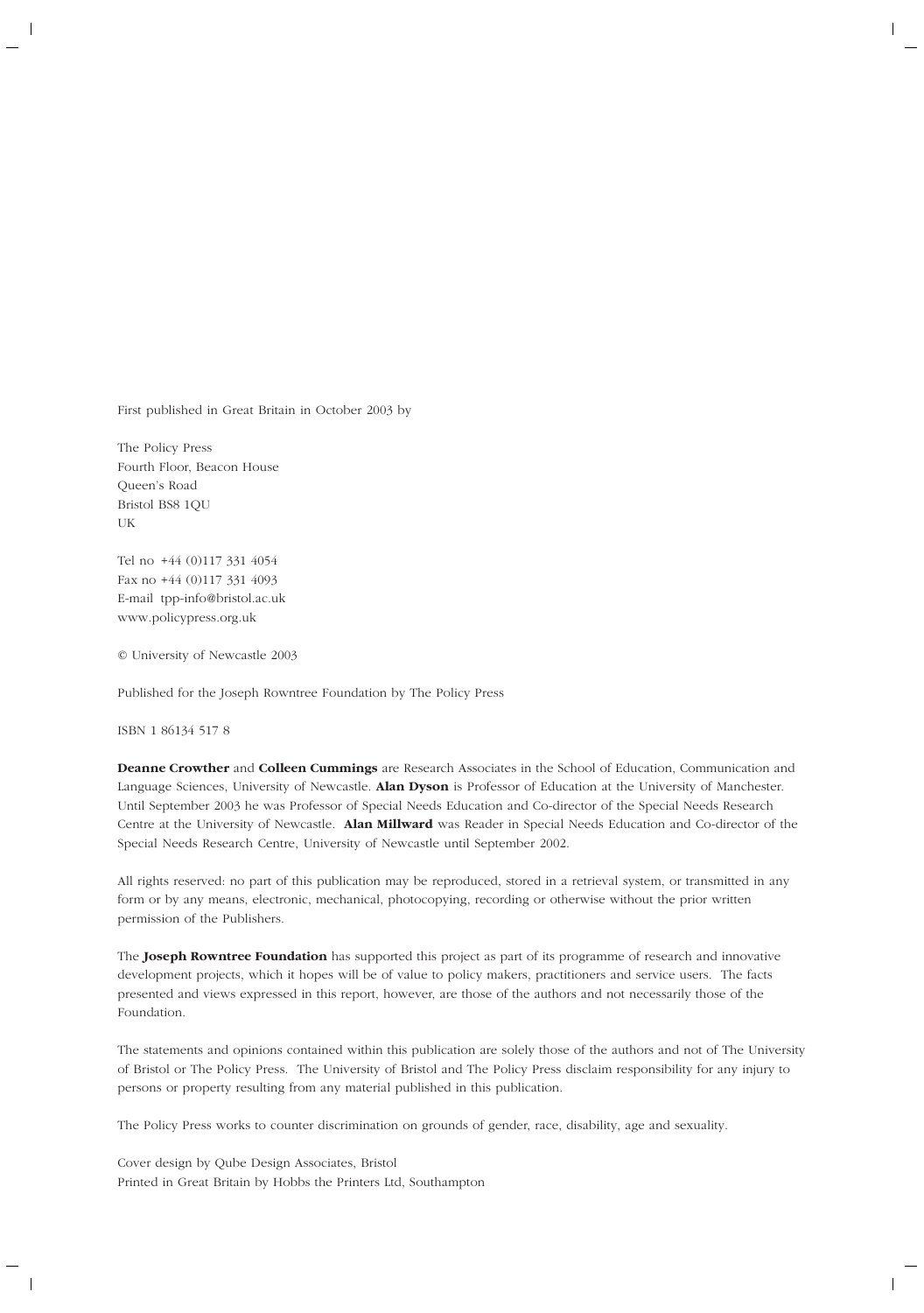# **Contents**

|              | Acknowledgements<br><b>Executive summary</b>                                                   | <b>iv</b><br>v |
|--------------|------------------------------------------------------------------------------------------------|----------------|
| 1            | Schools and area regeneration: some policy dilemmas                                            |                |
|              | The current context<br>The challenge for schools                                               | 1<br>3         |
| $\mathbf{2}$ | The case studies                                                                               | 5              |
|              | The areas: Senlake and Forest Villas                                                           | 5              |
|              | Regeneration initiatives                                                                       | 6              |
|              | The schools: Senlake                                                                           | 8              |
|              | The schools: Forest Villas                                                                     | 10             |
|              | Similarities and differences                                                                   | 11             |
| 3            | Conceptualising the role of schools in regeneration                                            | 12             |
|              | School activities                                                                              | 12             |
|              | The models                                                                                     | 12             |
|              | Factors in the adoption of the models                                                          | 16             |
|              | Effort - or effectiveness?                                                                     | 21             |
| 4            | What worked – and what did not                                                                 | 23             |
|              | The 'community resourcing' model: evidence of impact                                           | 23             |
|              | 'Individual and contextual transformation': educational outcomes for children and young people | 25             |
|              | Contextual transformation: the wider impacts of schools                                        | 30             |
|              | The scale of schools' contributions                                                            | 32             |
| 5            | Towards a coherent approach                                                                    | 34             |
|              | Schools and the challenges of area regeneration                                                | 34             |
|              | From 'visions' to 'vision': defining the principles                                            | 36             |
|              | A final dilemma                                                                                | 42             |
|              | <b>References</b>                                                                              | 44             |
|              | <b>Appendix A: Methodology</b>                                                                 | 46             |
|              | Appendix B: Data source maps                                                                   | 47             |
|              | Appendix C: Descriptive school data                                                            | 49             |
|              | Appendix D: School recruitment patterns                                                        | 51             |
|              | Appendix E: Measures of disadvantage in the schools                                            | 53             |
|              | Appendix F: Community-oriented activities in the schools (as described by schools)             | 55             |
|              | Appendix G: Comparative data on school performance                                             | 57             |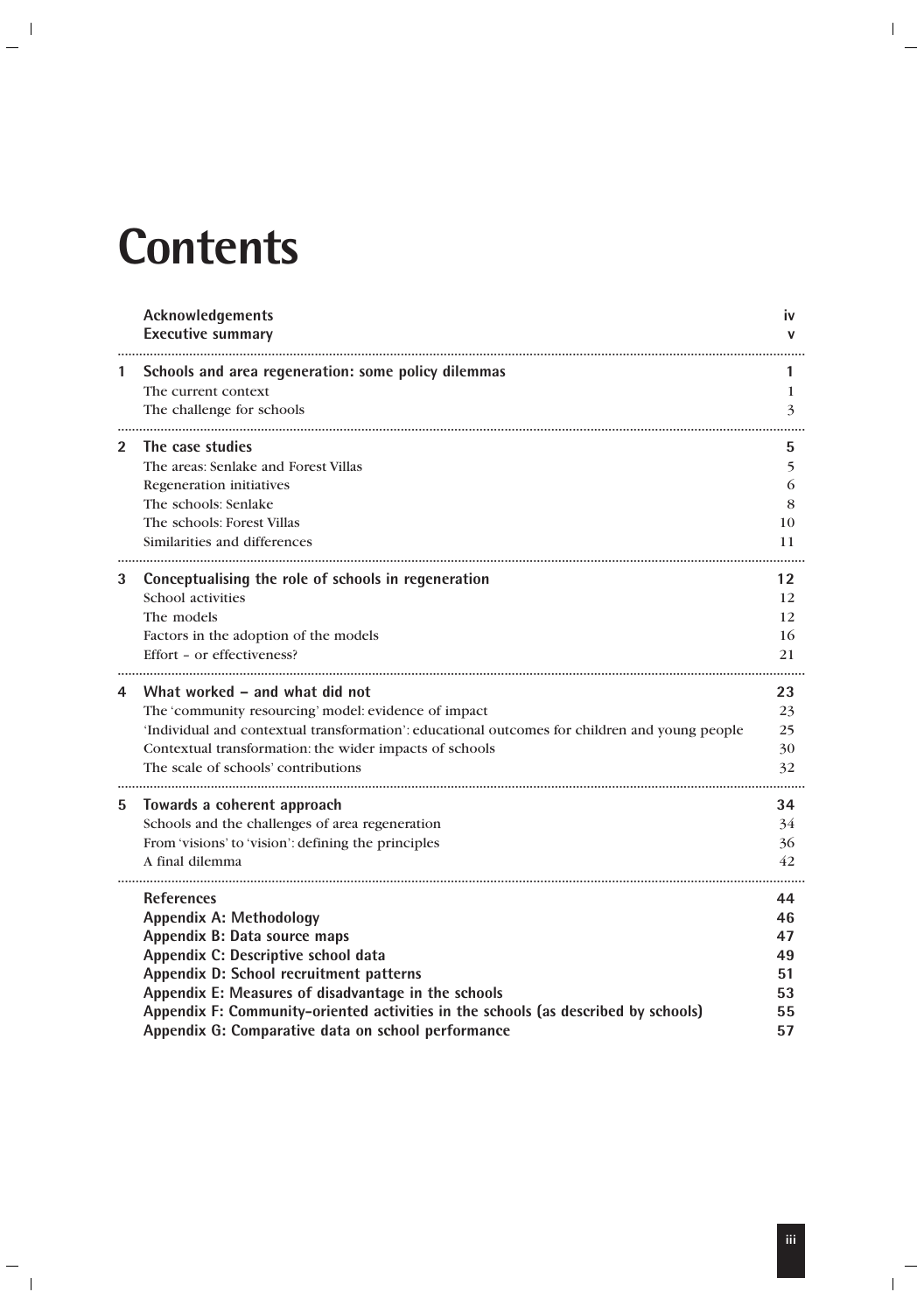# **Acknowledgements**

We would like to thank the schools, local authorities and communities involved in this project for their patience and helpfulness during the course of the research. Particular thanks go to the head teachers who tolerated our recurrent interviewing and to those officers and officials in the local authority and Ofsted who were so helpful in providing us with quantitative data. We would like to acknowledge the contributions of Elaine Robson, who acted as the project's research associate during its first phase, and Vicki Belt who also offered research assistance. Last, but not least, we would like to thank our project manager, Theresa McDonagh, and our advisory group, who were an unfailing source of challenge, support and inspiration. They were: Mog Ball, Denise Caudle, Annette Hastings, Janice Lawson, Charlie Lloyd, Pamela Munn, Chris Power and Marilyn Taylor.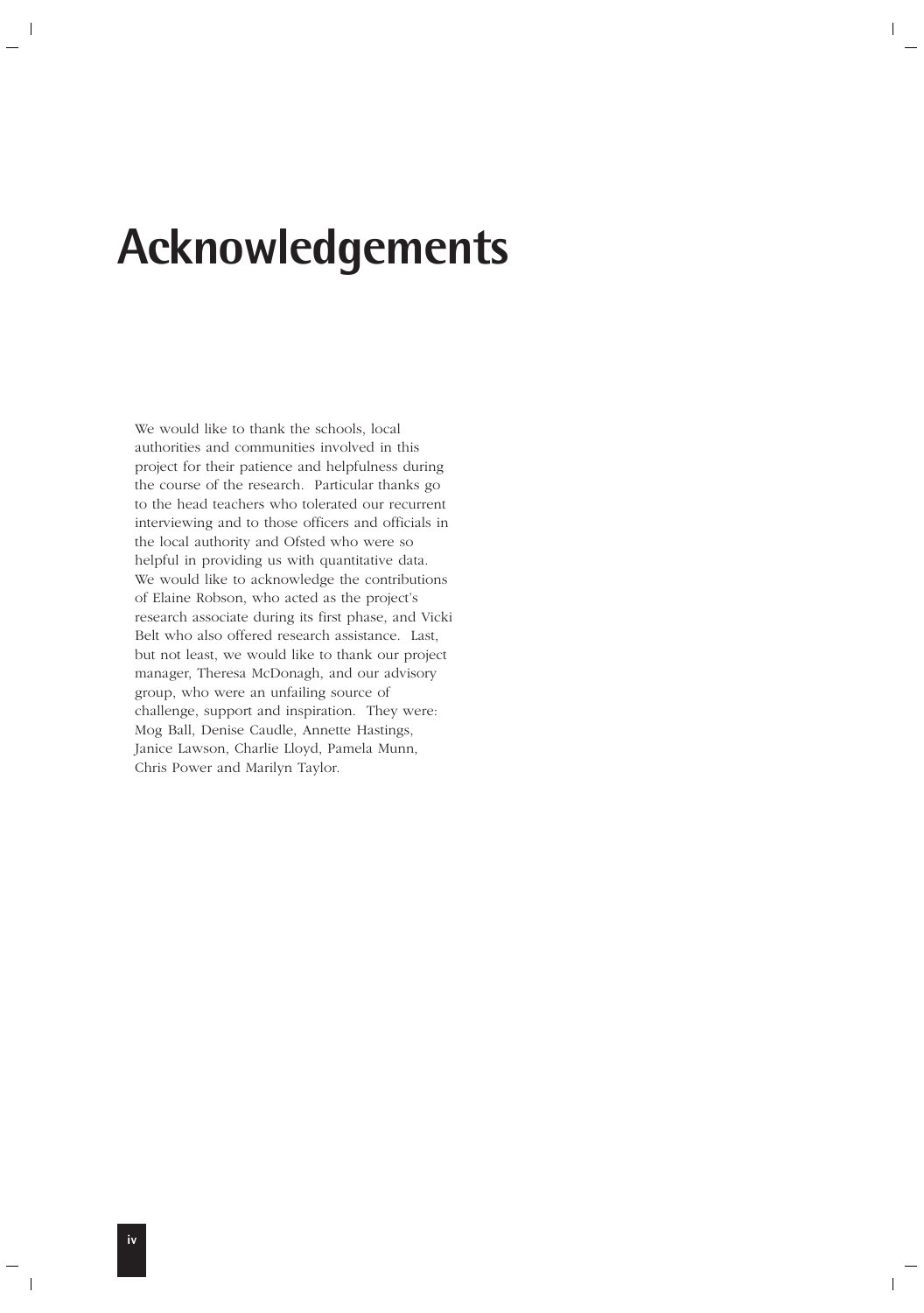# **Executive summary**

The problems of the negative interactions between area disadvantage and educational attainment have been long-standing concerns of national and local policy. Many approaches to area regeneration have had an educational component. However, the problems have remained intractable. When the 'New' Labour government took power in 1997, it promised a new approach giving education a prominent role in tackling disadvantage and, in particular, it outlined a role for schools in 'neighbourhood renewal'. While this role opens up many opportunities for schools, it is not clearly defined and it creates tensions with schools' primary responsibility of delivering on the 'standards' agenda.

Within this context, the study reported here is concerned with the contribution to wider regeneration initiatives made by local schools serving two disadvantaged areas. It explores how the schools and other stakeholders conceptualised their roles, the activities they undertook, the successes they achieved and the problems they faced. It also makes policy recommendations for how schools' contributions could be made more effective.

Although practice in the schools was eclectic – even incoherent – three basic models of schools' contribution emerged. They were:

- the *community resourcing* model, in which schools seek to make their facilities, networks and expertise available to otherwise resourcepoor communities;
- the *individual transformation* model in which schools focus exclusively on improving the life-chances of individual young people by raising their attainment;

• the *contextual transformation* model, in which schools likewise seek to raise attainments, but feel that they can only do so by involving families and the community and that they must also develop a wider range of attributes in their pupils.

Many factors impacted on the ways in which schools adopted or selected elements from these models. In particular:

- Where disadvantaged areas were large, schools had a relatively homogeneous community to which they could relate through the community resourcing and contextual transformation models. However, where areas were small, schools drew their pupils from a diverse range of communities and had an incentive to focus more exclusively on what they themselves could do to raise pupils' attainments.
- Local authorities had different approaches to regeneration and to the role of schools. These policies might incline schools towards one or other of the models.
- National education policy required schools to focus heavily on 'standards' of pupil attainment. Although there was some policy encouragement for schools to engage with their communities, the standards imperative tended to override this.
- Headteachers were particularly powerful in determining schools' approaches. Not only did the heads of different schools have different views, but newly-appointed headteachers might reverse the direction in which a school was moving.

Using any of these models, the evidence for the effectiveness of schools' work was ambiguous. Schools were engaged in a wide range of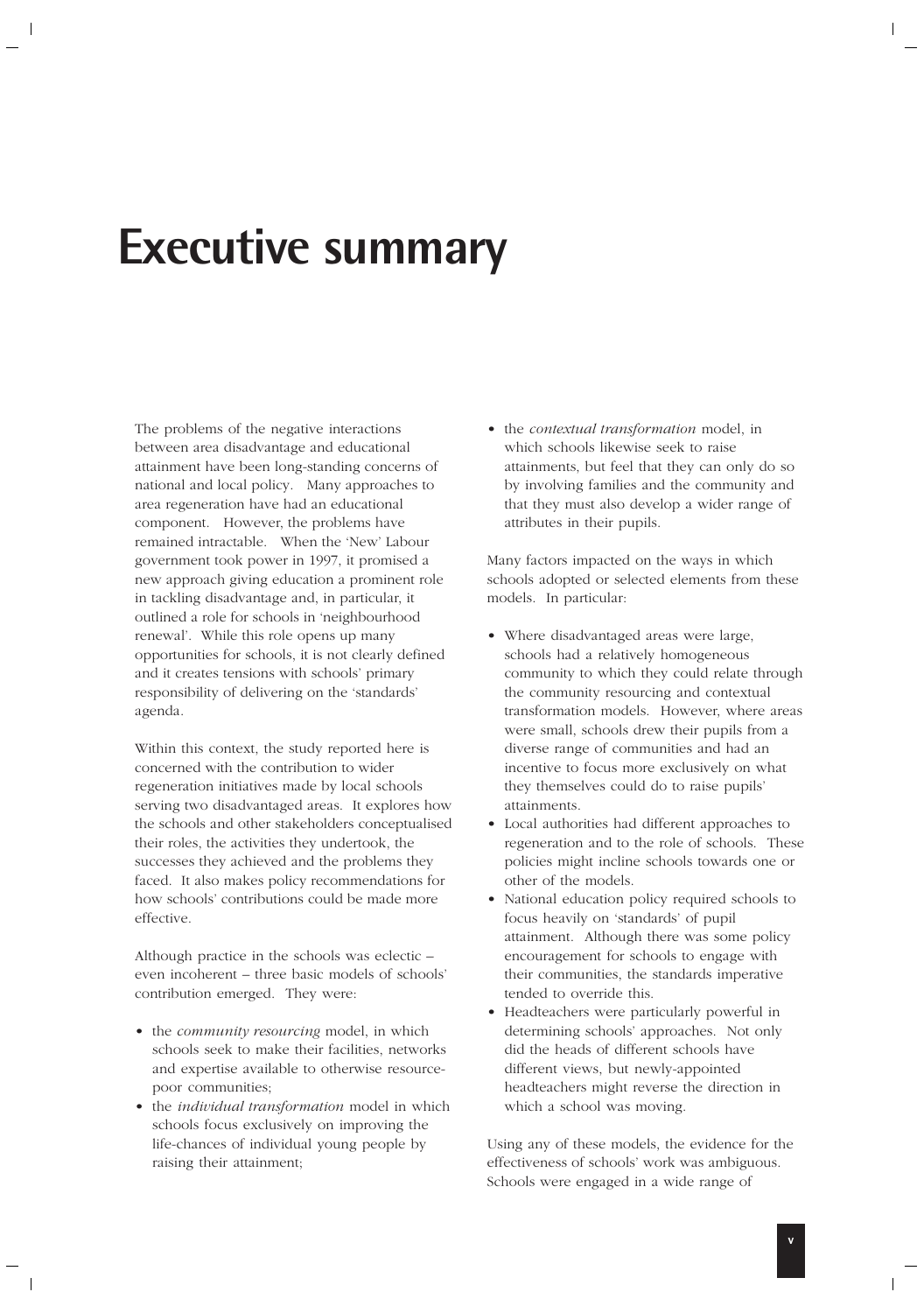community-oriented activities and could have considerable impact at an individual level or in specific aspects of their work. However, there was no evidence that they were able to have large-scale impacts on the communities they served as a whole, nor that they were able to bring about transformations of the life-chances of large groups of young people. Given the constraints under which they were operating and the intractable nature of the problems they were dealing with, it was unreasonable to expect anything other than this.

The current situation seems to be one in which there are many expectations of and opportunities for schools in respect of area regeneration, but little by way of a coherent and supportive policy framework which can make their work effective. A clear 'vision' of schools' roles is needed. Some principles on which this could be based are:

- the work of schools needs to be set in the context of a wide-ranging strategy to address disadvantage;
- schools need to have a clearly-defined, but holistic role;
- the 'standards agenda' needs to be rethought in ways which facilitate this role;
- funding, accountability and other policy frameworks need to be supportive of this holistic role;
- schools need to work in clusters and other extended structures;
- strategies need to be based on good information about communities' needs and wishes.

There are encouraging signs in the government's commitment to ending child poverty, in its new and more open strategy for primary education and in its interest in defining an 'extended' role for schools. These are indications that a rethinking of the role of schools as part of a wider strategy to address disadvantage is politically possible. However, this rethinking begs some fundamental questions about what we expect schools to achieve and how they should relate to local communities and to the wider society. Any real advance demands that we engage with these questions seriously and do so in respect not only of schools serving disadvantaged areas, but of the school system as a whole.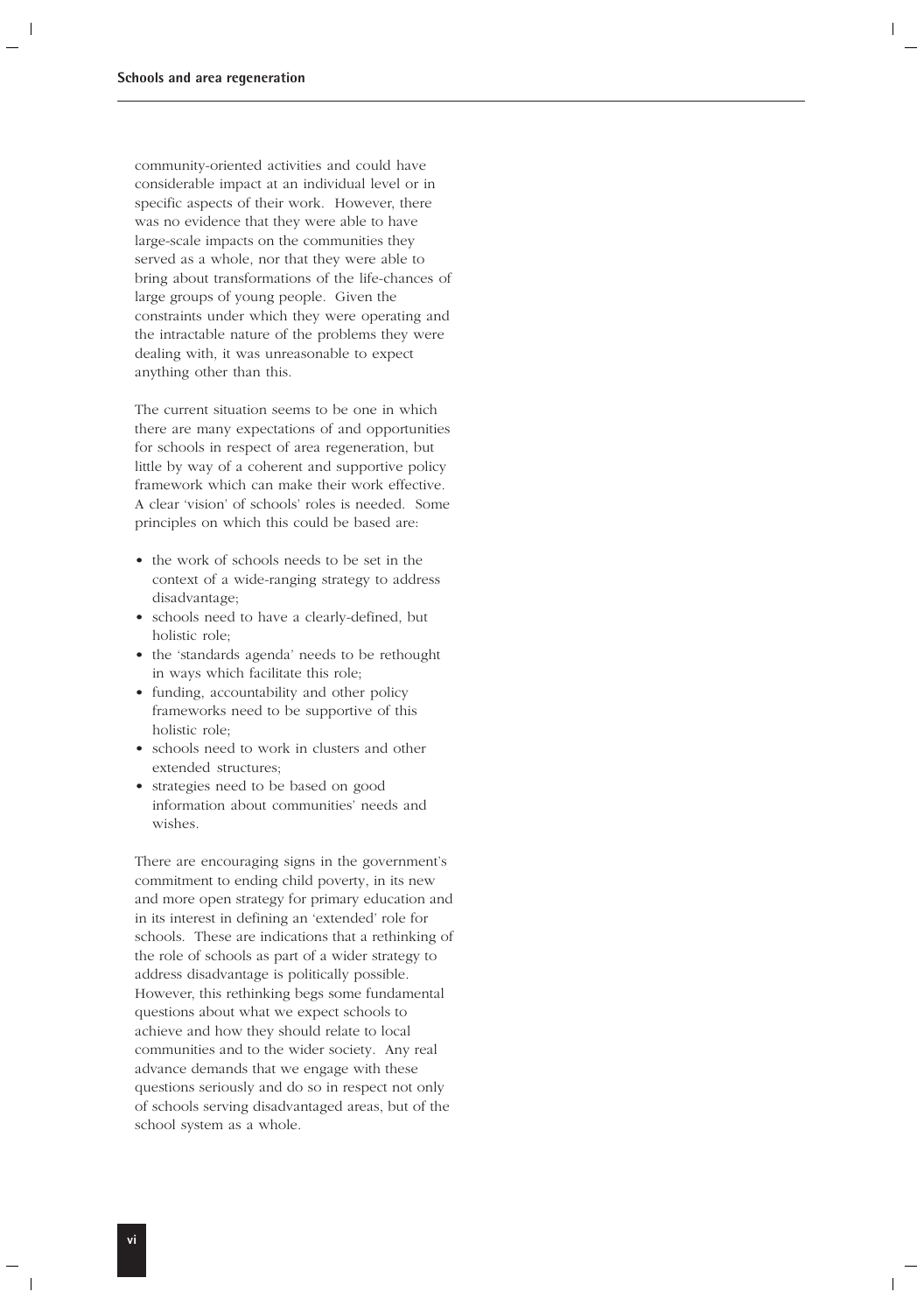# **Schools and area regeneration: some policy dilemmas**

### **The current context**

This report is about the relationship between schools and the communities they serve. However, it is not simply about how schools can develop positive relationships with those communities or involve parents in the education of their children, or enlist communities in supporting a school's work. Rather, it is about how schools that serve disadvantaged communities can contribute to the regeneration of the areas where those communities live and in (or close to) which the schools are located. To this extent, this is one of the few studies which looks at school–community relations not from outside in – what the community can do for the school – but from inside out – what the school can do for the community.

The regeneration of disadvantaged areas is, of course, a long-standing concern of national and local policy. Many approaches have been attempted at various times since the 1900s – the creation of 'model villages', large-scale slum clearances, the establishment of new towns, local and regional economic development initiatives, the refurbishment of run-down estates and, latterly, the creation of 'urban villages'. All of these and more have worked on the assumption that serious attempts to address disadvantage have to work in the places where people live and the communities in which they live. Many have also had an educational component. At the very least, they have assumed that the provision of good schools is essential for the well being of an area and its people. Frequently, they have gone beyond this and explored a wider range of contributions that schools can make – perhaps in developing civic virtues alongside the church and the village hall, or perhaps by offering educational opportunities to the whole community rather than simply to its children.

However, the problems of disadvantaged communities and the powerful and negative interactions between schooling and disadvantage have proved recalcitrant. It remains the case that poverty and other aspects of what has come to be called 'social exclusion' tend to concentrate in particular areas and within particular communities (Palmer et al, 2002; Darton et al, 2003). Indeed, if anything, the 1980s onwards have seen that concentration deepening rather than diluting (Howarth et al, 1998). Likewise, it remains the case that children who experience greatest social and economic disadvantages tend to do worst in school and that they then tend to experience further disadvantage as adults (Pearce and Hillman, 1998; Ennals, 2003).

Even more worryingly, what has become evident in recent years is that the schools which those children are most likely to attend – that is, schools serving areas of concentrated disadvantage – are also the schools which themselves experience greatest difficulties (Ofsted, 1993, 1996; Power et al, 2002; Woods and Levacic, 2002). Too often, these are schools which experience the highest levels of pupil mobility and the greatest levels of disruptive behaviour; they find it hard to recruit and retain staff; they become unattractive to aspirational families; and above all, they find it hard to raise their pupils' attainments at the same rate as other schools and the children fall even further behind their peers. Far from schools contributing to regeneration, or offering young people a path out of disadvantage, such schools are in danger of becoming trapped in a vicious circle where the decline of the area and the decline of the school reinforce one another (Power and Mumford, 1999).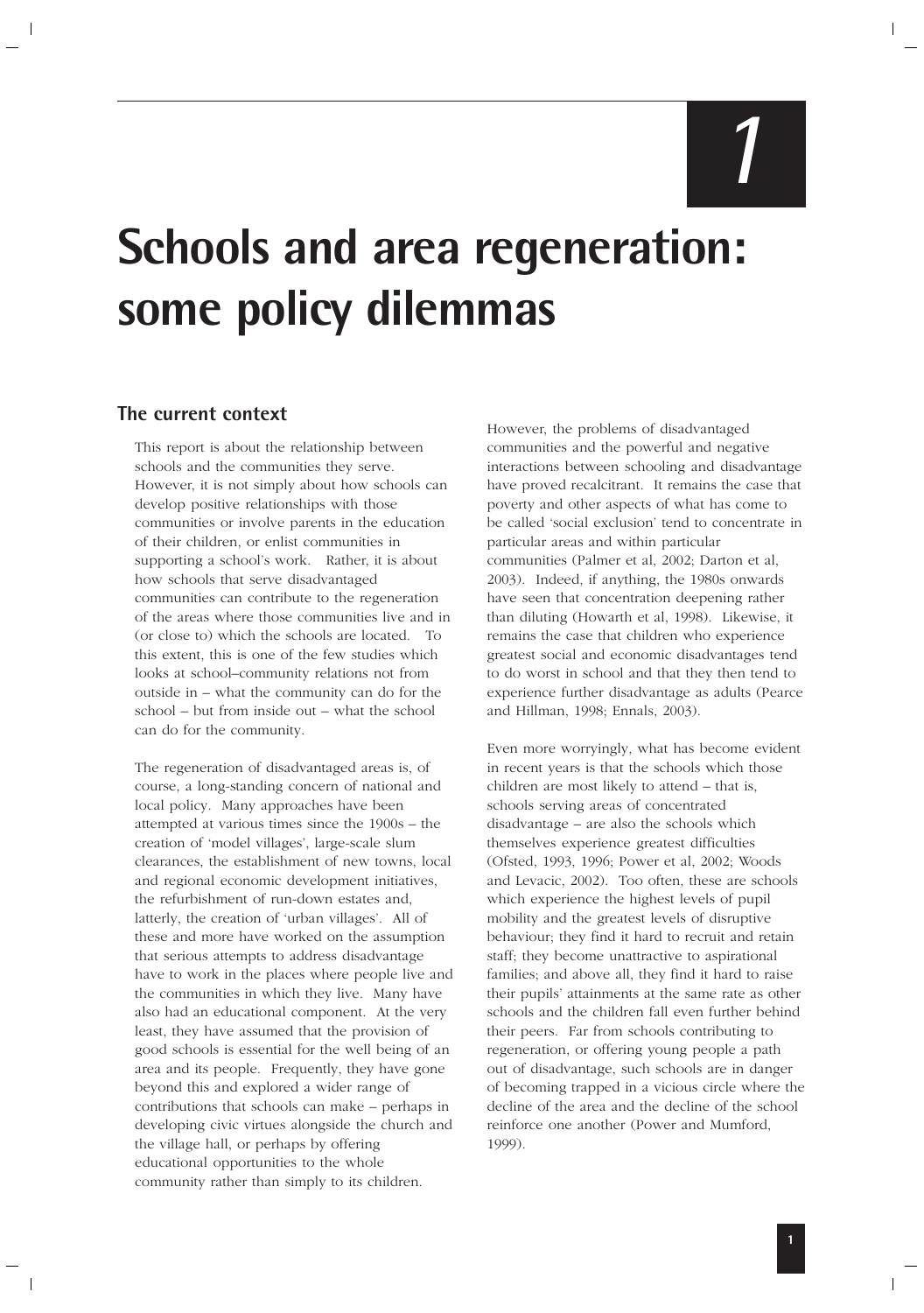When the 'New' Labour government took office in 1997, it was the end of a period in which both levels of relative disadvantage and its spatial concentration had increased rapidly (Green, 1996; Howarth et al, 1998). There were, the government believed, too many individuals, groups and whole communities which were 'socially excluded' – cut off, that is, from the opportunities, expectations and, ultimately, values which characterised the mainstream of society. Such exclusion, the government reasoned, had no single cause. Poverty was important, but social exclusion would not be overcome simply by creating jobs or raising the levels of state benefit:

[The] 'joined-up' nature of social problems is one of the key factors underlying the concept of social exclusion – a relatively new idea in British policy debate. It includes low income, but is broader and focuses on the link between problems such as, for example, unemployment, poor skills, high crime, poor housing and family breakdown. Only when these links are properly understood and addressed will policies really be effective. (SEU, 2001a, Summary, para 4)

In terms, therefore, of area regeneration, or 'neighbourhood renewal' as the government preferred to call it, there was no single approach that would work. Instead of focusing on one or other aspect of disadvantage, the task was to stimulate and then to coordinate a wide range of initiatives that would attack the multiple problems that beset the most disadvantaged areas.

As one of its first acts, the 'New' Labour government set up a Social Exclusion Unit (SEU) to bring together its policies in this field, and in September 1998 the SEU launched a national strategy for neighbourhood renewal (SEU, 1998). Now, it argued, was the time for a 'new approach' – one, it claimed, that would be "comprehensive, long-term and founded on what works" and which would focus on "bridging the gap between the poorest neighbourhoods and the rest of Britain" (SEU, 1998, Foreword). In line with the overall multidimensional approach to social exclusion, the strategy document announced the establishment of no fewer than 18 'Policy Action Teams' (PATs), each of which would explore the actions that would be needed

in a particular policy area in order to bring about renewal.

A number of these teams dealt with educational issues and one in particular – PAT 11 – focused on the potential role of schools in neighbourhood renewal. In the government's multidimensional analysis of social exclusion, education held – and still holds – a special place. As David Blunkett, Secretary of State for Education from 1997 to 2001 pointed out, social exclusion cannot be understood in terms of economic poverty alone, but in terms also of poverties of aspiration, opportunity and education, which result in perpetual

"... underachievement, trapping not just individuals, but their children and their children's children into a spiral of decline." (Blunkett, 1999)

It is for this reason that education occupies a key position in the renewal not only of disadvantaged areas, but of society as a whole:

"Our vision is of nothing less than a new and stronger fabric for our society. Over the next five to ten years, we want all our young people to emerge from school with a sound basic education, committed to continuous learning and equipped with the personal skills they need to succeed as individuals and citizens. We want people of all ages engaged with learning. We want opportunity for all our people. We want people and communities once again proud of their self-determination. This is our vision: empowered and self-reliant individuals, strong families, self-sustaining communities – a nation equipped for the challenges and opportunities of the new millennium." (Blunkett, 1999)

Not surprisingly, therefore, PAT 11 looked for new ways in which schools could work with their under-achieving pupils, but saw this as intimately linked to the ways in which they related to the disadvantaged communities in which those pupils lived and to the 'fabric' of aspirations and opportunities which were woven into those communities. Its proposed strategy was to supplement the well-known characteristics of effective schools – dynamic leadership, clear targets, good teaching and so on – with a series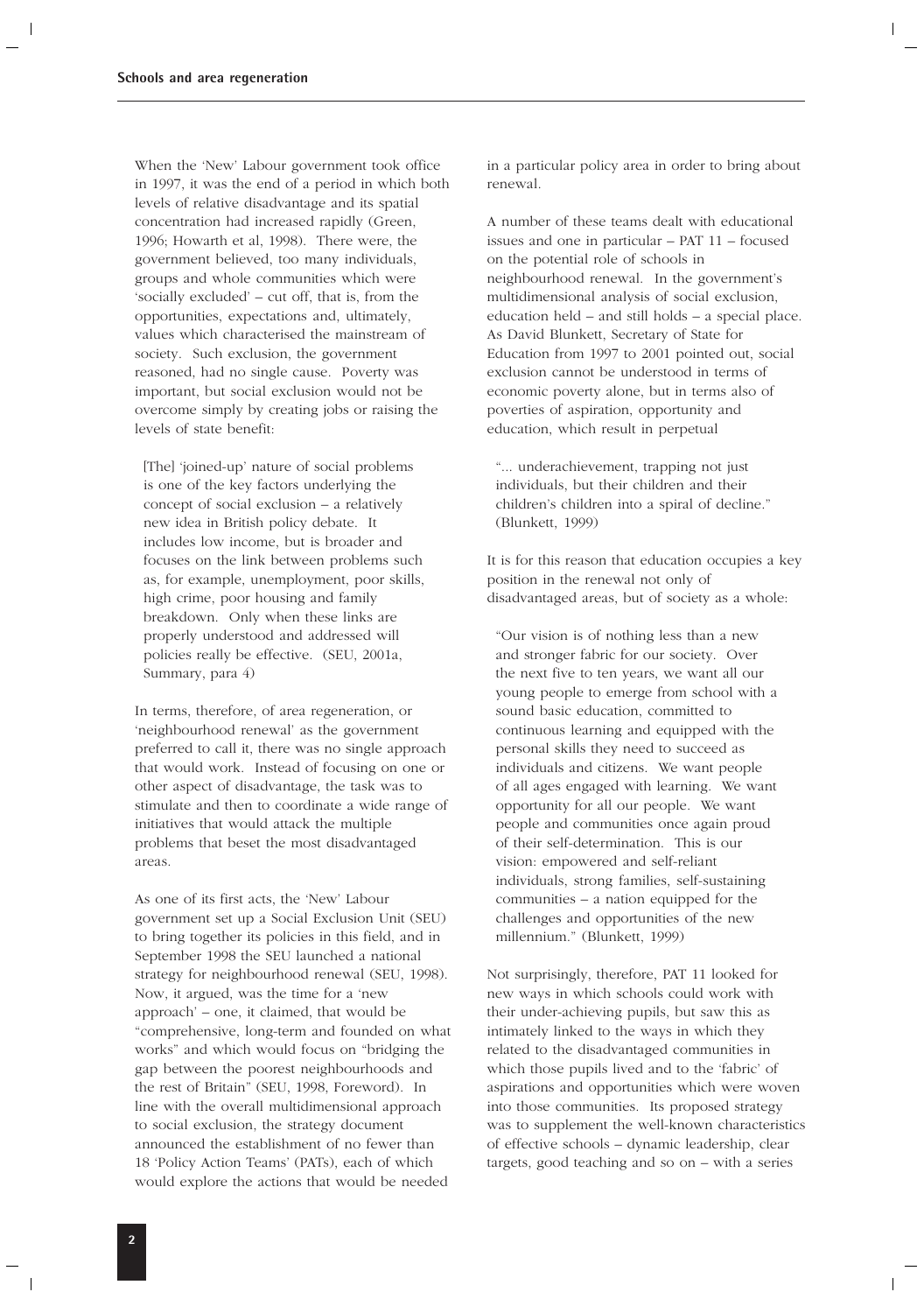of additional activities to be known as 'schools plus'. These it defined as:

… activities which extend the services offered by the school, including study support, school–business links, co-location of health and other services … schools' links with the community including parental involvement, the school as a community resource and the provider of learning opportunities for the wider community. (DfEE, 1999, para 13)

PAT 11's recommendations emerged in a context of a plethora of renewal activity at national and local level. The New Deal for Communities, supplemented by the Single Regeneration Budget and an ongoing series of other initiatives – Employment Zones, Health Action Zones, Sure Start, Education Action Zones, Excellence in Cities among others – targeted resources and created flexibility in disadvantaged areas. A national action plan in 2001 (SEU, 2001b) developed the original strategy by promising the establishment of a Neighbourhood Renewal Unit (NRU) in Whitehall and a series of Local Strategic Partnerships (LSPs) bringing key players together at a local level, with a Neighbourhood Renewal Fund providing additional resourcing for renewal activities. It also promised a new focus on how local authorities were performing in their most deprived communities rather than simply an average across their areas, operationalised through a series of 'floor targets' (including some for education), which set out minimum levels of performance.

At the same time, a series of civil disturbances in multiethnic and multifaith areas of some towns and cities has seen a particular focus on 'community cohesion' in what in this context is called 'civil' (rather than 'neighbourhood') renewal (Ministerial Group on Public Order and Community Cohesion, 2001, para 7). National guidance to local authorities (LGA, 2002) defines cohesion in terms of a sense of belonging and the acceptance and valuing of people's different backgrounds, and argues that strategies to promote cohesion in this sense should be part of existing planning mechanisms, including the work of LSPs. Latterly, the government has announced a 'pathfinder' programme to encourage local authorities to become involved in cohesion-building initiatives (NRU and Home Office, 2002).

### **The challenge for schools**

These developments have created an exciting context for schools serving disadvantaged communities. For many years, the relationship between social and educational disadvantage was overlooked by policy makers; indeed, schools were often held largely, if not solely, responsible for the educational difficulties experienced by their disadvantaged pupils (Mortimore and Whitty, 2000). Now there is an acknowledgement that educational disadvantage has social origins and that schools have a part to play not only in raising the attainments of their pupils, but also in ensuring that,

... within 10 to 20 years, no one should be seriously disadvantaged by where they live. (SEU, 2001b, para 8)

However, this wider role places demands on schools that are, to say the least, challenging, and might under certain circumstances be simply unsustainable. There are three principal reasons for this.

### **First, although the government's multidimensional analysis of social exclusion opens up many opportunities for schools to contribute to area regeneration, it also creates considerable uncertainty.**

Government guidance (DfEE, 1999; DfES, 2002) invites schools to become involved in a wide range of community-oriented initiatives, from offering education, to setting up breakfast clubs, participating in health improvement programmes, working on crime prevention initiatives, offering parenting classes, and so on. The question for schools is how to decide which of these they should become involved in and how they should divide their limited resources and energies between them. This decision is made more problematic by the government's analysis of social exclusion. If social exclusion is multidimensional, then all activities that address one or other of its aspects are valuable. Put another way, since there is no *single* underlying cause, anything helps, but nothing takes precedence.

This problem is compounded by the proliferation of initiatives to which the multidimensional analysis gives rise. Typically, right across the public services, such initiatives are short term,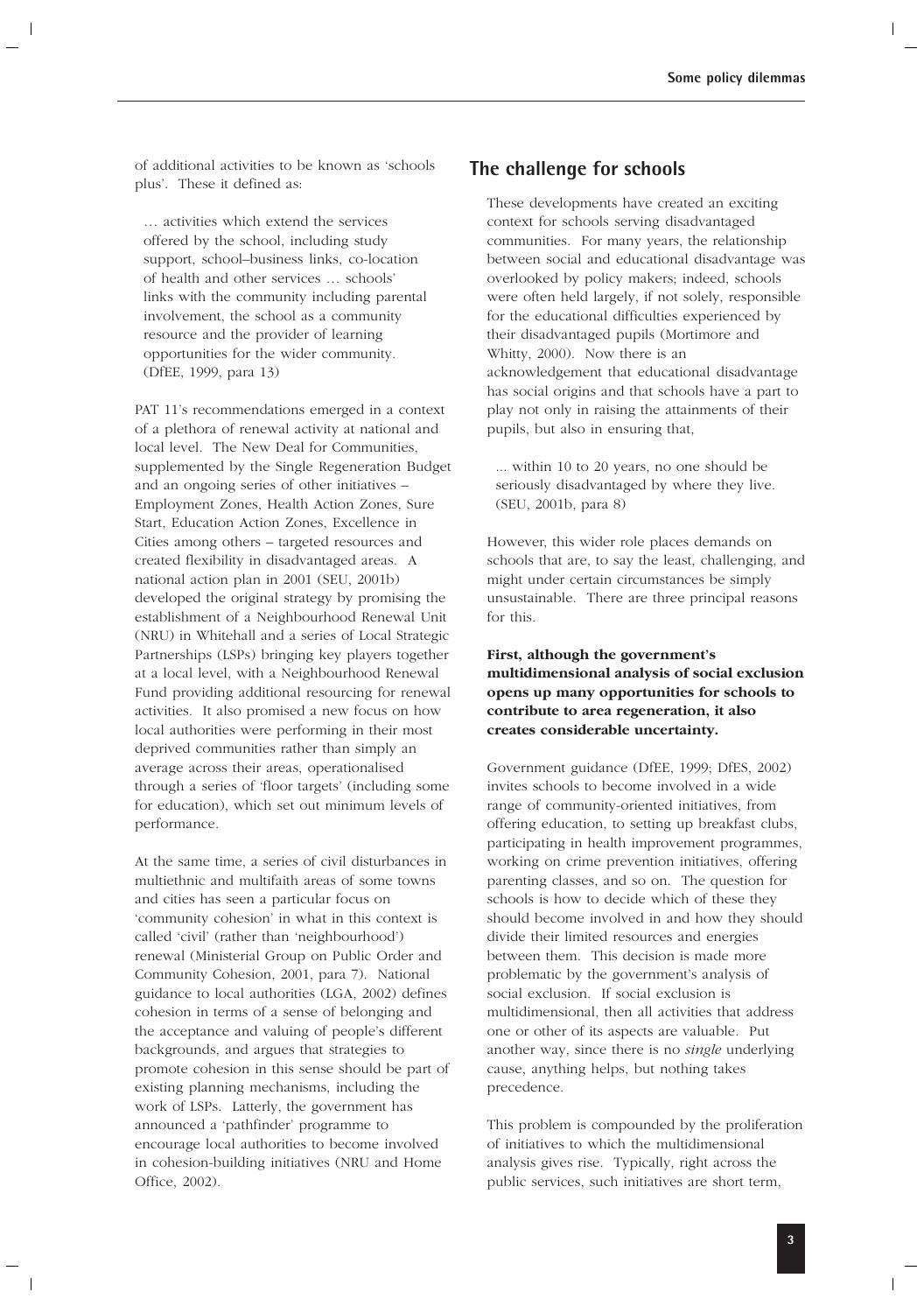funded from non-core budgets, inadequately 'joined-up' with other initiatives, and subject to close accountability in terms of their own limited objectives (Audit Commission, 2002). What schools do, therefore, is likely to be determined as much by the requirements of the projects and funds that are available to them as by any fundamental analysis of the needs of the communities they serve.

### **Second, even if schools are clear about how they should contribute to their communities, they are subject to powerful pressures which might make them hesitate before making a wholehearted commitment.**

While the government has undoubtedly encouraged schools – particularly those serving disadvantaged communities – to take on an extended role, the main thrust of its education policies has been in somewhat different directions (Docking, 2000; Phillips and Harper-Jones, 2003). In particular, the so-called 'standards agenda' – with its emphasis on target setting, publication of inspection and performance data, the prescription of teaching methods, and, in the most disadvantaged areas, the setting of 'floor targets' and recurrent threats to the future of 'failing schools' – gives a clear message to schools that they have to focus on the attainments of their pupils above almost everything else.

Moreover, the funding and accountability systems strongly reinforce this message. Schools continue to be funded largely on the basis of pupil numbers, on the understandable assumption that their principal costs are for teaching. This means, however, that they lack any designated and predictable funding stream for community-oriented activities, relying instead on the sort of short-term project funding described above. Similarly, the principal forms of monitoring to which they are subject – through Ofsted inspections, performance data (the annual school 'league tables') and local education authority (LEA) review – are heavily focused on pupil attainment rather than community-oriented activities. Under the circumstances, the latter can easily be seen as peripheral and rather risky ventures which simply distract schools from their core business.

### **Finally, there is the sheer intractability of the problems of social and educational disadvantage.**

Despite the flurry of activity around 'neighbourhood renewal' and the positive movements on some indicators of social exclusion, disadvantage continues to have a distinct spatial concentration (Palmer et al, 2002). Similarly, despite 15 years of major school 'reform' and claims of real advances, the link between community disadvantage and low educational attainment remains largely unbroken (Gold, 2003), and even the most ambitious and expensive of reform efforts continue to founder on the intractability of the challenges they face (Hackett, 2003). For many years, schools have been expected, through a process of continuous improvement, to reach a point where they can 'make a difference' to the attainments of their pupils. The evidence suggests that they can do so, but that the difference they make is incremental rather than transformative (Mortimore and Whitty, 2000), and that it requires strenuous efforts over and above those which schools with more advantaged intakes have to make (Ofsted, 2000). The expectation that they will in addition 'make a difference' to the communities they serve may not be impossible to fulfil and may even complement their work on teaching and learning. However, it is inevitably challenging in the extreme.

In the remainder of this report we will look at the ways in which two groups of schools serving disadvantaged areas have responded to these challenges. We will see how they have conceptualised their role vis-à-vis the communities from which they draw their pupils. We will try to identify the problems they have encountered and assess the success or otherwise of the strategies they have developed to overcome these problems. Finally, and most important, we will ask what could now be done in terms of policy and practice to maximise the contributions similar schools elsewhere can make to their communities.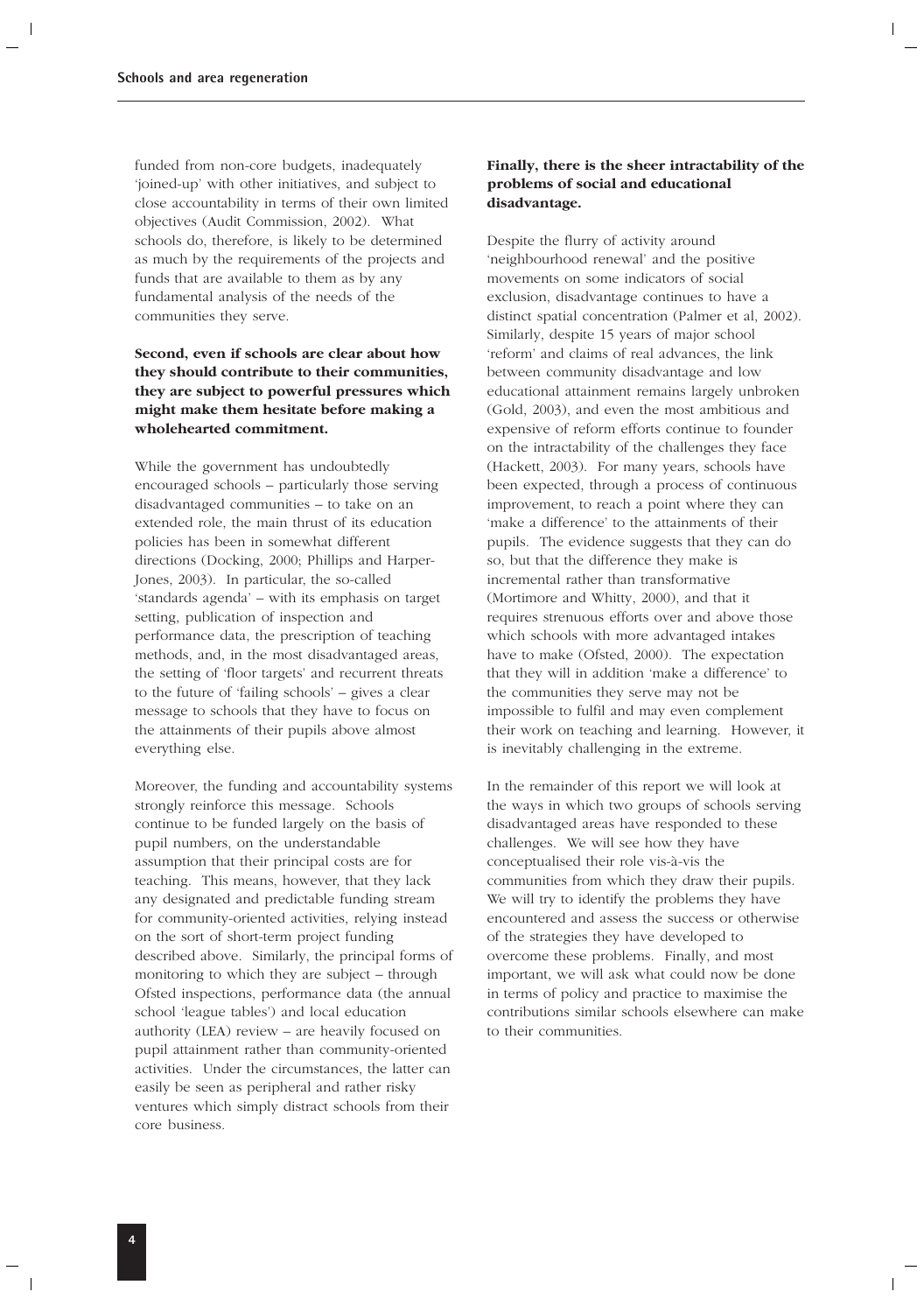# *2*

# **The case studies**

The fieldwork for this study began in 2000, when the neighbourhood renewal strategy and its associated PAT reports were already available and when the government was in the midst of its drive to raise standards across the education system as a whole. In this context, we wished to explore the role that schools were playing, and potentially could play, in area regeneration. We selected two areas to work in that were characterised by a range of disadvantages and where wide-ranging regeneration strategies had been set in place. We then selected for detailed study those schools which educated the largest proportions of children living in those areas.

Much work on the school–community interface adopts the school's perspective on community issues. It is concerned with how the community can support the work of the school and how the school can maximise that support. Very often it presents examples of schools that have exceptionally good community links. However, our concern was the reverse of this. We were interested in the *areas* and in the schools that served them, whether or not they saw community links as a priority. Above all, we were interested in what the school could contribute to regeneration, not in what the community could contribute to the school.

We spent two years tracing developments in each area. In a first round of fieldwork, we collected documentary evidence, statistical information on each area and performance data on schools. We also interviewed key players in schools, in the local authority, in community organisations and other governmental organisations, as well as residents and pupils. In subsequent fieldwork, we extended the range of interviewees and identified initiatives – such as the Education Action Zones (EAZs) in each area – which we

wished to follow through in more detail. We offered feedback to participants in the research on a regular basis and concluded our work with a conference to which all participants were invited. Here, we presented our findings and explored their implications for policy. Full details of our methodology and of the data we drew upon are presented in Appendices A and B respectively.

### **The areas: Senlake and Forest Villas**

Our work was located in two residential areas in the North of England – Senlake (see Figure 1) and Forest Villas (see Figure 2). Both were areas of inter-war housing within what were originally industrialised conurbations. In both cases, traditional heavy industries had declined, leaving a familiar legacy of high unemployment (particularly among men) and low income levels, with all the associated social problems: high levels of criminality, drug abuse, teenage pregnancy, and so on. These problems were compounded by the siting of new industries some distance away and by the reluctance or inability on the part of some residents to cross clear geographic boundaries which demarcated their areas. Railway lines and ring roads seemed to constitute psychological as well as physical barriers. Not surprisingly, both areas figured among the 10% most disadvantaged wards nationally (DETR, 2000).

We encountered some residents who pointed to the strengths of their areas and, in particular, to the historic cohesiveness of local communities. However, this cohesiveness had been eroded, they felt, by incoming families with marked problems. Although both areas were largely mono-cultural, with overwhelmingly white British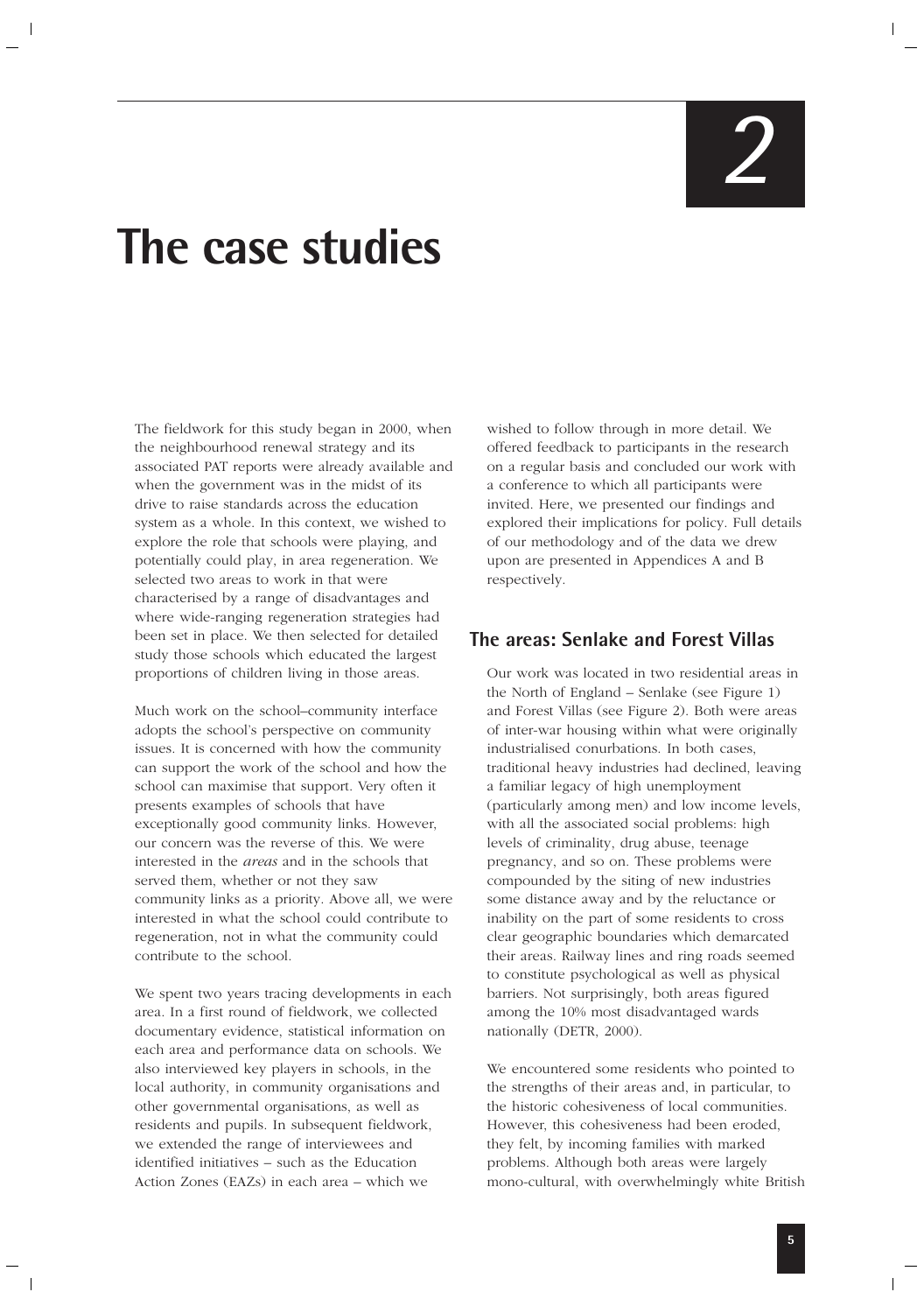**Figure 1: Map of Senlake**



populations, they were not entirely at ease with themselves. This unease was exacerbated by a sense of threat which some residents felt from young people congregating on the streets. Young people themselves complained of the lack of proper facilities and the sense that they were under constant surveillance. There were, they said, too few organised activities. Community centres were dominated by older residents. There were open spaces, but these were unkempt, vandalised and sometimes threatening places.

One significant difference between Senlake and Forest Villas was their relative size and their relationship to surrounding areas. The former was a large and self-contained estate of relatively homogeneous housing with a population of over 7,500. Forest Villas, on the other hand, had less than one third of that population and was internally divided into sub-areas with different types of housing and tenure. It had originally

been part of a larger council estate known as The Manor but was in reality divided geographically and psychologically from the rest of the estate by a through road. Other neighbouring areas were very different in character from Forest Villas.

### **Regeneration initiatives**

Regeneration initiatives in Senlake and Forest Villas also had much in common, together with some important differences. Economically, the strategy at local authority level and beyond was to attract call centres and high-tech industries which would be located at some distance from these traditional residential areas. There were schemes to raise the skill levels and aspirations of residents so that they could access these employment opportunities, but inevitably many new jobs went to more highly-skilled people from elsewhere.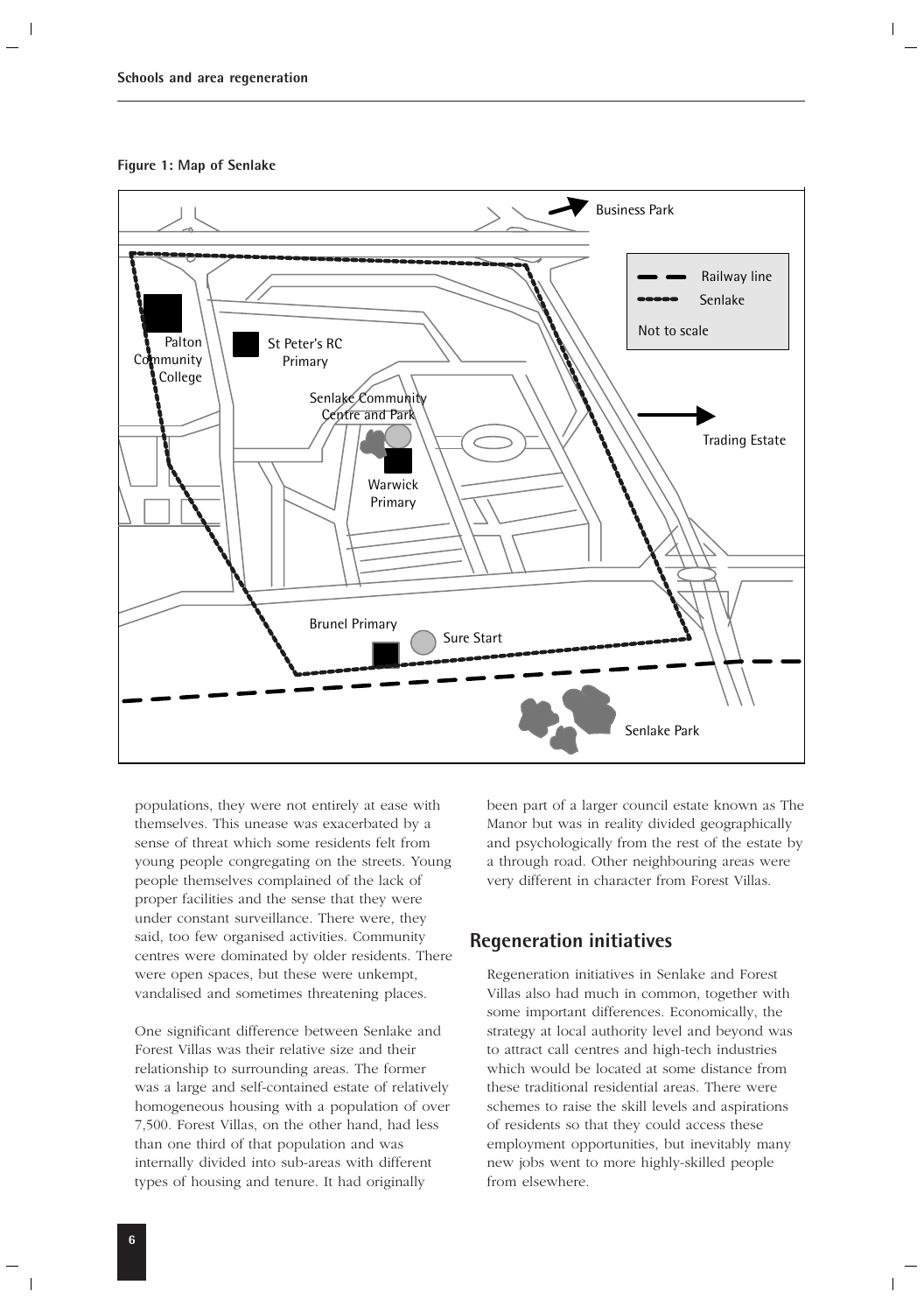



In both areas, there had been considerable investment in infrastructure, in terms of housing refurbishment, traffic calming measures, the upgrading of open spaces and the building of community centres. Both local authorities worked hard to involve local people in helping to shape these initiatives and in the ongoing management of community facilities, and both had the predictable mixture of success with a committed group of residents, but indifference from many others. Both areas also had the familiar raft of community support and development initiatives around crime reduction, health improvement, parenting support, adult education, and so on.

There were, however, some important differences of emphasis in these regeneration initiatives. Senlake's local authority placed particular store by working with young children and their families as a long-term strategy for regeneration through investment in human capital. As a local authority officer explained:

"The Council has a big agenda and they very much want to develop links with communities. Parental involvement is vital to this; they need to involve parents in their children's education. [The Authority] has traditionally been an area with high provision of pre-school education….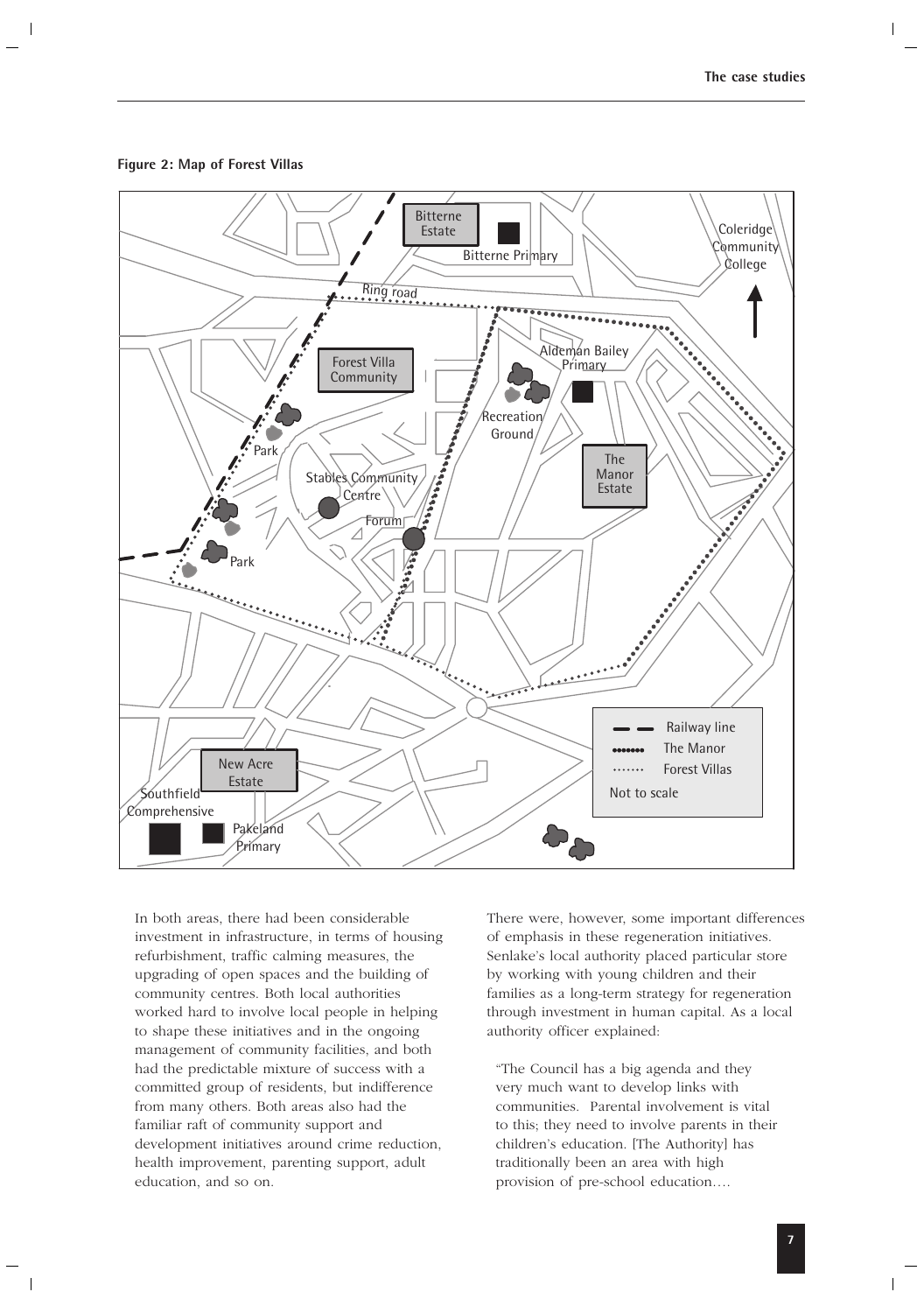childcare is also part of economic regeneration."

This investment was realised through a focus on preventing educational failure and raising aspirations by investing in early years provision and, specifically, through a Sure Start initiative, based next to one of the local primary schools. This aimed to offer holistic support to young children and their families, bringing together health, social work and educational specialists and offering a range of activities including parenting classes, adult education, job training, work experience schemes, childcare and leisure activities designed to attract mothers onto the site.

In Forest Villas, on the other hand, there had been a particular emphasis on housing-led regeneration. Towards the end of the 1980s, the area was in a parlous state, with run-down properties, high levels of social problems and low housing demand. The local authority decided that the only solution was a major refurbishment and remodelling, involving widescale demolition and new build by a private developer and by housing associations. This physical regeneration, which was undertaken in the early 1990s and funded in part through City Challenge, effectively divided the estate into three small areas with only limited links between them – one of private housing in the north of the area, one of housing association properties in the centre, and a few streets of residual, refurbished council properties in the south. One significant effect was to reduce child density in the area, which in turn reduced the population from which local schools could draw.

The scheme was innovative for its time, particularly in terms of the local authority's strenuous efforts to secure community involvement. However, its outcomes were contested. While the local authority was proud of the bold steps it had taken, others felt that the regeneration,

"… was building work and did not alter people's lives." (community worker, Forest Villas)

In particular, some believed that the regeneration had failed to remove the stigma surrounding the estate, that the physical division of the estate had exacerbated the fragmentation in the community

and that the local authority had withdrawn its support too quickly once the refurbishment programme was complete.

Whatever the truth of these claims, it certainly seemed to be the case that the focus of economic regeneration in the authority as a whole carried threats as well as some opportunities for the area. Forest Villas was located in the north of the authority, but the major drivers of economic development were located elsewhere. As a senior local authority officer explained to us:

"The main drivers of regeneration are in the south of the borough, the call centres, the university, office developments. This may produce a population drag down to the south, which may impact on schools."

Consequently, this officer acknowledged, there was a real possibility that disadvantaged areas such as Forest Villas would become further depopulated and residualised. It might be possible to save them by further diversification. Alternatively, they might have to be managed as residualised estates or simply abandoned and demolished.

This situation was compounded by Forest Villas' relatively small size. The estate formed only part of an electoral ward which encompassed other, less-disadvantaged areas. In principle, the advent of the Neighbourhood Renewal Fund and of LSPs ought to have held out new promise for Forest Villas, not least since its local authority had piloted the partnership approach. However, Forest Villas did not constitute a priority area for Neighbourhood Renewal Fund funding, for the Sure Start initiative or for the Children's Fund, and tended to be seen by some local authority services as too small to merit intensive intervention. This was very different from the situation in Senlake which, as a large area of disadvantage, more or less coterminous with an electoral ward, retained a strong voice in arguing for targeted funding and for its due share of attention from services. The impact of these differences was, as we shall shortly see, surprisingly significant.

### **The schools: Senlake**

Schooling in Senlake was undergoing a reorganisation as our work began, moving from a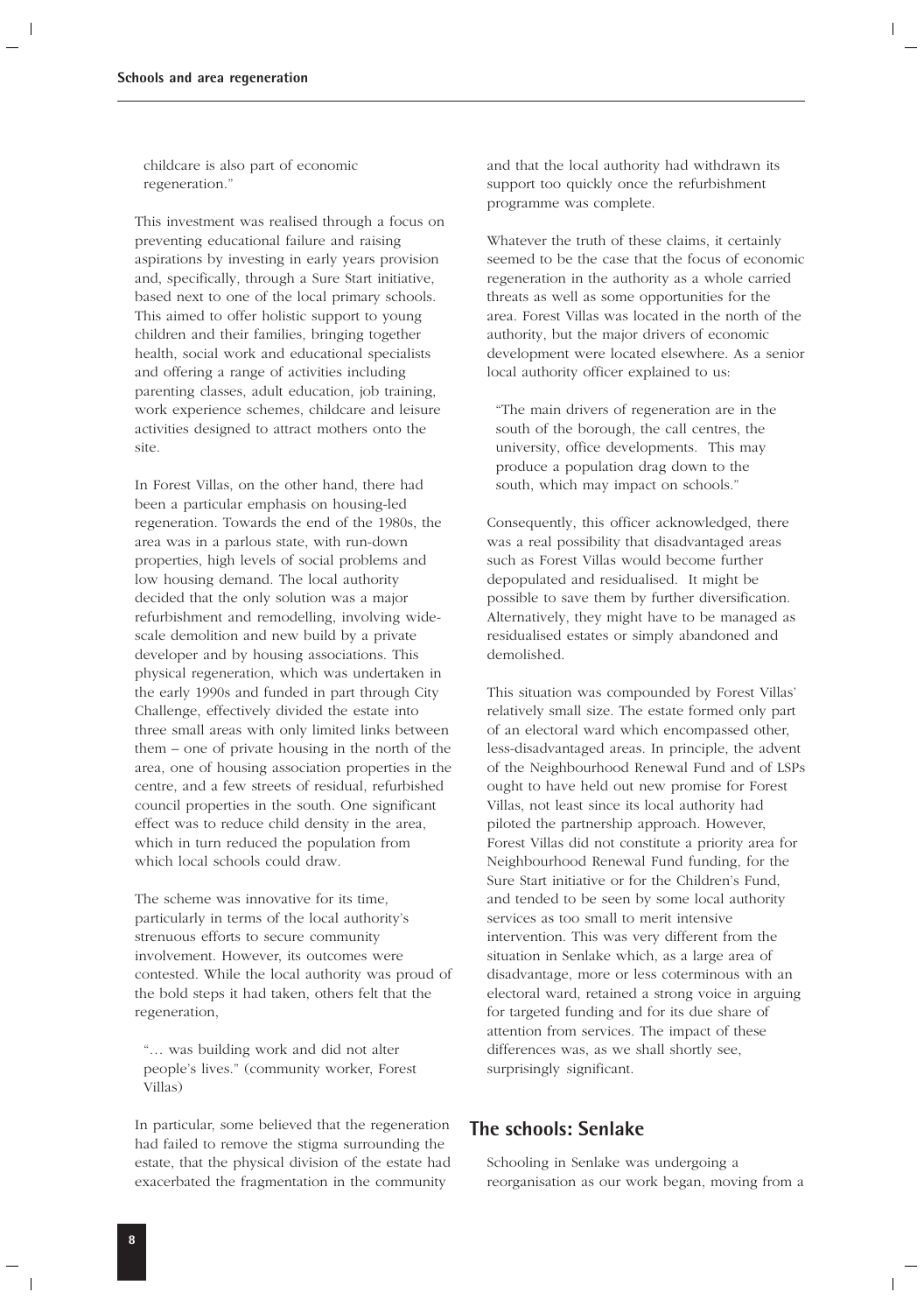three-tier system, with first and middle schools feeding into a 13-18 high school, to two tiers of 5-11 primary schools and an 11-18 comprehensive school. This involved the closure of one of the existing middle schools. The remaining schools grew in size year on year (by taking in a new cohort or retaining an existing one), taking on new staff and undergoing considerable refurbishment and new build. In addition, there was a separate Roman Catholic system which had always been organised on a two-tier basis.

We worked most closely with four case study schools (see Appendix C for school role demographics and school performance data). These were all located in Senlake (see Figure 1) and drew a substantial portion of their intake from the area (see Appendix D). One of the primaries was a Roman Catholic-aided school, St Peter's, which recruited from a wider area than its neighbours (although still predominantly within Senlake) and transferred many of its pupils to a Roman Catholic comprehensive school outside the area. A further two primaries, Brunel and Warwick, were community schools which transferred most of their pupils to a fourth school, Patton, the newly-emerging 11-18 comprehensive. This school also recruited from a wider area than Senlake. Between them, these schools educated about half of the school-age children in the area at primary level and a little under half at secondary level. The remainder of the children attended a wide range of schools outside the immediate area, including some fairly distant schools at secondary level.

### *Challenges facing the schools*

Given the characteristics of the area they served, it is not surprising that the schools were marked by relatively high levels of disadvantage and by relatively low levels of pupil attainment (see Appendices C and E). Teachers and others connected with the schools reported a series of problems that some, if not all, of their pupils presented. There were, they claimed, limitations in language and social skills leading to behavioural difficulties. These in turn were related to deep-seated cultural problems in the area:

"In general, pupils from Senlake area have very low aspirations. Very few aim for or

get to University. Education is not seen as a priority." (headteacher, Senlake)

For some, this was directly related to the effects of industrial decline and generational unemployment:

"The demise of ship building in the area had a huge impact on employment figures in Senlake and had a huge impact on people's morale. One knock-on effect is that children are no longer given the aspiration to work, and instead are given the message that it is all right to be on the dole." (community worker, Senlake)

### *The schools' response*

The schools saw it as their task to support and encourage rather than to condemn. As one headteacher maintained:

"Anything that changes the life-chances of families, that changes parents' aspirations and hopes for their children, is top of the agenda."

Given this analysis, it is not surprising that all of the schools sought to develop higher levels of involvement with their parent bodies and the wider community, as well as developing additional, extra-curricular activities to engage and enthuse their pupils. We say more about the rationale for and impact of these activities in due course (see Chapter 3), but it is perhaps worth noting here that much of the schools' work was congruent with a broad LEA approach to community involvement. For instance, the LEA encouraged its schools to develop facilities for community use and the childcare provision in the two community primaries was very much in accord with the LEA emphasis on early years provision. Moreover, Patton, which now styled itself a 'Community College', had until the 1990s housed even more substantial adult and community education provision as part of a network of school-based provision across the authority. Although LEA policy had changed some time ago, a number of its teachers remembered the previous system and looked back to it as something of a golden age.

The four schools in our study, together with other schools which 'fed' Patton Community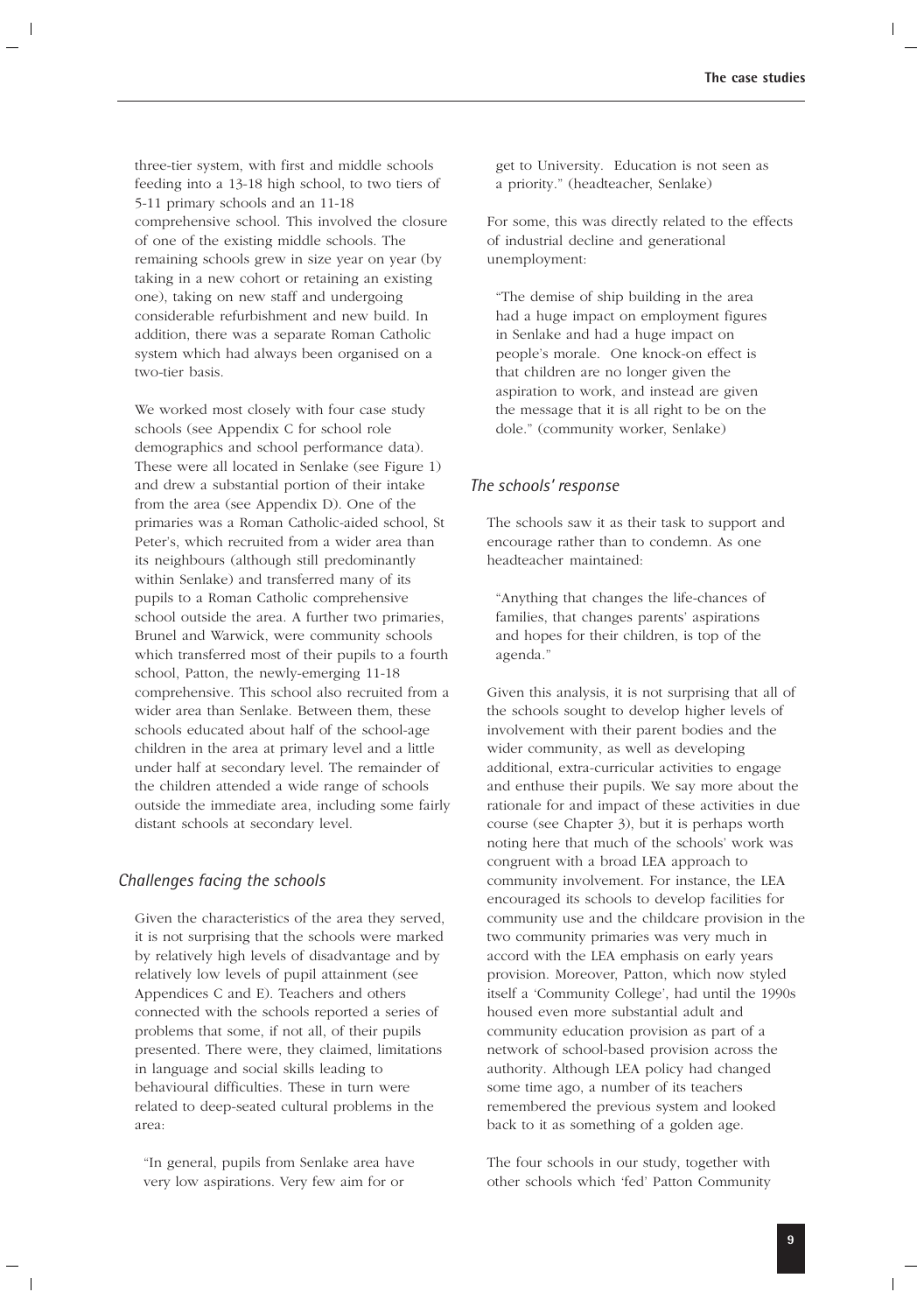College, received additional funding under the government's Excellence in Cities (EiC) initiative. In the case of the Senlake schools, this was used to develop a 'mini-EAZ' through which the schools formulated joint approaches to common issues – raising aspirations and attainments, extending out-of-hours activities, improving links with the community, developing teaching and learning, primary–secondary transition, tackling pupil disaffection, developing a vocational curriculum for older pupils and improving school–business links. Although not all of this work was explicitly community-oriented, there was a clear sense in the schools that they had to take decisive action to meet the particular challenges presented by a disadvantaged area. The EAZ Action Plan, for instance, set out the following vision:

The area covered by this EAZ is well served by a range of initiatives that are aimed at regenerating the local economy. Our plans aim to complement and work with local initiatives to provide a joined up solution to breaking the cycle of low aspirations. As permanent resources in the community we will reinforce confidence in the education system by providing planned opportunities to achieve success.

The use of mentoring in its various guises (mentor support through the EiC initiative, peer mentoring, employee mentoring) was seen as an important way of raising pupils' expectations. Similarly, all of the schools shared a focus on sports, and to a lesser degree on arts, as a means of motivating and engaging their pupils. During the course of our fieldwork, Patton gained specialist sports college status, which itself carried with it an obligation of outreach to local schools and the wider community.

### **The schools: Forest Villas**

We worked with five schools serving Forest Villas – two secondary and three primary. One of the comprehensives – Coleridge – styled itself a 'community' school, although it was not specially funded or constituted for this purpose and the title reflected historic practice rather than its current orientation.

In contrast to the Senlake situation, none of the schools was located in the Forest Villas area (see

Figure 2) and for none of them did Forest Villas pupils constitute the majority of their intake (see Appendix D). Access to four of the schools demanded that pupils cross main roads and enter different residential areas. The fifth school, Alderman Bailey Primary, was located on the Manor estate, had been seen as the 'estate school' for the whole area before the refurbishment of Forest Villas, and was the closest one to Forest Villas itself. However, reaching it involved pupils crossing the through road that divided Forest Villas from the Manor, both physically and psychologically.

Apart from Alderman Bailey, all of the schools served diverse areas. Coleridge Community School and Southfield Comprehensive drew a preponderance of pupils from the larger disadvantaged estates beyond Forest Villas, but Bitterne Primary and Pakeland Primary served mixed intakes that saw them placed at around the national average on indicators of disadvantage and performance.

### *Challenges facing the schools*

The slightly more advantaged position of Bitterne and Pakeland meant that, unlike the other schools in the study, they were not faced on a daily basis by the overwhelming effects of disadvantage on a high proportion of their pupil populations. Indeed, some teachers in these schools prided themselves on not being concerned with the differences between pupils from different areas. Elsewhere, however, teachers worked in the same context of disadvantage and low attainment as did their counterparts in Senlake (see Appendices C and E for demographic and performance data). The explanations of the impacts on their pupils were very similar to those offered to us in Senlake:

"Some pupils carry a lot of baggage and this inevitably impacts on their levels of aspiration and self-esteem.... Low levels of aspiration and confidence do link to the environment in which they live." (teacher, Forest Villas)

Or again:

"There is a very high risk of some male pupils turning to crime and some female pupils falling pregnant before they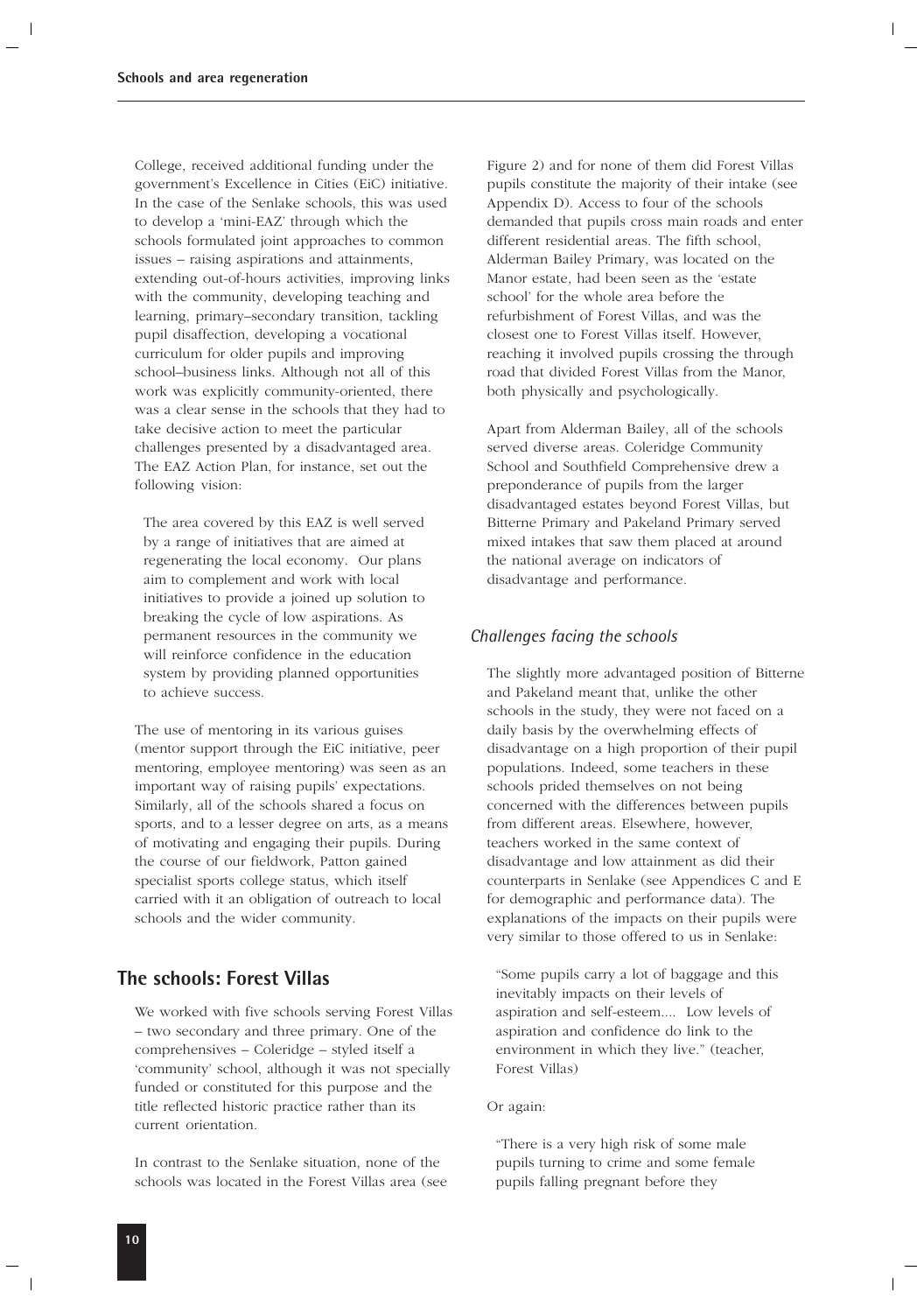complete their education.... Peer group pressure is an enormous influencing factor, as is family life." (headteacher, Forest Villas)

As in Senlake, then, these schools saw themselves as struggling against a cycle of low aspirations, adverse environmental factors and low attainment.

### *The schools' responses*

Neither the local authority nor individual schools had, at the time of our fieldwork, major programmes of community involvement. Nonetheless, one-off projects, individual enthusiasms and the inevitable interactions between schools and parents generated a range of community-oriented initiatives (see Chapter 3). As in Senlake, the schools were brought together (along with others in their area) within an EAZ. Although this was funded and managed on a somewhat different basis from its Senlake counterpart, it shared similar aims and activities. The schools, like the Senlake schools, were also part of an EiC area which, coupled with the EAZ, offered a raft of initiatives – transition programmes, the enhancement of information and communication technology, programmes for developing school leadership, a focus on raising attainment, parental involvement schemes, curriculum extension programmes, and so on. Both Coleridge and Southfield Schools had extensive mentoring schemes. Although these initiatives might have been slightly less likely than in Senlake to have an explicit community orientation, they were likewise seen very much as responses to the particular challenges of schooling in a disadvantaged area.

### **Similarities and differences**

There were, then, broad similarities between the two areas and the schools that served them. In both cases, the effects of economic decline and social disadvantage created a challenging context for schools characterised, we were repeatedly told, by low attainment, low aspirations and disengagement from learning. In both cases, schools felt that they had to respond to these challenges. However, it became obvious as our work progressed that there were very different views about what form such responses should take and, particularly, about how far they should

be directed at children and young people within the schools, or at the wider community beyond the school. Was 'regeneration', in effect, about helping individual pupils make the most of themselves, or was it about helping whole communities out of disadvantage?

In the next chapter, we shall explore these different views in more detail and try to understand how they arose and what implications they had for the work of the schools.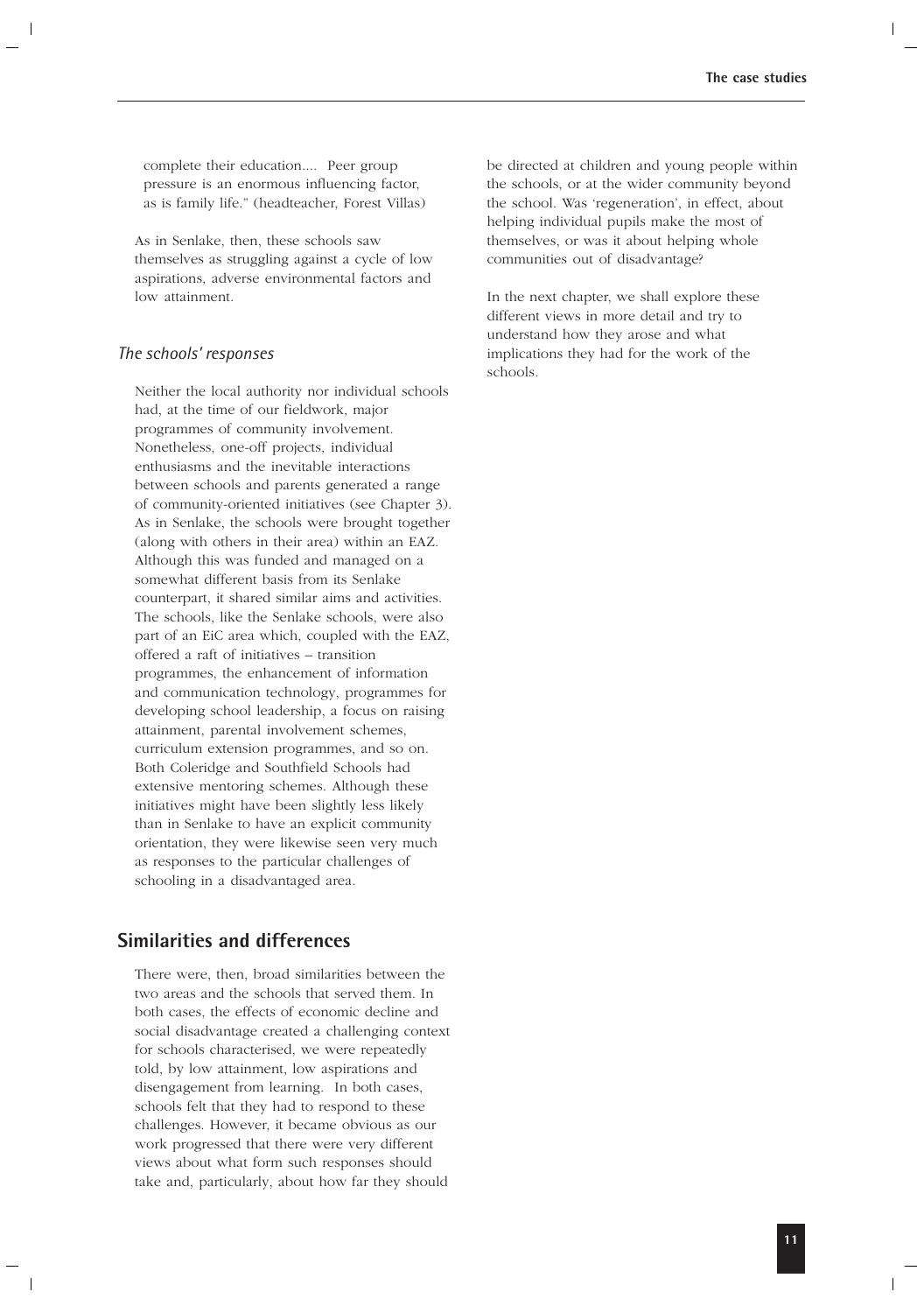*3*

# **Conceptualising the role of schools in regeneration**

### **School activities**

In the previous chapter we indicated in general terms the sorts of community-oriented activities in which our schools engaged. In fact, each was engaged in activities which either brought them into contact with the communities they served or which, potentially at least, contributed to area regeneration. (For a full listing of these activities, see Appendix F.)

What was immediately striking was both the range of these activities and the fact that they imply very different approaches to the contribution schools might make to regeneration. Some of these activities reflect a view of the role of schools in the communities they serve which would have been recognisable from at least the 1970s onwards – community use of school facilities, the provision of adult education, support for a parent–teacher association, and so on. Others reflect a perhaps newer view that schools can make good some of the supposed deficits in the families and communities in which their pupils live by, for instance, offering parenting classes or drop-in consultations with the school nurse. Others again reflect the 'New' Labour conviction that vigorous intervention by schools outside ordinary lessons can enhance the attainments, skills and life-chances of their pupils – hence the homework clubs, breakfast clubs, mentoring schemes and the like.

We found the same diversity of approach when we talked to individuals both in and beyond schools. It was by no means uncommon for the rationales articulated by people in the same school, community or local authority, to be quite different from one another. Moreover, there were strong elements of serendipity and opportunism in what schools actually did – initiatives that

were inherited from the past, opportunities to access funding that had presented themselves more recently, the 'pet projects' of enthusiastic individuals, and so on.

The pattern on the ground was therefore complex. Nonetheless, within this complexity, we were able to identify three major approaches to the role of schools in area regeneration. More often than not, these approaches were only partially articulated and were left implicit in the actions of individuals or organisations and in their explanations for those actions. By making these implicit and sometimes loosely-coupled sets of assumptions explicit, however, and by showing how they relate to each other, it is possible to present these broad approaches as coherent 'models' of schools' roles in area regeneration. Not only does this help to make sense of the complexity of what was happening on the ground, but it may also prove useful for other decision makers who are attempting to clarify their own thinking in this field.

### **The models**

### *Model A: Community resourcing*

The first model is concerned with increasing the resources of all sorts which are available to disadvantaged communities, so that the quality of life within them is maintained or improved:

"Schools are the most valuable resources in a community and they should be developed as a community resource." (councillor, Senlake)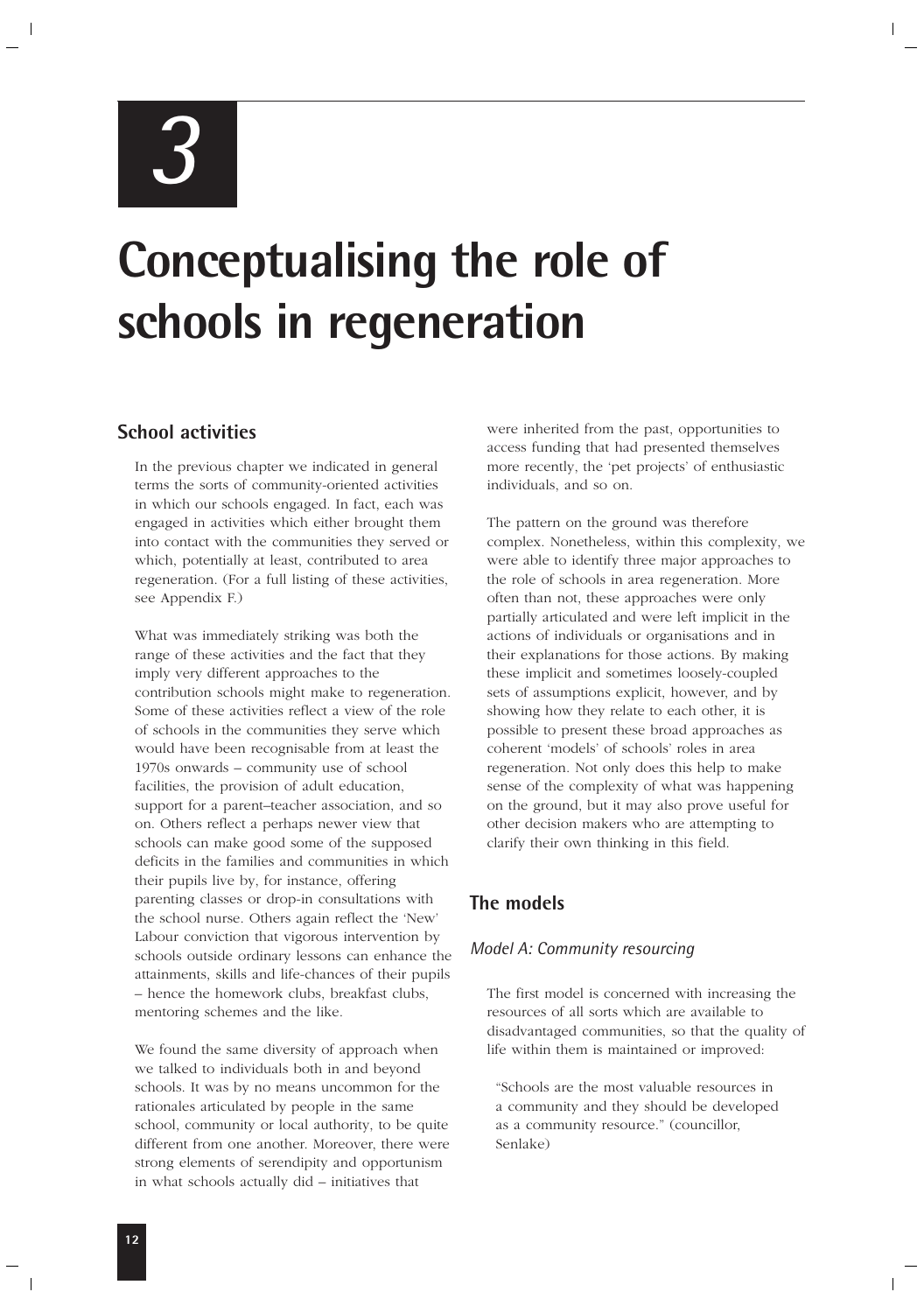To some extent, this is about material resources and physical infrastructure – the condition of its housing stock, the availability of recreational facilities, access to community centres, and so on. However, ultimately, these are important because they contribute to what one interviewee called,

"[The] life and heart of an area; about trying to ensure that residents feel happy, safe and secure in their neighbourhood. It is about asking how does an area feel when you drive into it. Do you feel threatened or comfortable? Would you consider living there? Is there culturally a range of activities available to residents?" (local authority officer, Senlake)

On this view, schools have a crucial role as a community resource. Indeed, they are in many ways the principal investment of the local authority – and ultimately of the state – into disadvantaged communities. In the words of one headteacher,

"The school remains when all else has gone."

The quality of the school in itself adds to the attractiveness of the area:

"People often choose an allocation to be close to a school they like. If the schools aren't doing well, families are more reluctant to move into an area." (housing officer, Forest Villas)

Moreover, schools have meeting spaces, teaching rooms, sports facilities, computer suites and drama rooms which can be (and to some extent were) opened to community use and:

"... when the school closes at 3.30 and remains closed at the weekend and during holidays it is a waste of a public building. Schools ought to provide youth clubs and charge a small entrance fee that would contribute towards running costs … if children and young people were not bored, there would be less vandalism on the streets." (resident, Forest Villas)

Beyond this, schools are staffed by skilled professionals with good access to children and their families. They can, therefore, make a

contribution to tackling community problems, as in this example from Forest Villas:

"There were lots of problems about antisocial behaviour and Alderman Bailey supported initiatives with children. For example, they arranged for the police to work with children [to set up a junior crime prevention panel]. There were issues around health and safety during the refurbishment so they ran courses on this, involving children and getting them to look after the estate." (housing officer, Forest Villas)

In other cases, the support is more individualised and ad hoc. We interviewed the headteacher of one primary school, for instance, shortly after a case had hit the national news where a group of young people from the area had overdosed on a cocktail of drugs. Even though the young people had long since left primary school and one of them had no connection with the school, it was to the headteacher that the families turned as the most accessible and approachable form of support. For him, this was a major responsibility which he felt he had to fulfil, regardless of the costs in terms of time and effort:

"Placing all energies into raising standards and ignoring community needs could create bigger problems in the long run."

Or, as another headteacher put it,

"[This school] acts as a support system for pastoral and social problems. It is a side of education that has to be done."

The common theme throughout this model is that, quite apart from any impact the school might have on children through its core educational functions, the school constitutes a resource for a community which might otherwise be anything but resource-rich. Because the school is accessible to the community and seeks to support the community, the area is simply a better place to live.

### *Model B: Individual transformation*

An alternative view is less concerned with making communities better places to live than with a more dynamic attempt to transform the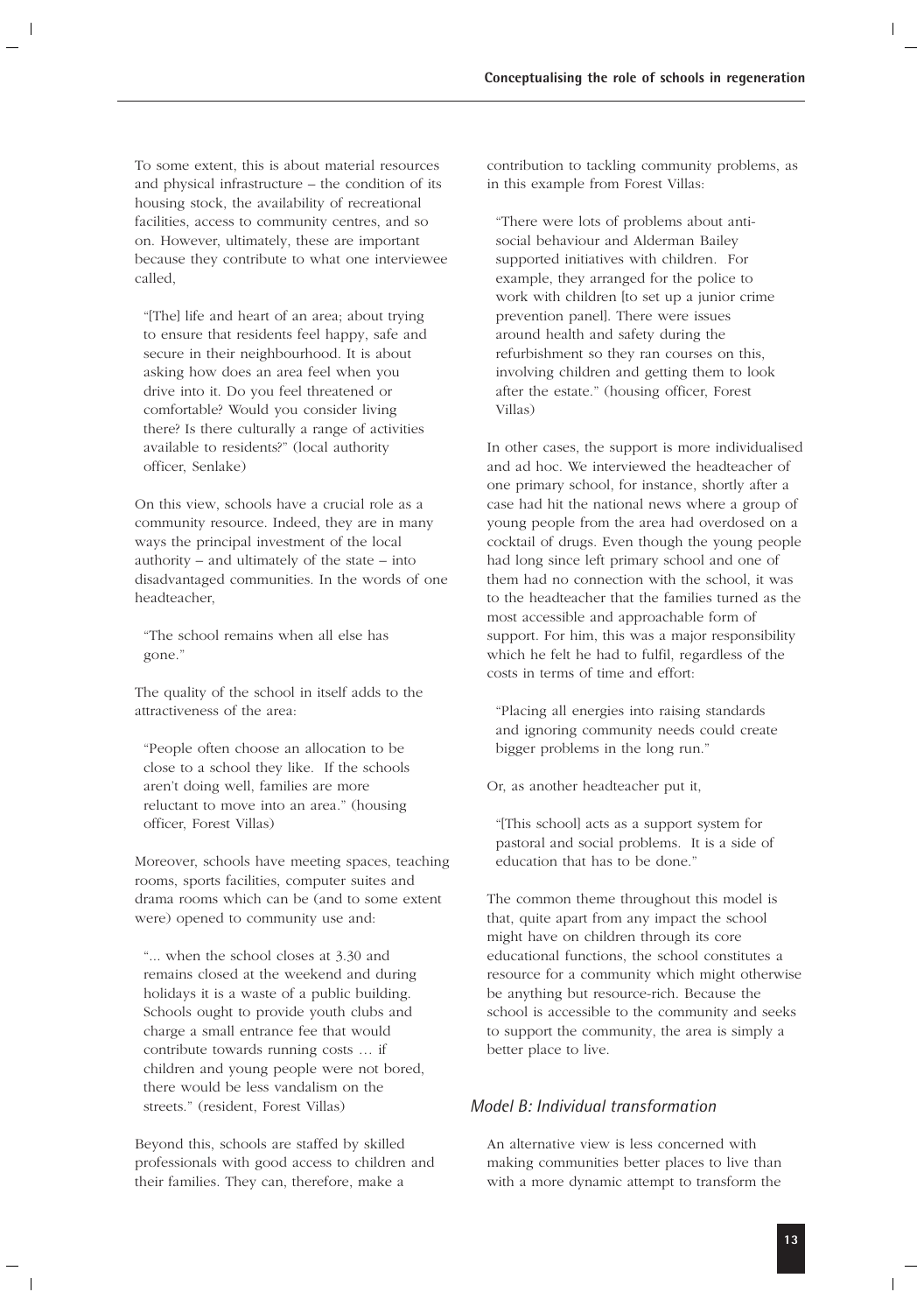future prospects of individual young people by educating them as effectively as possible, and giving them a real chance to escape disadvantage. As a senior LEA officer for Forest Villas commented:

"Regeneration must be about enhancing the life-chances of young people and education has got to be the key for that."

In this context, 'life-chances' effectively translate as 'employment opportunities'. If young people are to be employable, they have to acquire the knowledge, skills and accreditation that make them attractive to employers – especially in the context of an increasingly globalised economy where opportunities for unskilled work are declining. It follows that the role – indeed, duty – of the school is to obey the imperatives of national government and drive up levels of attainment as vigorously as possible. Hence, the hard line taken by the senior officer quoted above with schools in his LEA:

"I have a number of headteachers who will say to me that I am preoccupied and driven by, in the primary sector, by key stage 2 results and in the secondary sector by GCSE results and I will say to them, 'Yes, of course I am preoccupied because to a large extent that is what is driving all of us'."

This approach may well bring about changes in disadvantaged communities as individuals become more successful and bring their increased spending power into the community. Indeed, if a critical mass of individuals acquires an appropriate level of skills and knowledge, it may attract employers into the area. However, ultimately the focus of regeneration is not on the community but on the individual. This creates a somewhat ambivalent relationship between schools and the communities they notionally serve. As a senior officer in Forest Villas' local authority explained:

"The authority concentrates on attainment. This may divorce the school from its social milieu and mean that schools are not seen as a community facility. However, this should work at the macro level."

Even if at the 'macro level' focusing on individuals might ultimately benefit the community, there is no reason why schools should work directly to resource and support those communities. Indeed, some educators saw disadvantaged communities as decidedly negative influences from which children had to be protected:

"The school aims to provide a different sort of area for pupils in which it imposes a strict uniform and discipline code…. The school is a safe haven and provides an alternative to the community…. The number one priority is raising attainment as that is what it [the school] is accountable for…. The priority is to teach pupils to read so that they can get their exams and leave Forest Villas, so they can get out of there." (headteacher, Forest Villas)

Moreover, the notion of 'getting out' of disadvantaged communities indicates that it is by no means certain that the enhanced life-chances of individuals will necessarily benefit the communities from which they come:

"One consequence of this strategy is the depopulation of some areas because opportunity brings mobility. This increases the problems in some areas." (senior officer, Forest Villas' local authority)

The point is that the employment opportunities which a more highly-skilled workforce attracts may not be located close to one or other disadvantaged residential area; nor, indeed, is it certain that 'successful' individuals will wish to remain in their 'home' communities. These are, of course, further reasons why schools might be wary of investing too much of their limited resources in the communities they notionally serve.

### *Model C: Contextual transformation*

This third model is as much concerned with transforming the life-chances of individual young people as is the second and like that model sees education as the key. However, it sees an exclusive focus on attainments and accreditation as too narrow because it ignores the real social contexts in which young people grow up and within which they will have to find employment. Schools, therefore, have to take on two additional tasks. First, they have to recognise that the formal academic knowledge they impart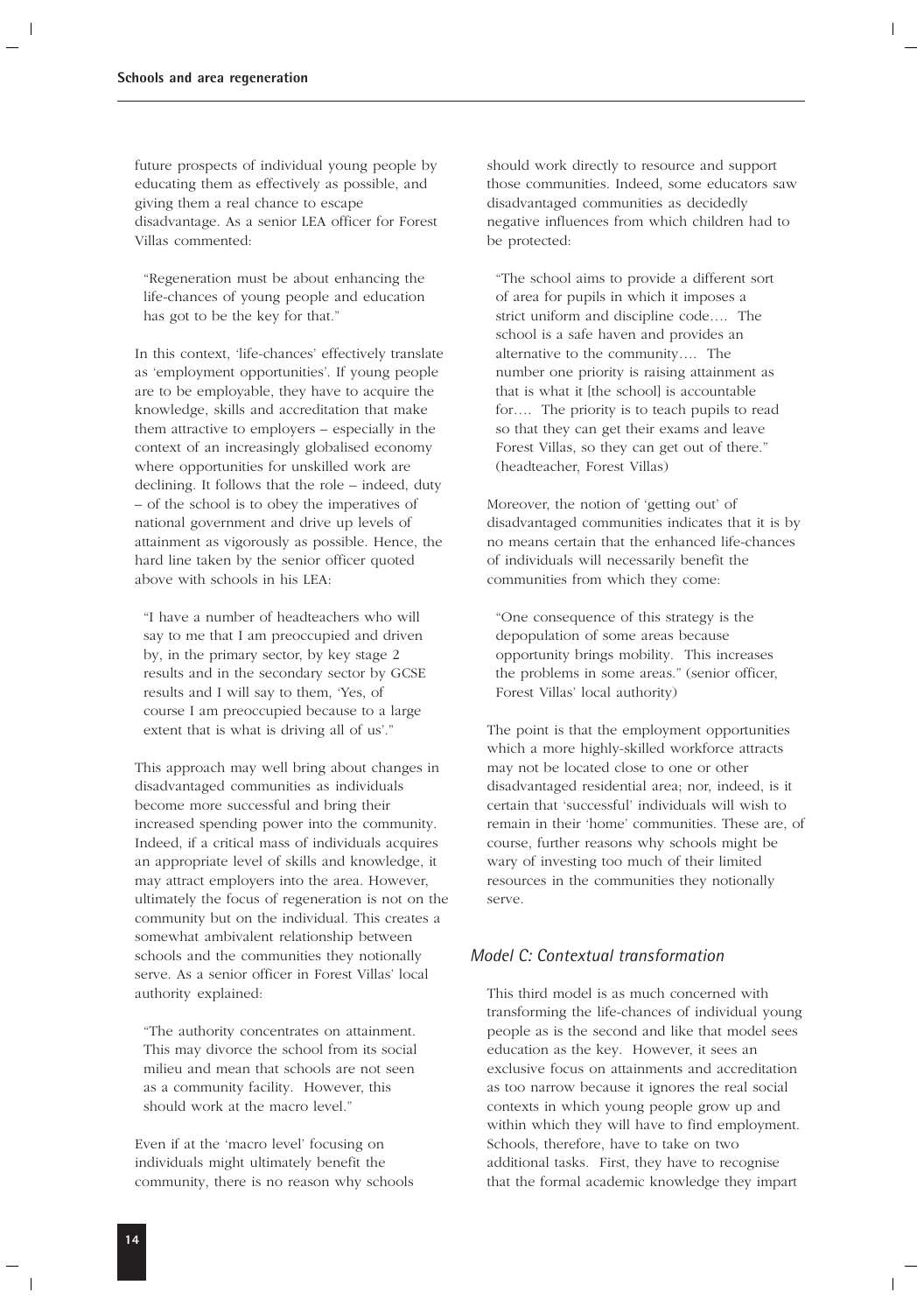only equates to employability if it can be set in the context of the realities of the world of work. As one Forest Villas resident succinctly put it:

"There's no point in giving children a good education if they don't know how to handle it."

'Knowing how to handle it' means something specific in relation to the labour market where what young people learn academically is clearly not enough:

"Schools serve their communities in two ways. Firstly there is their core business of educating pupils. The national curriculum determines how this is done and limits flexibility. However, schools should try to be outward looking and include education about citizenship, employment skills and the needs of the job market. Schools must have an awareness of the job market's requirements and attempt to match the curriculum to these." (local authority officer, Senlake)

Second, schools have to understand – and respond positively to – the family and community contexts within which their pupils live. As one headteacher put it:

"… while the prime role of school is to educate, it is not going to be possible to drive up attainment without engaging fully with the community." (headteacher, Senlake)

The rationale here is that, despite the arguments of those who support the 'individual transformation' model, schools cannot in reality detach children from the influences of their families and communities. Therefore, they have to work *with* the community to ensure that those influences are as positive as possible:

"[Schools] are seeing the children and they're seeing the immediate results of the way those children are parented. If they want to make a difference to their entry level and their assessments as the child goes through school and develops, if they really do want to turn those children out as more capable, more confident children, they've got to start thinking 'we are part of this community, what can we do in

partnership to develop that?'." (community worker, Forest Villas)

The transformation of young people's lifechances, therefore, depends intimately on their ability to intervene with the families and communities in which children and young people live:

"Schools' contribution to regeneration should extend beyond educating for credentials and should also consider other aspects of regeneration such as crime and health. By doing so they will create a positive and thriving sense of community in which young people will naturally want to succeed." (community worker, Forest Villas)

This is not simply about offering additional resources to communities, however. It is about effecting a transformation in their underlying attitudes and value systems – what were so often described as their 'aspirations':

"Schools can help to raise aspirations in communities by encouraging families to invest in education.… It's about regenerating people." (senior local authority officer, Forest Villas)

The expectation is that any investment made by schools in this transformation process will feed back into the attainments of children and young people:

"By working with parents and community members to raise aspirations and see the value of education, the school will be in a stronger position to raise standards and levels of aspiration in the school." (teacher, Forest Villas)

### *Implications for action*

Not only is each of these models internally coherent, they also offer a quite clear and distinct course of action. The dynamic and transformative approach of the latter two models, for instance, would suggest that schools need to focus hard on raising the attainments and capabilities of their pupils without dissipating their energies by indiscriminately offering resources to the communities they serve. On the other hand, there is an equally sharp divide between the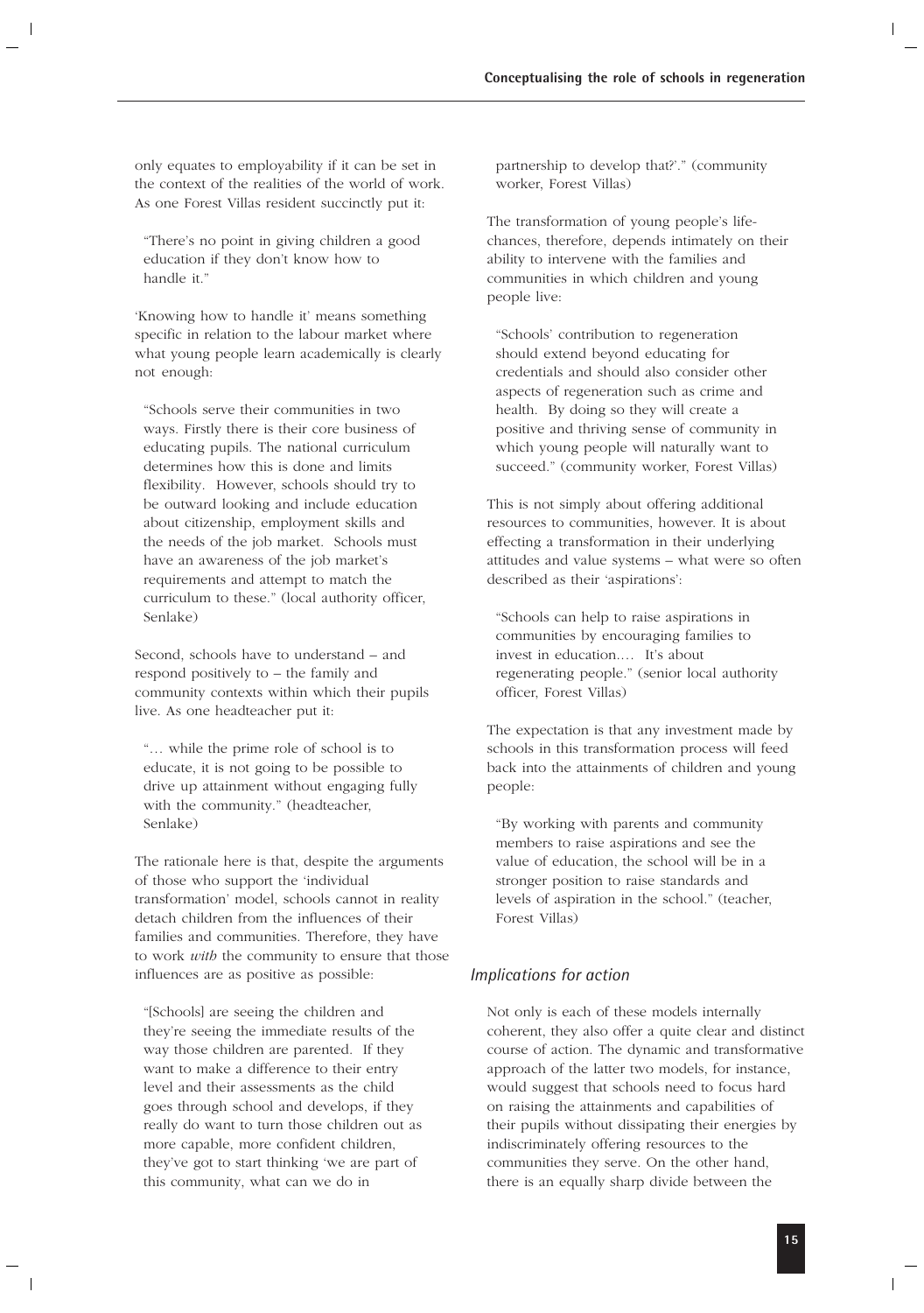individual and contextual transformation models over whether schools should focus exclusively on educating their pupils, or whether such a focus is ultimately doomed to failure.

However, practice on the ground was not characterised by the strategic pursuit of one or other of these models. Certainly, it was possible to detect particular emphases in the work of schools, local authorities and others – an emphasis on the 'individual transformation' model in Forest Villas' schools, on the 'contextual transformation' model in Senlake and on the 'community resourcing model' among residents and community workers in both areas. However, these emphases existed in the context of considerable eclecticism. Unfortunately, moreover, neither the emphasis on one model nor the borrowings from others necessarily represented the outcome of clear, strategic decision making. There was, for instance, little guidance available to schools as to the direction they should take. As one headteacher declared:

"I would say that they [community workers and officers] have not got a clue…. There is a lack of clarity about what constitutes community and even when I'm searching for a clear definition, you cannot then say that the school can encompass all the people within that community." (headteacher, Forest Villas)

In the absence of such guidance, policy and practice evolved in response to a complex set of opportunities, imperatives and constraints, mediated by the attitudes and beliefs of individuals. It is to the impact of these factors that we now turn.

### **Factors in the adoption of the models**

### *Area geographies and demographics*

One factor which seems to have influenced the adoption of particular models to a surprising extent is the relative size of the two areas. The large scale of Senlake meant that the schools which served it were located within the area, had their intakes dominated by pupils living in the area and unequivocally regarded themselves – and were seen by residents – as 'Senlake schools'. This meant that, quite apart from their

ease of access to community organisations and agencies, they could see themselves, particularly under the aegis of the EAZ, as offering services and facilities or taking concerted action to address problems that were specific to Senlake in terms of low attainment and low aspirations.

The reverse was the case for schools serving Forest Villas. Their geographical position outside the area and the minority status of Forest Villas pupils in their intake meant that they had to see themselves as serving a diverse range of communities rather than one in particular. The simple pragmatics of access was an issue for some of them. For instance, the headteachers and governors of both Southfield and Pakeland schools reported that it was much easier for them to carry out activities in the (more prosperous) estate on which they were located than to walk (or, more probably, bus) their pupils the mile or so across a main road to Forest Villas. Moreover, where schools (particularly the secondaries) served multiple communities, some of which were as disadvantaged as Forest Villas, there were also multiple demands on their time as different community groups sought to involve them in their activities:

"There is a limit to what the schools can do for Forest Villas. Southfield Comprehensive and Pakeland Primary tend to have better relations with their immediate community on the New Acre estate." (governor, Forest Villas)

For Bitterne School, the problems were even more acute and were exacerbated by some of the perverse consequences of parental 'choice'. Originally, the school had been built to serve the private housing estate on which it was located. However, as families on the estate had matured and their children had moved on, it was left with empty places which proved very attractive to aspirational families from more disadvantaged surrounding areas. Since the school was only a short walk from Forest Villas (albeit across a main road), it attracted a growing number of families both from there and from the Manor estate as a whole. However, the headteacher reported that any attempts on her part to meet the needs and aspirations of these families were greeted with resentment by parents from elsewhere: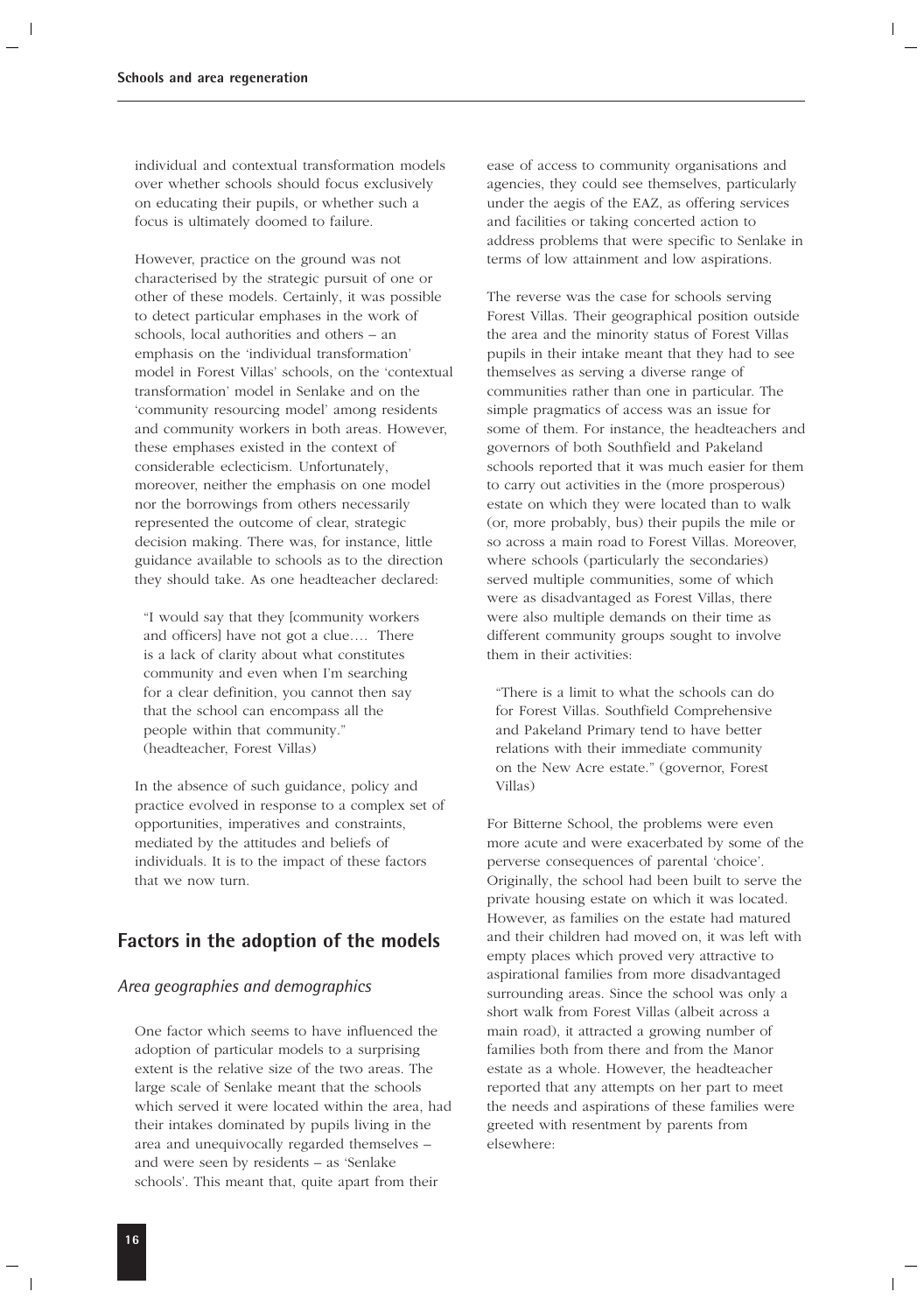"The school faces tensions, if not fisticuffs, between parents from different estates. For example there have been courses run at [a community centre in a disadvantaged community] that some parents refuse to attend because of the location."

She was also very much aware that pupils from disadvantaged areas presented challenges which the school was not resourced to meet. Indeed, both she and the LEA's chief education officer argued that the government's strategy of targeted area funding was divisive and created perverse consequences for schools like Bitterne which educated children from these areas but were located beyond them. As she put it,

"Bitterne School has never benefited from the regeneration money available to nearby areas such as Forest Villas. SRB money is delivered to rigid geographical areas. If the school is outside of this area they cannot receive any funds, even if they are serving communities within that area."

The impact of parental 'choice' affected other schools as well. Alderman Bailey's headteacher, for instance, recalled nostalgically the time, prior to parental choice and prior to the refurbishment of Forest Villas, when all the Manor estate's children came to his school and he had been able to develop close relationships with families there. Now, however, there were families he did not get to know and his close links with the area were broken:

"In the past, relations were good and Alderman Bailey was clearly Forest Villas' school. The regeneration weakened these links greatly.... The redevelopment was potentially disastrous for Alderman Bailey and in the long term has been very damaging."

Moreover, he felt that his school was significantly disadvantaged when parents could choose to send their children to schools with more diverse intakes and which, therefore, appeared to public perception to be 'better' schools:

"... in the process of trying to regenerate, [a school in a disadvantaged area] will not stand comparison with schools in stable communities and in better economic areas – and there will be people in this community

who will look and say, 'Hang on! Our child will have to go to so-and-so [school] because they get better results'."

The headteacher's fears are indeed borne out when we look at the pattern of recruitment for schools serving Forest Villas. Despite the fact that Alderman Bailey was sited on the Manor, just across the road from Forest Villas, and had traditionally been seen as the 'estate school', over 40% of Forest Villas' primary-aged children were educated elsewhere. The alternative schools did indeed get 'better results', with the consequence that, as a result of its close association with the area and despite the actual quality of education on offer, Alderman Bailey had all the appearances to the outside world of a 'sink' school.

There were also costs in terms of the extent to which schools could develop the sorts of coherent responses to area-based problems which were feasible in Senlake. On transition to secondary school, Pakeland's pupils and children in other schools were distributed across a range of secondary schools, with equal concentrations, particularly in Coleridge and Southfield. There was, therefore, no direct relationship between any primary school and a single secondary school which would facilitate the development of coherent transition strategies for Forest Villas children, let alone any concerted community involvement strategy.

All of this reflected a situation in which Forest Villas was simply too small to command the undivided attention of any of the major agencies. When we spoke to service providers, there was a sense that the area had already had substantial investment through the refurbishment programme and that there were no more pressing priorities in the larger, equally disadvantaged areas by which it was surrounded. An officer in the local authority described the impact of geographical constraints:

"It is not planned to target services on such a localised level as Forest Villas. It is too small to warrant this level of service … too small to warrant individual attention…. Councillors representing Forest Villas argue for services to target at the estate. In reality, however, the estate is too small to warrant this concentration and the council cannot accommodate these demands."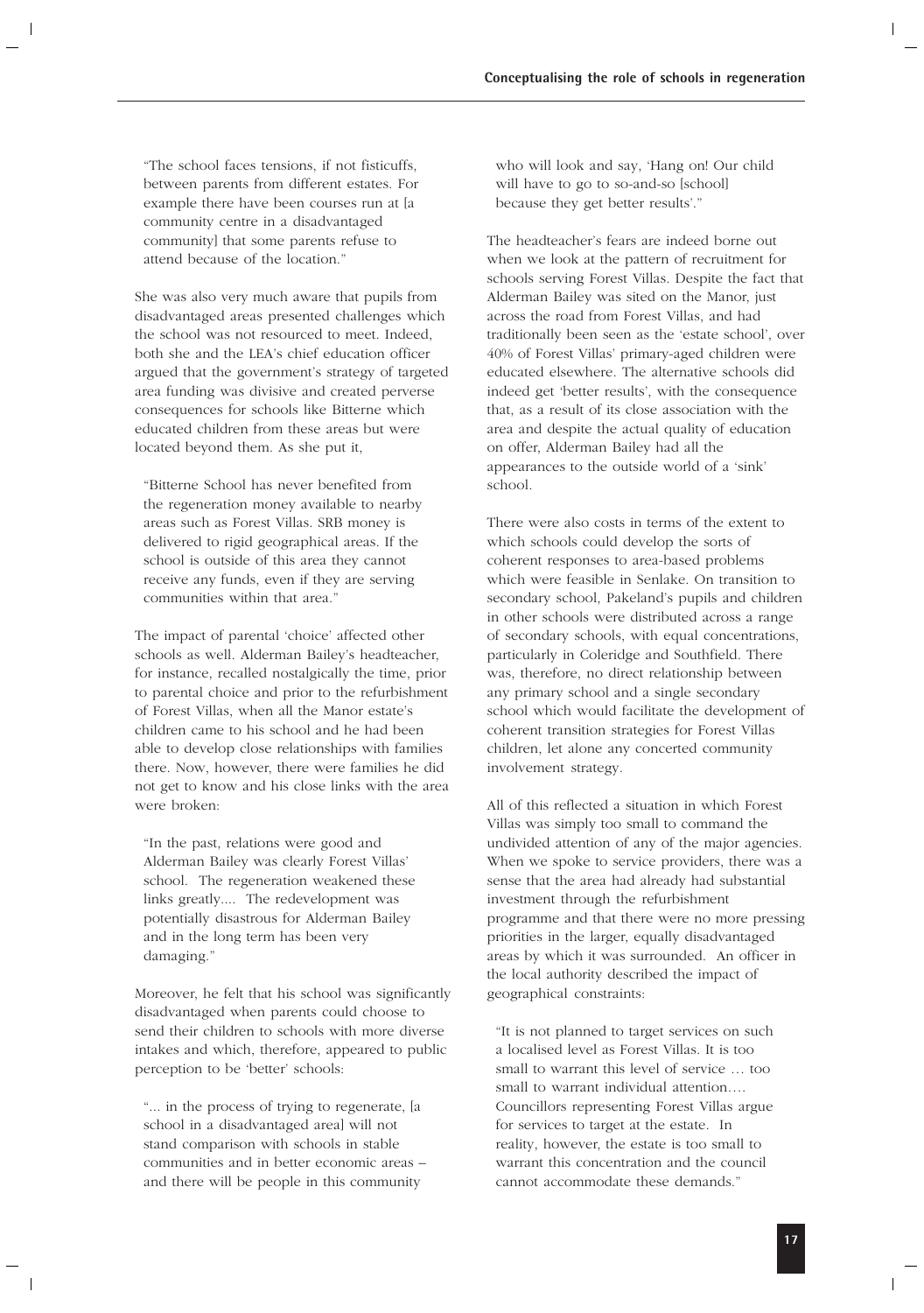Particularly striking was the number of times when, in view of the relative lack of interest in community involvement in the schools serving Forest Villas, we were referred to excellent examples of school–community initiatives elsewhere in the borough. Invariably, these emerged in situations like that in Senlake, where schools overwhelmingly served a single, large, disadvantaged community. Not surprisingly, Forest Villa's residents often felt that "schools do nothing for the Forest Villas community", and that they had been abandoned to their fate.

To make matters worse, not only was Forest Villas small, it was now divided against itself and its neighbouring communities. The division of the area into private, housing association and council properties also created both physical and psychological divisions between the residents. The Stables, for instance, which was intended as a community centre for both the whole of Forest Villas and for the Manor estate, was seen by residents of the Manor as the exclusive property of those who lived in the surrounding streets:

"Only those children from Forest Villas are allowed access to the Stables. Children from the Manor do not have access to the Centre." (resident, Manor estate)

There were, moreover, frequent reports of interfamily feuds, occasionally spilling over into local schools:

"Parents do occupy different camps and this can be divisive. Occasionally there are outbreaks in school. There has been an attack by one parent on another in school and another attack on the way to school. The second parent is now afraid to send her daughter to school." (headteacher, Forest Villas)

Indeed, residents generally tended to see Forest Villas estate as divided between 'respectable' families with a shared sense of values and shared concern with each other, on the one hand, and 'riff raff' – disreputable, criminally-inclined and somewhat frightening families and individuals – on the other:

"In some streets there are long-term residents and good community spirit especially in the cul-de-sacs, and on Francis Road where some residents have lived for

over 40 years, but in others there are problem families, empty houses and vandalism. The middle part of the estate is like a wilderness." (resident, Forest Villas)

It is worth adding that, although Senlake was not subject to some of the other divisive factors which Forest Villas experienced, this sense of division between respectable and nonrespectable residents was, as we indicated in the previous chapter, present there too.

Likewise, there were faith-based divisions in both Senlake and Forest Villas. In both cases, the distribution of children across a range of schools was increased by the presence of Roman Catholic schools, all of which recruited from beyond the two areas and all bar one of which – St Peter's in Senlake – were located well outside the areas. There was no evidence of any tensions between faith groups as such, but the Roman Catholic schools inevitably related to a different community than the geographical communities on which regeneration initiatives were focused.

Given these complexities, none of the schools in the study could be seen as relating to a single, clearly defined and geographically based community whose children the schools were responsible for educating. The Senlake situation approximated more nearly to this and it is not altogether surprising, therefore, that it was here that schools were more likely to see themselves as having a community role and to be able to work cooperatively in acting out that role. Neither is it surprising that, in the more divided and distributed context of Forest Villas, we found schools which were more likely to find a community role undeliverable or simply to see it as none of their business. They inevitably became more inward looking and more inclined towards an individual transformation model of their role. As the headteacher of Bitterne School said:

"We are the community of Bitterne School, whichever community that serves. We are an individual community in ourselves and we succeed in treating all children as if they are a child of the Bitterne School community so really their location is secondary to us."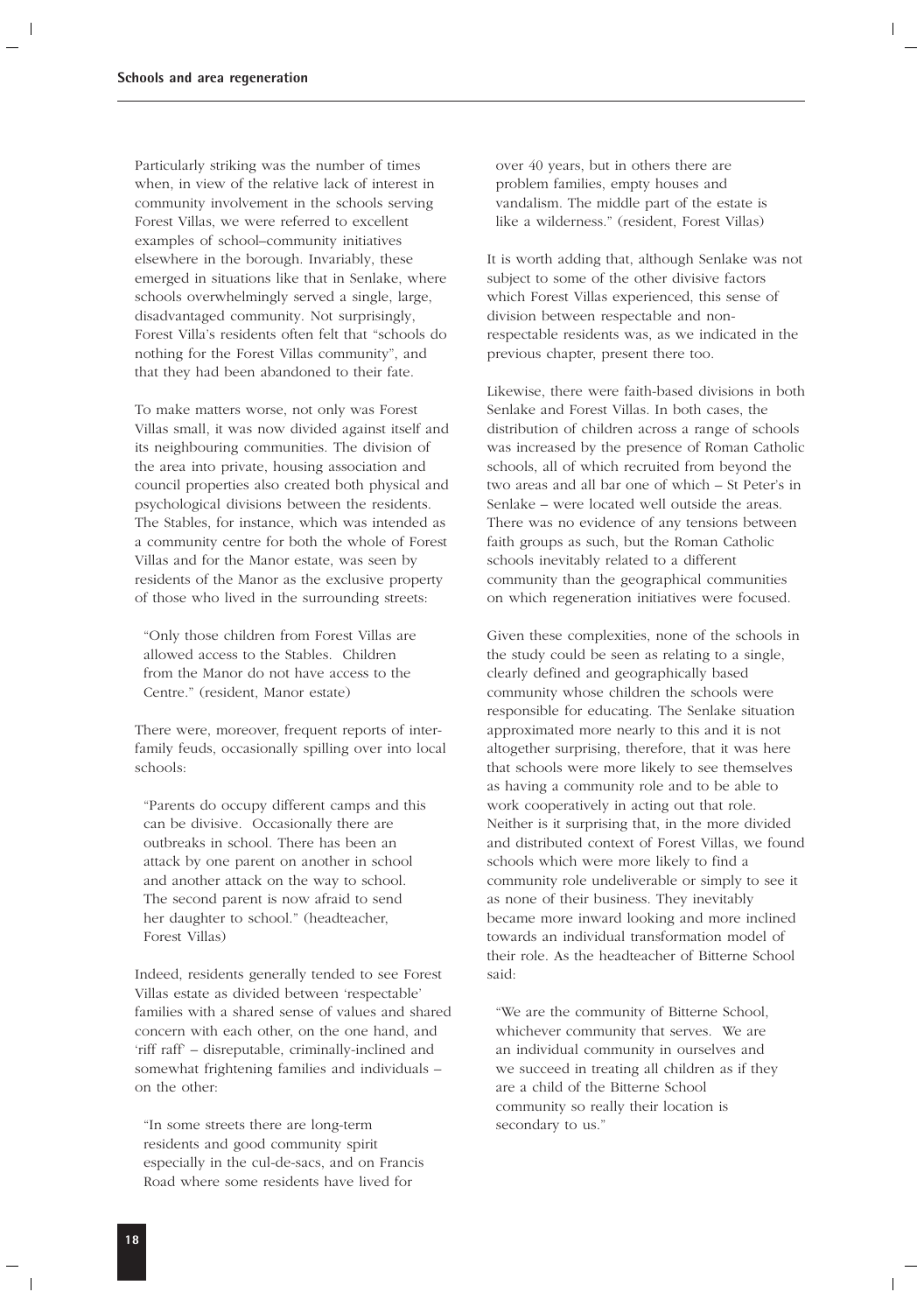To this extent, the Forest Villas schools unwittingly exacerbated the more general flight from the area by local services.

### *Local authority policy*

Schools' responses appeared to be influenced significantly by the policies of their local authorities in respect of both education and of regeneration. The refurbishment of Forest Villas, for instance, although involving a good deal of consultation with residents, had not centrally involved the local schools and had had little focus on educational issues. In the words of one headteacher:

"As a school we were excluded from all of the work of the regeneration of that area. We weren't allowed to be in meetings when it was talked about…. Regeneration then was looking at – well, my understanding was that it was looking at regenerating the fabric of the area which had nothing to do with the ethos of the community, but that is only my perception as I was not included in any of the discussion."

Another headteacher was even more critical, on the grounds that the reduction in child density had reduced his school role – which, of course, had significant financial implications. This claim was disputed by senior officers in the Housing Department, but the fact that this dispute could arise at all is a clear indication of a breakdown in communication between schools and those driving the regeneration.

In terms of our models, the refurbishment of Forest Villas was premised on a communityresourcing view of regeneration, driven by housing and largely overlooking the potential contribution of schools. Subsequently, the individual transformation model, which was dominant in Forest Villas' local authority, placed schools at the centre of regeneration efforts. However, since their role was primarily to deliver on the standards agenda, there was no reason for them to concern themselves with the wider aspects of regeneration. We found, for instance, little evidence that they were kept closely in touch with the labour market situation, economic development issues or skills shortages and gaps, much less that they were encouraged to address these issues through their curricula.

Certainly, senior officers in Forest Villas' LEA, as we have seen, felt, however regretfully, that they had to give the schools a very clear message that they should focus hard on standards. As a result, whatever may have happened elsewhere in the borough, the Forest Villas schools came to feel that there was little support for them to become involved with their communities and no framework within which such involvement could take place. As one headteacher maintained, it was not a lack of will on the part of the school, but more a case of not knowing where to start and not having the time to dedicate to devising a strategy:

"The LEA offers no supportive framework or drive…. [The school] would like to do more to serve and involve the community. However, it is not sure what to do and it does not have the time to discover this due to the focus on standards."

Senlake, on the other hand, had experienced a somewhat different approach. There was, as we have seen, a history of community education in its schools, the traces of which were still present. Regeneration initiatives were relatively broadranging, but with a particular focus on the development of young children and their families and an expectation that schools would engage with parents and with wider social issues. The local authority's senior management took on area responsibilities, which meant that (at this level at least) there was a cross-departmental vision, which could see how the work of schools fitted into broader policies. Moreover, the continued investment of the local authority in Senlake was more visible than in Forest Villas, where there was a sense that the local authority was trying to reduce its previously substantial commitment and hand over responsibility to local people. The consequence for schools was that there was a local authority (as opposed to purely LEA) presence in Senlake to which they could relate.

However, it is important not to overstate the extent to which schools in Senlake were given a clear and coherent strategic lead. Despite the community-oriented approach of the local authority, the LEA still put schools under considerable pressure to pursue the national standards agenda. Likewise, the linkages between local authority policy and school approach were not strong: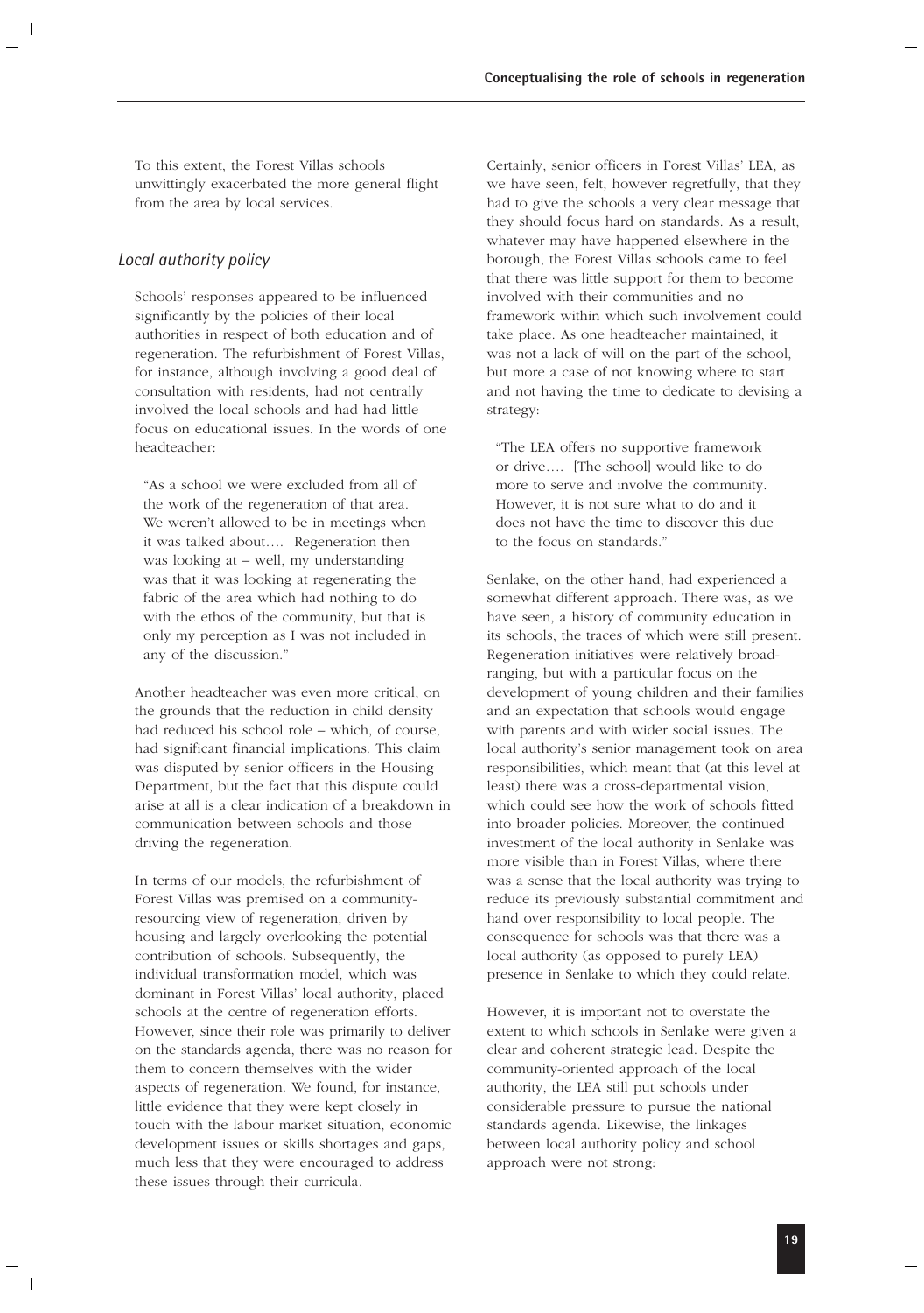"Despite valuing the role of schools in regeneration, [we] are not aware of any strategy or 'grand plan' which would facilitate this." (local authority officer, Senlake)

Nor did local authority officers necessarily have much information about, let alone control over, schools' work:

"Nobody knows what the school's strategy is." (local authority officer, Senlake)

The impact of the local authorities seems, therefore, to be a mixture of a strong lead from the LEA in respect of the standards agenda, perhaps coupled with a broad cultural influence in respect of community role. However, in Senlake as in Forest Villas, there does not seem to have been a coherent strategic framework which made clear to schools how they might relate to their communities or what their most effective contributions to area regeneration might be.

### *Government policy*

In a situation where all local services, and particularly education, have been brought under increasing levels of central control, the policies pursued by local authorities cannot be viewed separately from the policies of central government. Inevitably, these impacted on both areas, although in slightly different ways.

We have already seen, for instance, how parental choice and area-based funding impacted perversely on Forest Villas. Similarly, we have seen how LEA officers in Forest Villas clearly felt that they could not escape the dominant standards agenda and that they were operating within a framework that gave them little flexibility. This view was reflected by other educators. As another senior educator in Forest Villas' schools put it:

"If results are not improved then raising standards is the main focus and there is little scope for schools to work on improving community."

The reality was that no one involved in education in either area could entirely escape this agenda. True, Senlake's headteachers were more likely to see this as only part of a wider educational challenge. However, there too, the priorities were clear:

"Even if clear structures were in place, some headteachers would opt out of contributing to community regeneration initiatives because of the strong standards push from national government." (LEA officer, Senlake)

Moreover, LEAs and schools in both areas felt the direct impact of tight central control. Both of the EAZs were originally intended to have significant community elements, but in each case, we were told, the Department for Education and Skills (DfES) (as it now is) put pressure on the schools to reshape their proposals with a clearer and more limited focus on standards:

"Schools recognise the problems in the communities they serve but are unable to do anything about them. The EAZ plan wanted to include high levels of community involvement, especially of the ICT facilities.... However, the DfE[S] have given standards priority." (headteacher, Forest Villas)

Moreover, in both areas, schools (like other agencies) were pursuing not only performance targets but also multiple central initiatives supported by multiple sources of short-term funding. It was these initiatives that were intended to enable the schools to meet the particular challenges presented by their disadvantaged intakes. However, they in turn created the challenge of devising a sustainable and coherent approach out of diverse, short-term projects with somewhat different aims:

"We already have too many of our headteachers saying to us, 'There are too many different streams of funding coming into the school', and it is making their jobs more complex because they all bring with them a different accountability stream." (senior local authority officer, Forest Villas)

Given this policy context, it is not surprising if most educators favoured the two transformation models over the community-resourcing model, since it was those models which accorded most fully with their 'core business' of raising standards. Even apparently community-oriented initiatives tended to be recast in terms of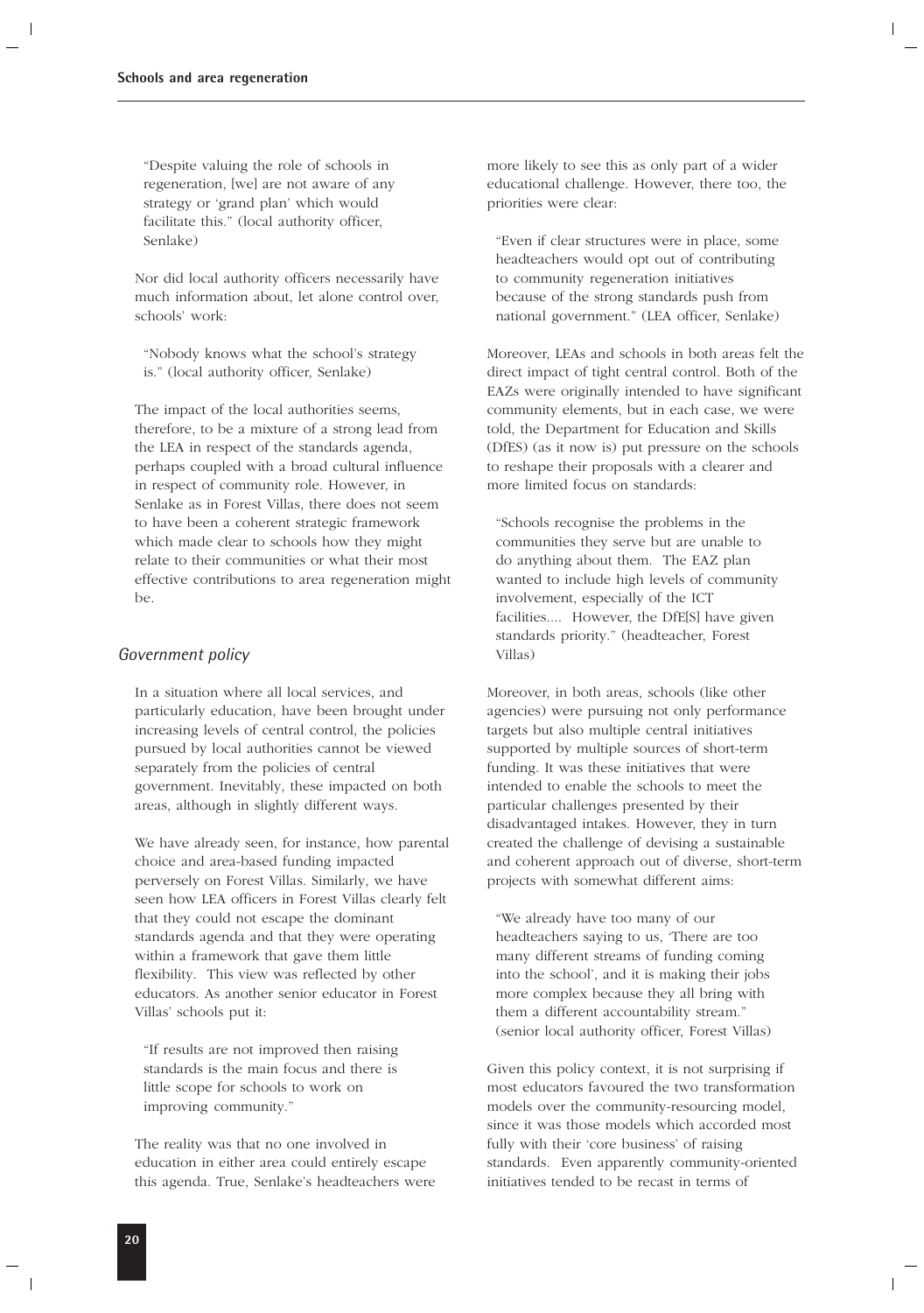standards. For instance, when Patton Community College applied to become an 'extended' (that is, community-focused) school (DfES, 2002), the rationale was explained in this way:

"This is a key part of the bid for the extended school model ... we think we've hit a sort of plateau when you look at the indicators like the 5A-C grades and we tend to hit this plateau around about the 35% mark and we can't seem to shift it more than 1 or 2 percent above that and we think that the way to get it up to the 40s and 50s, which is the next step up, is through the extended school model." (teacher, Patton Community College)

As a local authority officer acknowledged:

"If they are actually a great community school that don't quite meet the standards, people will take no notice of the other work that they do." (local authority officer, Forest Villas)

### *Headteacher attitudes*

Within the constraints of external policy, headteachers have always been extraordinarily powerful in determining the direction their schools will take. If, in recent years, the external control of central government and of governing bodies has been strengthened, the control of LEAs has been significantly weakened and an even greater emphasis has been put on the centrality of the headteacher's role. Certainly, we noticed a marked 'headteacher effect' in terms of the approach schools took to their communities.

This was evident, for instance, in the generally liberal educational values espoused by the headteachers of the Senlake primaries. It was suggested to us that this was in part related to the fact that, due to the reorganisation of schooling in the area, a number of headteachers had gained their experience in first schools, protected to some extent from the dominant focus on standards and league tables. As a result, they had developed a more early years-oriented view of education, seeing it as about personal development rather than simply academic attainment.

However, it was even more evident in the impact which changes of headteacher had in some cases. In four out of the nine schools, there was a change of headteacher at around the time of our fieldwork and in two cases there was more than one change. Each time this happened, the school's orientation towards the community changed and sometimes went into full reverse. We therefore had more than one case of community-oriented headteachers being replaced by headteachers who distanced themselves from the community, and vice versa.

In principle, perhaps, governing bodies, as the representatives of a wider community interest, should have been able to damp down these oscillations and give the schools a steadier and more considered community orientation. However, there is no reason to believe that governors do not feel the weight of the standards agenda as much as headteachers. As an LEA officer in Senlake told us, some governors do indeed have a wider agenda, but,

"... the governors may not necessarily be representative of the community as a whole and their aspirations for pupils and the community may not necessarily be universal."

In any case, finding governors was far from easy for some schools:

"I am having this particular problem to try and encourage people to join the governing body as we have two spaces at the moment … it is a bit discouraging when you are wanting to get these people in and represent the views of parents and the community." (headteacher, Senlake)

Not surprisingly, therefore, community involvement continued to be dependent on the attitudes of headteachers unchecked by any effective community voice.

### **Effort – or effectiveness?**

These headteacher attitudes were combined with national and local policy imperatives and with local 'area effects' to create a complex mix of factors which pushed schools towards one or other of our models, or which encouraged them to borrow eclectically from all three. The result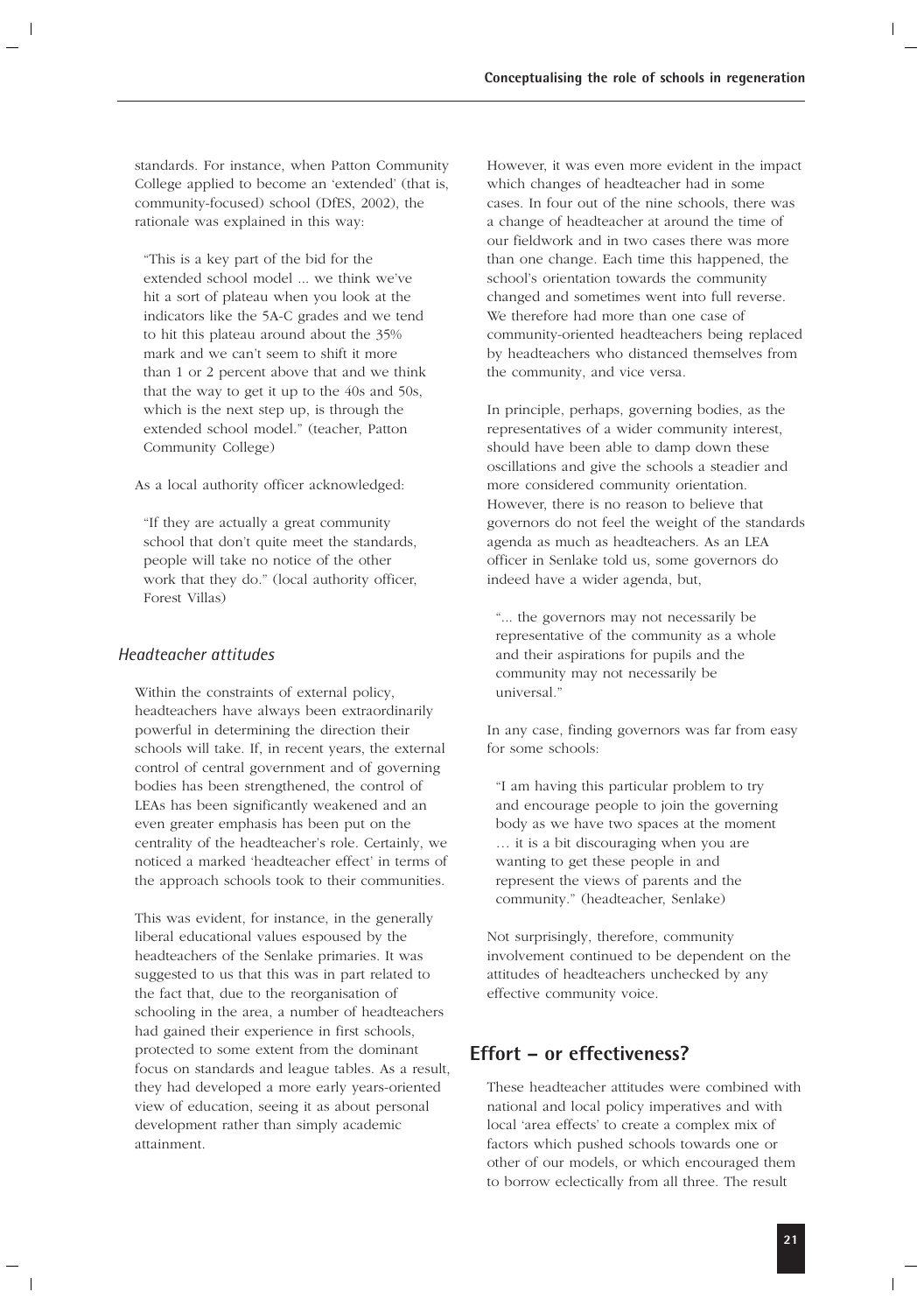was far from coherent: schools' orientations changed rapidly; practices pointed in different directions; neighbouring schools adopted different approaches; local and national policy pulled schools this way and that without offering clear guidance.

Nonetheless, many initiatives were in place and much hard work was being done. The schools were, above all else, busy places and much of what they were doing in response to their disadvantaged communities was over and above what schools elsewhere might expect to do. The question which arises, therefore, is what effect all this hard work was having. Was there any evidence that schools' efforts were indeed contributing to the regeneration of these areas – and, if so, did any one approach seem to be more effective than the others? It is to these questions that we turn in the next chapter.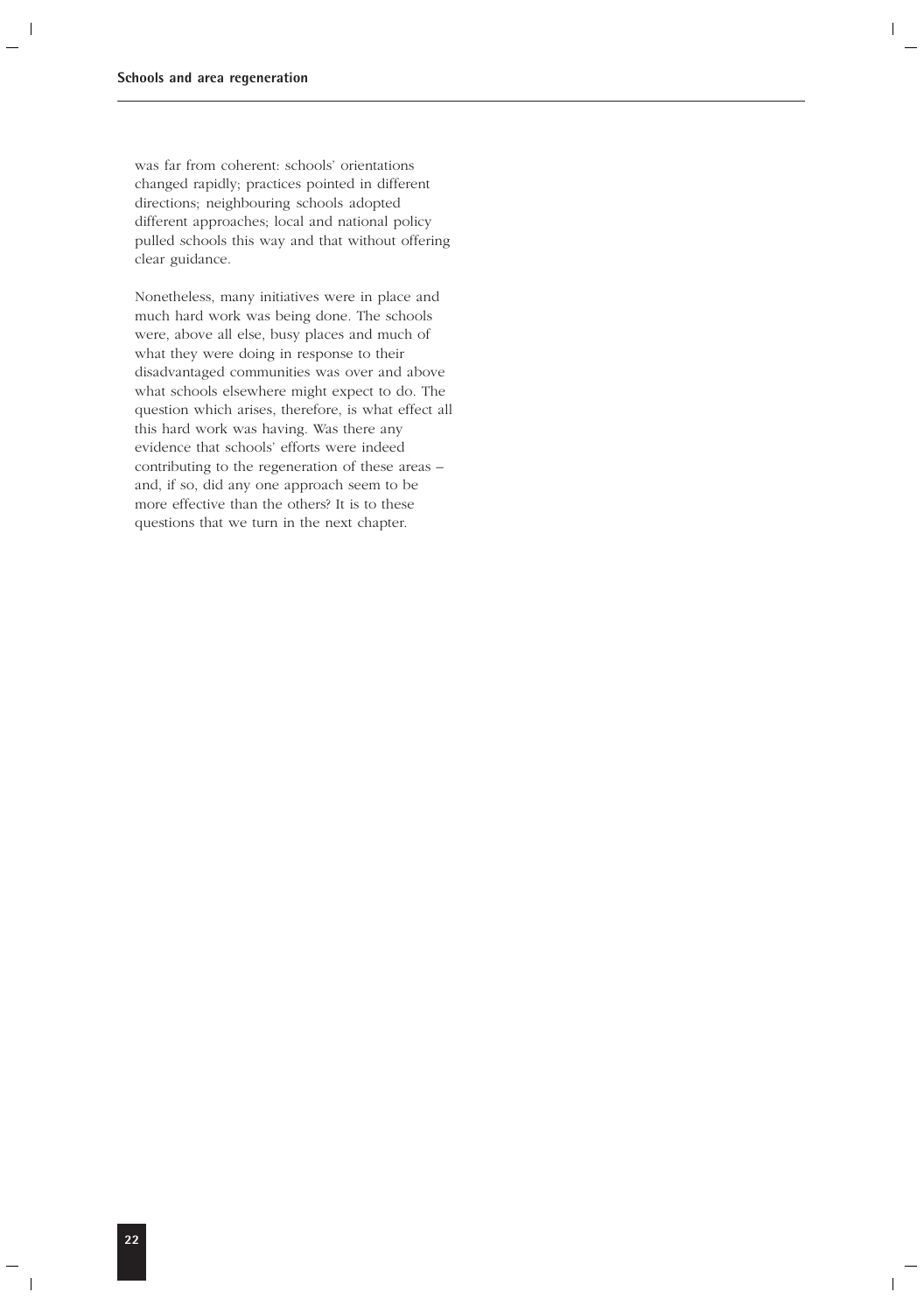*4*

# **What worked – and what did not**

For all their schematic nature, the models set out in the previous chapter offer a means of assessing the impact of the work that schools are currently doing. Given the complexities of practice on the ground, we have no way of knowing what *might* have been achieved in an ideal situation where one or other of these models was pursued systematically. However, we can ask what actually *was* achieved and that may well give us an indication as to what it is reasonable to expect from schools in terms of a contribution to regeneration.

### **The 'community resourcing' model: evidence of impact**

### *Schools and area desirability*

A number of interviewees pointed out that it is reasonable to suppose that 'popular' schools will attract families into an area and will make them feel better about the area once there. Certainly, we had credible reports from both areas of families moving out, on (or even before) transition to secondary school, in order to give their children access to more prestigious schools. We also had evidence of a rising roll in Patton College as the new headteacher raised its status in the community, and it might not be unreasonable to suppose that this was a factor in encouraging some families at least to stay in the Senlake area.

However, our evidence was even stronger that families remained in the area but then made choices about which schools their children should attend. All the parents and children we spoke to had a clear idea as to what was the local pecking order of schools and why they had made their own choices. Hence, the Forest Villas 'estate school', Alderman Bailey, which, we were told, endured a low reputation, now educated less than 60% of local pupils. The headteacher of Bitterne School, one of its 'competitors', explained what she believed was happening:

"The population [of the school] is growing because parents like what we are doing with the kids and like the standards we are giving the kids and because they do not like other schools."

The same is true in Senlake where around half of all children went to schools other than those in the immediate area.

All of this confirms the growing evidence from research on how processes of choice operate in an educational market (Gewirtz et al, 1995; Woods et al, 1998). However, the very fact that families could remain in these areas and yet send their children to higher-status schools elsewhere suggests that the link between school status and area desirability might not be as strong as is sometimes supposed, at least in areas such as Forest Villas and Senlake. Where, as here, viable and attractive alternatives to 'local' schools exist, some families at least will choose those alternatives. The implication would seem to be that the presence of a less attractive local school need not necessarily impact significantly on the desirability of the area as a whole. Indeed, the impact of differential school reputations seems not to have been to reduce the overall desirability of the areas, but to encourage families to choose schools other than their most local one and hence to loosen the ties between particular schools and particular neighbourhoods.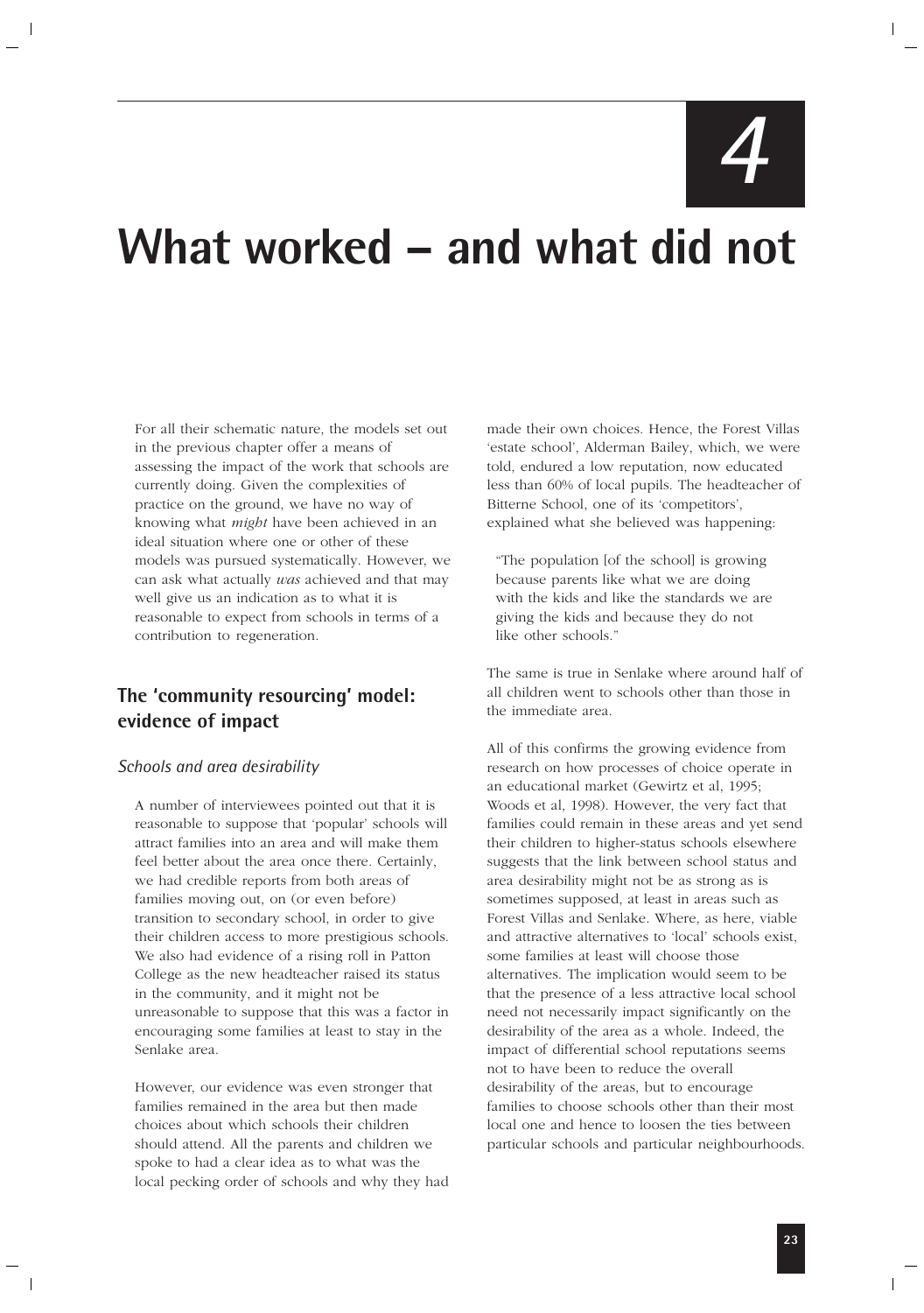### *Community cohesion*

This in turn has implications for the role played by schools in developing community cohesion. The complex links between schools and communities meant that schools did not and could not act as a unifying force in their areas. On the contrary, they tended, particularly in Forest Villas, to draw children and families out of their communities and towards different, nongeographical communities. Since schools then either promoted the importance of school-based community at the expense of geographical community, or at best focused their community work on the areas where they were located (which might well not be where their pupils lived), it is difficult to see that they were making a significant contribution to community cohesion.

Set against this are the efforts of the Senlake schools to promote themselves as a 'family' with a coordinated approach to their area. A senior educator working in the area noted:

"There is a very strong concept of family, they really do operate as a family…. I see everyone quite altruistically saying that it is in all of our interests to operate together."

In part, as a headteacher of a school in the 'family' explained, this was a deliberate attempt to damp down the impact of parental choice and to encourage families to see all the area's schools as offering a common service:

"We are providing the same vision to the children, providing them with the same opportunities so we can have seamless transition and we are not seen as separate schools."

The growth in Patton's roll can be seen as evidence of some success for this strategy and in the longer term it is not inconceivable that the family of schools will come to be seen as a rallying point for the community as a whole. However, at this early stage none of our interviews suggested that community members had yet 'heard' the message of the family approach.

### *Resourcing individuals, families and communities*

We have better evidence – although inevitably somewhat anecdotal – in terms of schools' impact in offering support to individuals and families and enhancing the resources available to communities. Headteachers in both areas were able to tell us of the time they had spent on individual problematic cases, working with children and their families and linking families to other agencies. For some, this was a major, ongoing task and they had a clear sense that if they did not take on this role, no one else would. Similarly, many of the schools were opening (or planning to open) some of their facilities for community use. This was certainly a major aim of the sports focus in the Senlake schools, while both of the Forest Villas' secondaries acted as a base for extensive adult education programmes.

However, once again, the picture is far from simple. At Coleridge, for instance, the 'community' which used the school's facilities was, by and large, not the community which sent its children to the school. Rather, the headteacher told us, adults drove to the school at night from some distance away. More generally, although headteachers saw themselves as working hard at community involvement, the parents and residents we spoke to in both areas almost universally felt that schools were doing far less than they could. The explanation may well be that schools were working hard *within the constraints under which they had to operate*, while community members were envisaging an 'ideal' scenario.

Nonetheless, the implication would seem to be that schools were having only a limited impact on the resources available in their areas. This is indicated nowhere more clearly than by the repeated complaint from children and young people in the area (and, indeed, common in many areas) that, despite the schools' best efforts, there was simply 'nothing to do' outside school hours, or when the after-school clubs had finished. Young people reported having 'nowhere to meet friends', 'nowhere to play football' and so on, commenting that schools could offer provision such as a youth club or offer access to the sports facilities and IT suite for educational and recreational purposes.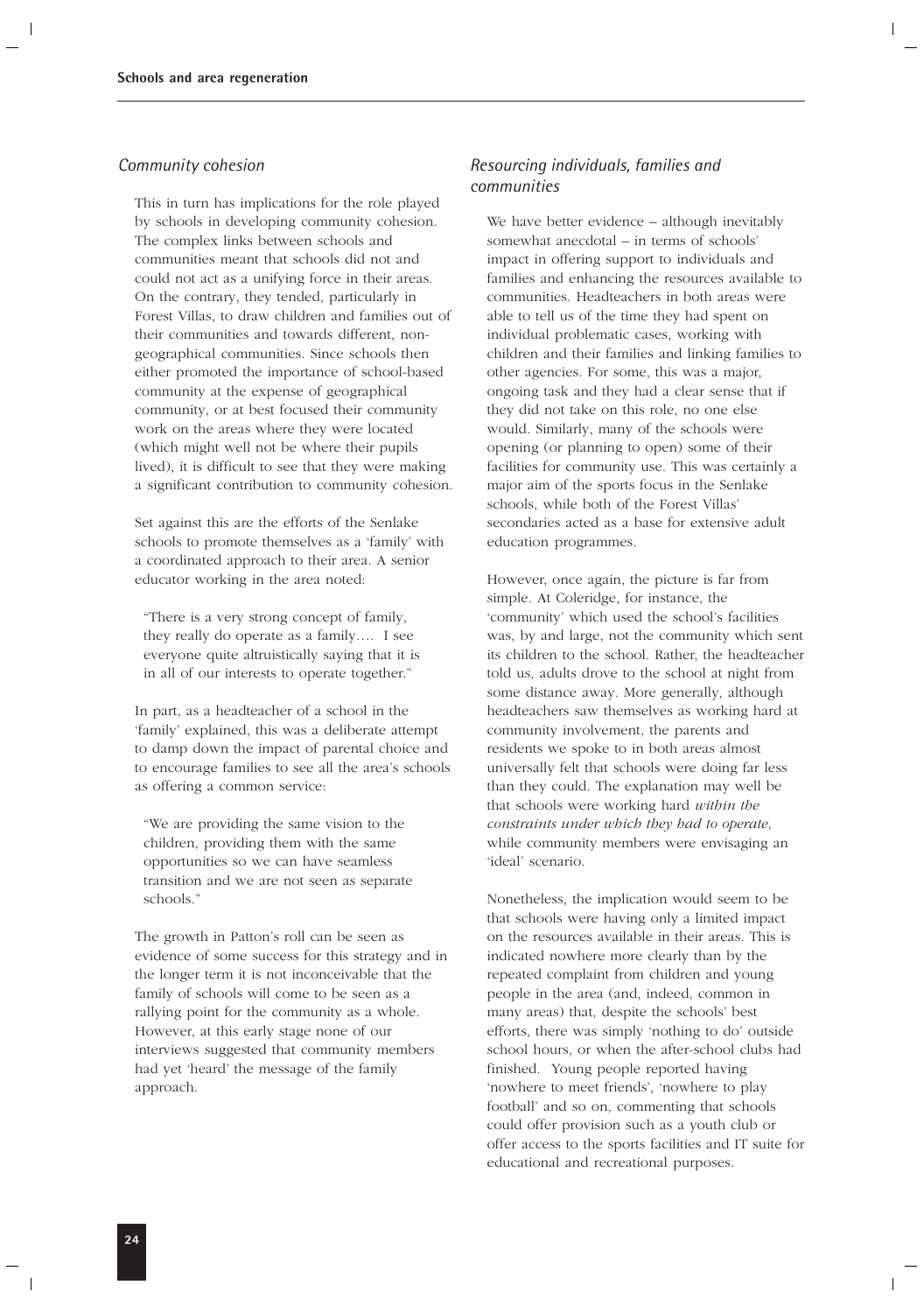### **'Individual and contextual transformation': educational outcomes for children and young people**

Both of the 'transformation' models of regeneration start from the assumption that schools have a primary responsibility for teaching children effectively, enhancing their knowledge and skills and thus making them attractive to employers in a knowledge-based economy. It seems reasonable to ask, therefore, how successful they were in this enterprise.

However, we should enter a caveat at this point. It is only possible here to summarise in fairly broad terms some of the data on school performance and pupil attainment to which we had access. Readers are invited to inspect the more detailed data presented in the appendices and on the project's website (at www.man.ac.uk/ include/regen.htm). Even there, we can give no more than a snapshot of a limited range of school outcomes at a particular point in time and interrogate them for evidence of large-scale 'transformative' effects. It is important to remember that this falls a long way short of a comprehensive analyses of all the schools' effects or of their overall effectiveness.

### *Attainment at school*

There are two ways in which our question can be answered in terms of children's and young people's school attainments. The first is by looking at absolute levels of attainment in school. The government tends to talk in terms of 'national expectations' of attainment – level 4 in national assessments at the end of primary schooling and 5A\*-C grade GCSEs at the end of secondary schooling. At institutional level, there were national targets at the time of our fieldwork for 80% of pupils to achieve level 4 in English and 75% in Maths. Similarly, the proportion of young people achieving 5A\*-Cs nationally was 51.5% (DfES, 2003a) These targets and expectations are, of course, more or less arbitrary, but they do provide an easy means of assessing how one group (in this case, Senlake and Forest Villas' pupils) perform in relation to their peers nationally – against whom they have to compete for places in further and higher education and, ultimately, in the labour market.

Figures 3 to 5 show the attainments of pupils in their key stage 2 (end of primary school) national assessments and in the national GCSE and GNVQ examinations usually taken at the end of secondary schooling.



**Figure 3: Forest Villas and Senlake pupils' attainment in key stage 2 English assessments**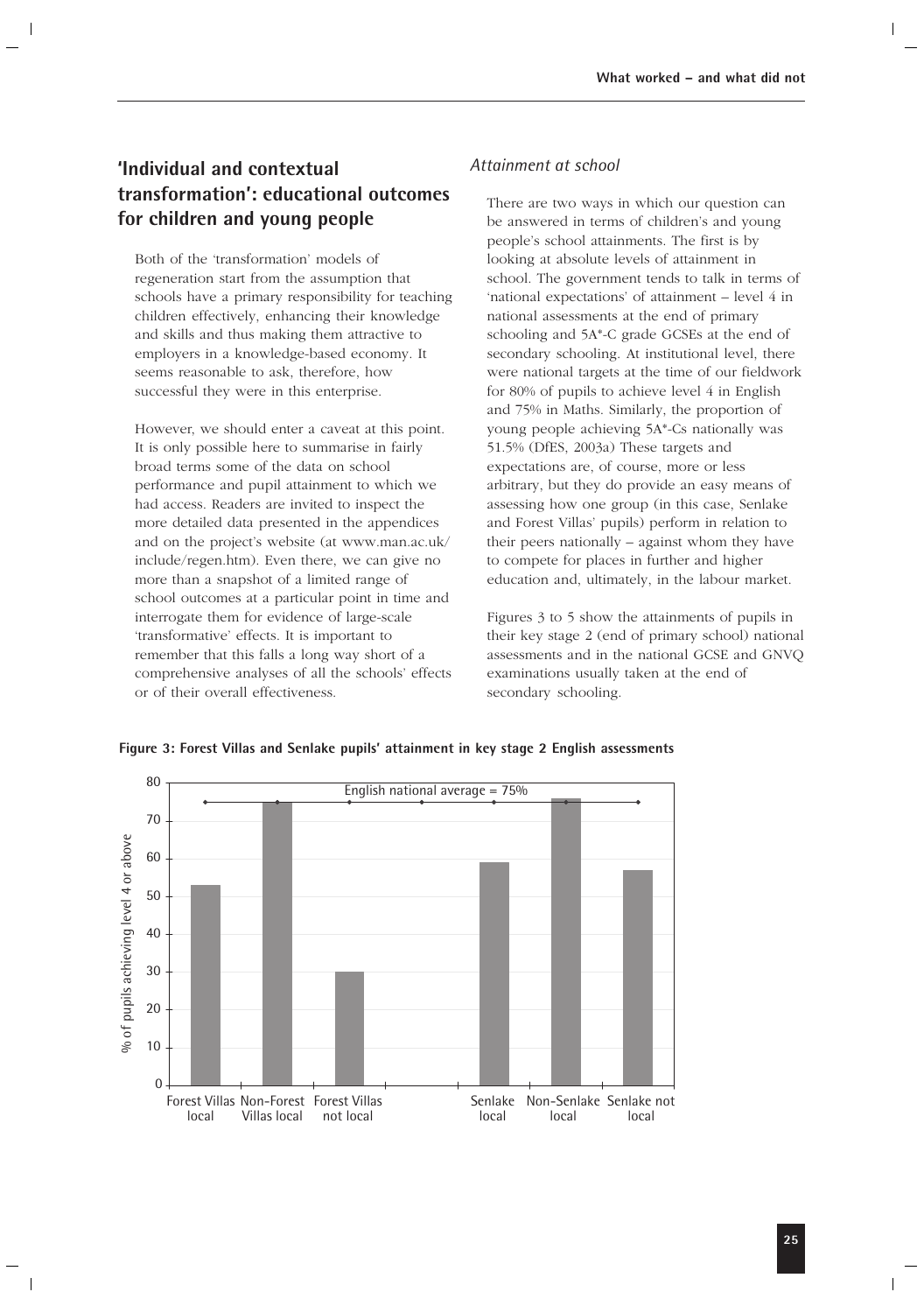

**Figure 4: Forest Villas and Senlake pupils' attainment in key stage 2 Maths assessments**

**Figure 5: Forest Villas and Senlake pupils' attainment in GCSE and GNVQ examinations**



*Notes*: 'Forest Villas/Senlake local' refers to pupils living in the case study areas and attending case study schools. 'Forest Villas/Senlake not local' refers to pupils living outside the case study areas but attending case study schools. 'Non-Forest Villas/Senlake local' refers to pupils living in the case study areas but attending schools elsewhere. *Source:* DfES (2002) and researchers' calculations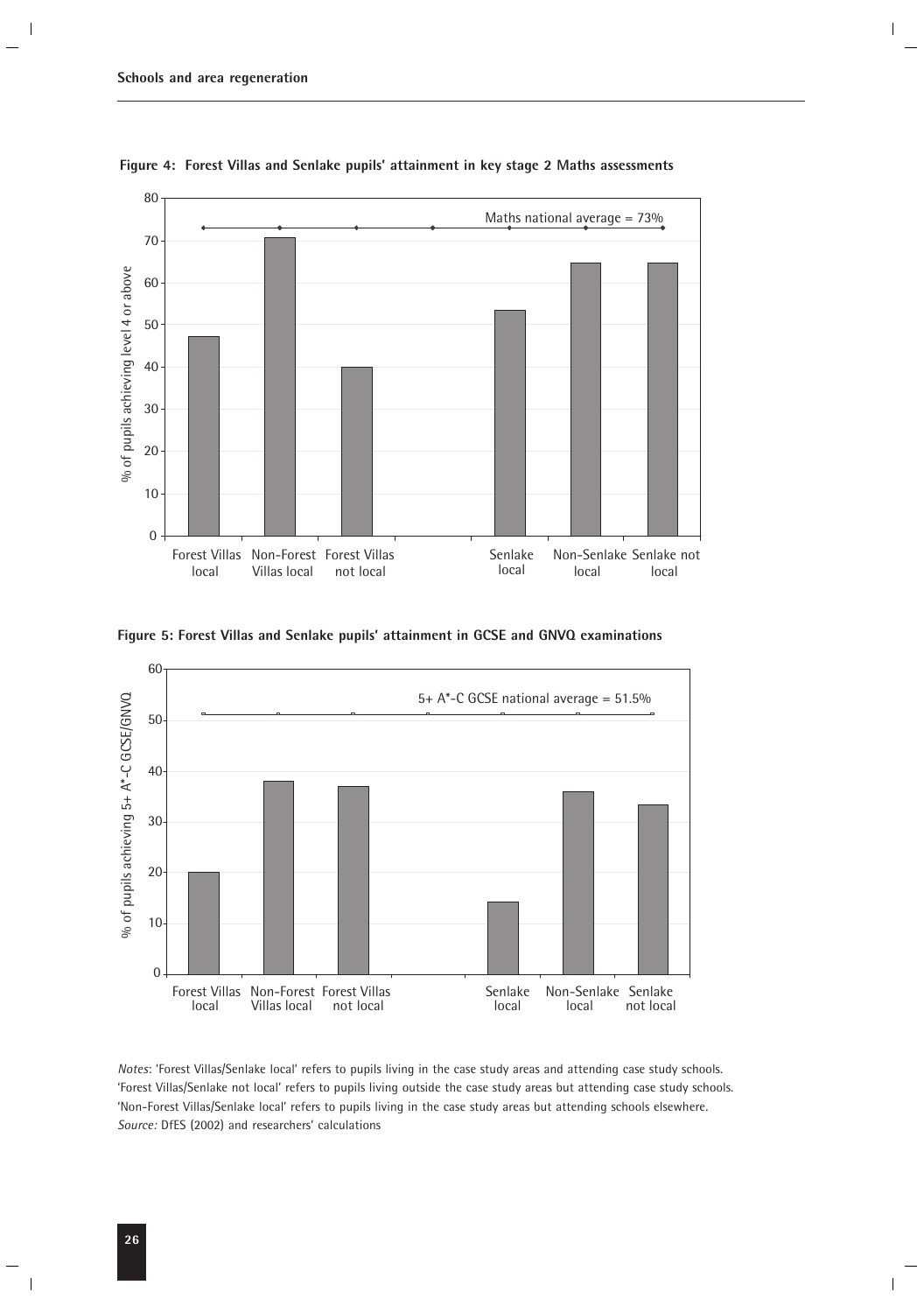Looking at children who live in our case study areas and attend our case study schools (the first bar in each group of three), it is immediately clear that they achieve well below national expectations. This is true in both Senlake and Forest Villas, regardless of differences of approach, policy and context. It is, of course, very much what one would expect in schools serving disadvantaged areas. The point, however, is that the schools serving these areas are not able to overcome the effects of disadvantage to the extent that their pupils achieve levels which will enable them to compete with the majority of their peers on an equal footing.

It is not surprising that pupils in these same schools from other, often more favoured areas (the second bar in each group of three), do somewhat better – although this again points to the difficulty which schools have in overcoming the effects of disadvantage. What is perhaps more surprising, however, is that children from Forest Villas and Senlake who attend schools elsewhere (the third bar in each group of three) do not *necessarily* do better than their peers who attend local schools. On none of the measures do they achieve national expectations and at key stage 2 they may actually do worse than those who remain behind. There is no evidence here to

suggest that distributing children from Forest Villas and Senlake to schools elsewhere would be enough *in itself* to overcome the effects of disadvantage.

### *Progress at school*

The second way of testing schools' success is in terms of the 'value added' they generate. The government has recently introduced value-added scores which take into account not only the pupil's end-point level of attainment, but also their starting level and the progress made between the two. For simplicity, these measures are standardised, so that children who progress at the same rate as the national average score 100. Every point above or below 100 then represents a notional term's progress more or less than that made on average by children nationally starting from the same base line. This is the case regardless of the child's starting level of attainment. We have value-added scores for all three secondary schools. We have also been able to calculate scores for the Forest Villas' primaries since the LEA's data management systems were particularly well developed. (Comparable data were not available for Senlake.) These are shown in Tables 1 to 3.

|  |  |  |  | Table 1: Key stage 2 to key stage 3 value added |  |
|--|--|--|--|-------------------------------------------------|--|
|  |  |  |  |                                                 |  |

| <b>Schools</b>            | <b>Measure</b><br>Based on progress between<br>key stages 2 and 3 | Coverage<br>% of eligible pupils<br>included in our calculation |
|---------------------------|-------------------------------------------------------------------|-----------------------------------------------------------------|
| Southfield, Forest Villas | 96.8                                                              | 83                                                              |
| Coleridge, Forest Villas  | 98.9                                                              | 92                                                              |
| Patton, Senlake           | 97.3                                                              | 87.5                                                            |

*Source:* 2002 performance data supplied by LEAs and schools, and researchers' calculation

### **Table 2: Key stage 3 to GCSE/GNVQ value added**

| <b>Schools</b>            | <b>Measure</b><br>Based on progress between<br>key stage 3 and GCSE/GNVQ | Coverage<br>% of eligible pupils<br>included in our calculation |
|---------------------------|--------------------------------------------------------------------------|-----------------------------------------------------------------|
| Southfield, Forest Villas | 98.0                                                                     | 98.4                                                            |
| Coleridge, Forest Villas  | 99.6                                                                     | 100                                                             |
| Patton, Senlake           | 96.0                                                                     | 98.1                                                            |

*Source:* 2002 performance data supplied by LEAs and schools, and researchers' calculation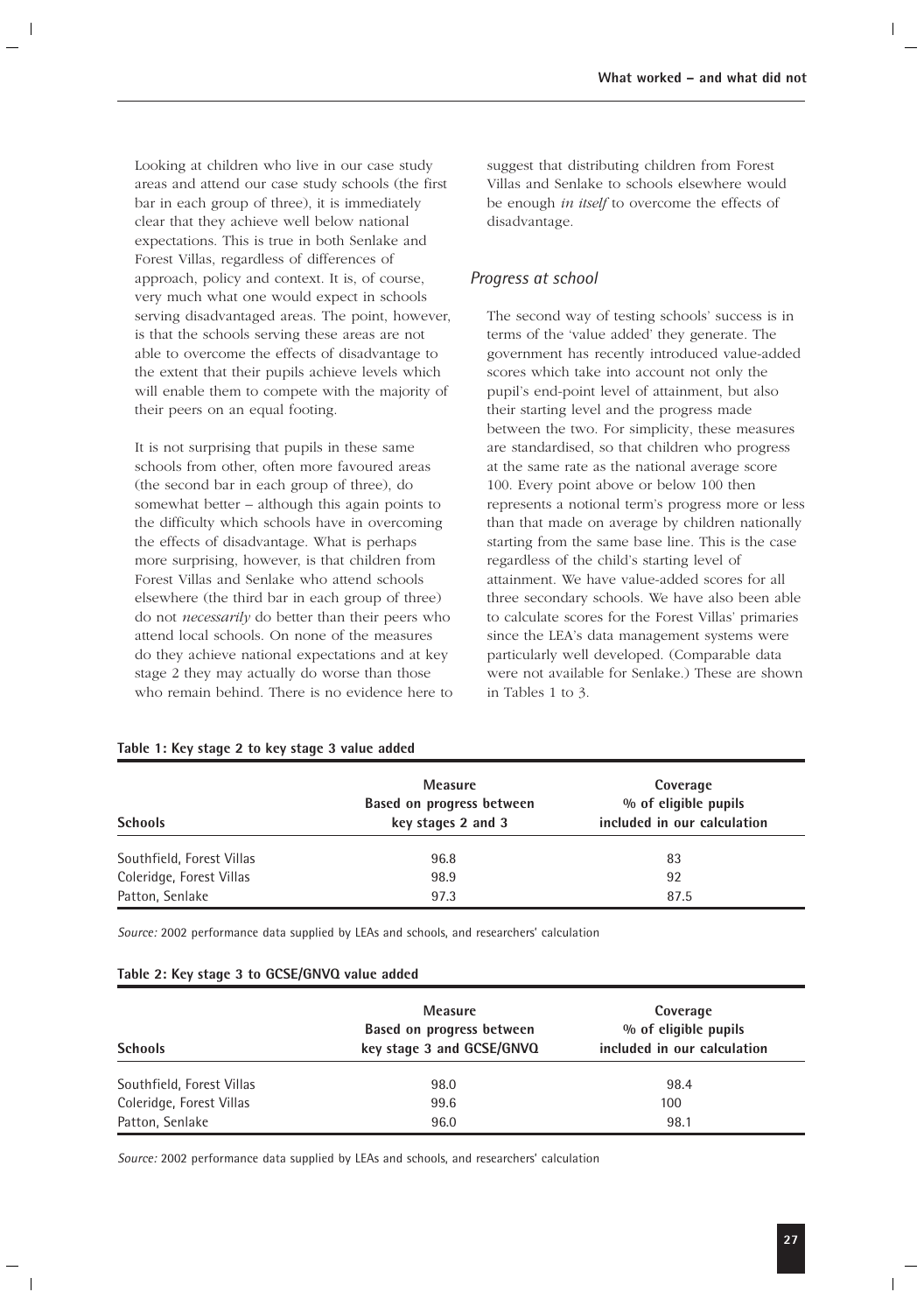| <b>Schools</b>                 | Measure<br>Based on progress between<br>key stages 1 and 2 | Coverage<br>% of eligible pupils<br>included in our calculation |
|--------------------------------|------------------------------------------------------------|-----------------------------------------------------------------|
| Bitterne, Forest Villas        | 98.6                                                       | 95.5                                                            |
| Pakeland, Forest Villas        | 99.6                                                       | 96.5                                                            |
| Alderman Bailey, Forest Villas | 98.6                                                       | 91.2                                                            |

### **Table 3: Key stage 1 to key stage 2 value added**

*Source:* 2002 performance data supplied by LEAs and schools, and researchers' calculation

It is possible that, even if pupils from Forest Villas and Senlake have relatively low levels of attainment, their schools are enabling them to make such good progress that they are beginning to catch up with their more advantaged peers. This would show as value-added scores above 100. In the event, this is not the case in any of the schools or on any of the measures. Some of the scores come so close to 100 for us to be able to say that pupils are making the same progress as they would be likely to make in schools elsewhere. This is particularly true of the key stage 3-GCSE/GNVQ measure in Coleridge and of the key stages 1-2 measure in Pakeland. The headteachers of both of these schools had a particularly clear focus on the standards agenda and it is arguable that this clarity is reflected in these levels of progress. Likewise, Southfield's value added for its older pupils is *broadly* in line with national averages. However, even in these cases we are at best talking about 'keeping pace' rather than 'catching up' and there is certainly no evidence of any 'transformation' taking place. Elsewhere, of course, pupils are not even keeping pace. On the contrary, they are falling even further behind peers who started from similar – often similarly low – baselines.

### *The quality of schooling*

It is possible, of course, that the failure of our case study schools to make much impact on the effects of disadvantage simply means that they are not very 'effective' schools, perhaps because there are weaknesses in their teaching or leadership. We have two ways of checking this. First, the latest Ofsted inspection reports for the schools indicate the overall quality of teaching and leadership. They do indeed identify Warwick School as having 'serious weaknesses' and therefore suggest that better outcomes for its pupils might have been possible given different

styles of working. However, we know that schools which do badly in Ofsted inspections tend to be concentrated disproportionately in disadvantaged areas (Power et al, 2002) and, in any case, this is not true of the other sample schools which all receive clean bills of health.

The second check is in terms of how the schools perform against other, comparable schools. Ofsted allocates schools two grades, in terms of how the outcomes they produce for their pupils compare with schools elsewhere. One of these grades relates to a comparison with other schools nationally; the other relates to comparisons with schools which have similarly advantaged or disadvantaged intakes (as indicated by pupil entitlement to free school meals).

This is how our schools perform on these measures:

- In terms of national norms, most of the schools, unsurprisingly, do badly. Only Pakeland and Bitterne (which contain relatively few Forest Villas pupils) achieve grades in the average range.
- In terms of comparisons with 'like' schools, they fare much better. Two of the nine are significantly above the average; four are around the average; and three (including Warwick) are significantly below the average. (See Appendix G for a more detailed analysis.)

It is true that, in narrow performance terms at least, we are certainly not dealing with outstandingly successful schools. There are schools elsewhere that are doing better – including some schools in similar circumstances. On the other hand, neither is there anything to suggest that these schools as a group are performing *so* differently from 'like' schools that this alone is the explanation for their pupils' low attainments. If Warwick has particular difficulties,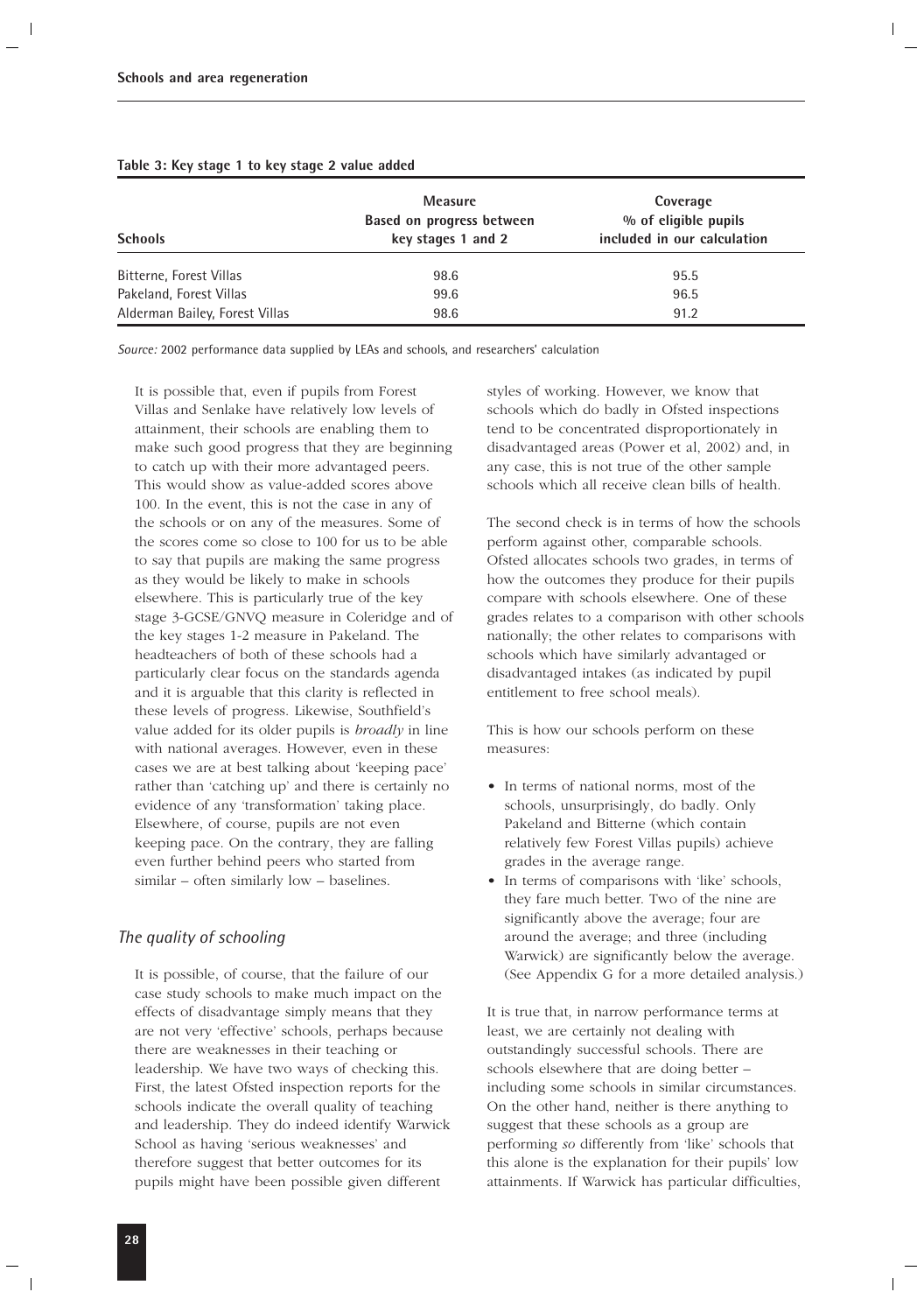then schools like St Peter's, Patton and Southfield perform at similar levels to most other schools serving disadvantaged areas. Coleridge does better than most. None of them, however, is able to transform the achievements of their pupils en masse. Something more than marginal improvements in leadership and management would, it seems, be needed if they were indeed to bring about such a transformation.

### *Pupil destinations*

Further indicators of outcomes from schools are the destinations of their pupils at the end of statutory schooling. If young people are to go on to become employable in a fluid and highly competitive labour market, they will need at the age of 16 to either stay in education or move into training. Indeed, the development of a skilled workforce has been a particular thrust of regeneration policy in the region where Senlake and Forest Villas are located. A few young people may move directly into employment – although this may not represent a successful transition unless the employment is stable and, preferably, includes training opportunities.

|--|

Despite the importance of these outcomes both in real terms and in terms of the rationales we were offered by schools and LEAs, evidence was not easy to come by. This was partly due simply to the difficulties in obtaining data at the level at which more detailed analysis could be carried out. For instance, pupil-level destinations data was difficult to obtain at ward level and even where aggregated ward-level data was available, it was not categorised in the same way as national data. Moreover, some interviewees believed that the available data was somewhat unreliable.

Nevertheless, the school-level data we collected enabled us to identify some patterns and trends (see Table 4). What is evident from these figures is that the secondary schools serving both areas are unsuccessful, relative to national norms and the ambitions of regional regeneration policy, in retaining young people within the education system post-16. Instead, young people tend to go into training, employment or unemployment. These trends are particularly marked in the two schools serving Forest Villas, where post-16 retention rates are especially low. It may well be that the situation here is compounded by the fact

| 2000 figures             | <b>Full-time</b><br>education | Employment  | <b>Training</b> | Unemployment | Moved<br>away | <b>Not</b><br>known |
|--------------------------|-------------------------------|-------------|-----------------|--------------|---------------|---------------------|
| Southfield<br>School     | 56 (41.5%)                    | $8(5.9\%)$  | 31 (23.0%)      | 13 (9.6%)    | $4(3.0\%)$    | 23 (17.0%)          |
| Coleridge<br>School      | 76 (48.4%)                    | $9(5.7\%)$  | 39 (24.8%)      | $10(6.4\%)$  | $-(-)$        | 23 (14.6%)          |
| Patton                   | 119 (62.96%)                  | 16 (8.47%)  | 22 (11.65%)     | 24 (12.7%)   | $2(1.6\%)$    | $6(3.18\%)$         |
| <b>Community College</b> |                               |             |                 |              |               |                     |
| National                 | <b>71%</b>                    | 9%          | 8%              | 6%           |               | 5% across both      |
| 2001 figures             | <b>Full-time</b><br>education | Employment  | <b>Training</b> | Unemployment | Moved<br>away | <b>Not</b><br>known |
| Southfield<br>School     | 83 (55.7%)                    | $8(5.4\%)$  | 24 (16.1%)      | 15 (10.1%)   | $3(2.0\%)$    | 16 (10.7%)          |
| Coleridge<br>School      | 89 (46.4%)                    | 17 (8.9%)   | 37 (19.3%)      | 27 (14.1%)   | $5(2.6\%)$    | 17 (8.8%)           |
| Patton                   | 108 (61.37%)                  | 20 (11.36%) | $15(8.53\%)$    | 22 (12.50%)  | $5(2.84\%)$   | $6(3.41\%)$         |
|                          |                               |             |                 |              |               |                     |
| Community College        |                               |             |                 |              |               |                     |

*Note:* national figures do not add up to 100% due to the effect of rounding. *Source:* ONS and Careers Service or equivalents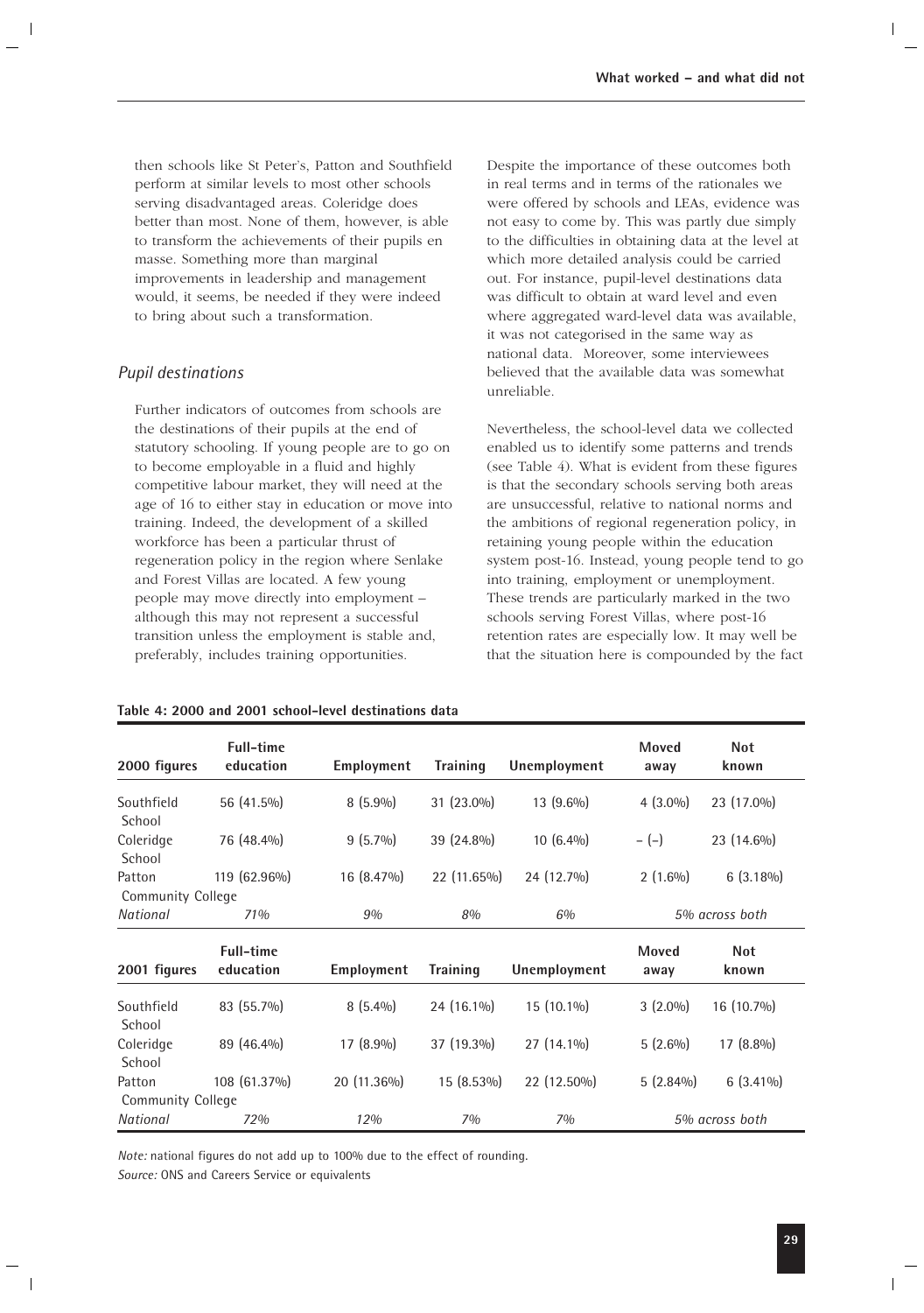that these schools (unlike Patton) have no sixth form and young people have to opt positively to transfer to sixth form or a further education college.

For all three secondary schools the percentage of students going into unemployment is high compared with national figures, and, again, in relation to regional policy. However, the progression of Patton students to employment is not too far from the national norms. This may represent efforts the school has made to forge stronger working links with employers in recent years, although this may be, as we indicated above, a mixed blessing.

### **Contextual transformation: the wider impacts of schools**

What we have called the 'contextual transformation' model of schools' role in regeneration, unlike the individual model, does not depend on raised attainments alone. It works with a broader notion of employability which is not entirely attainment-related and sees development of families and communities as inextricably linked to the development of individual children and young people. How effective were our schools, then, in delivering this model?

It is undeniable that many of the schools that we studied – particularly those in Senlake – were undertaking a wide range of activities which had the potential to engage families and communities in learning, to enlist their support for the education of students, to motivate disaffected students and to develop employability skills that were not restricted simply to academic attainments. Evidence of impact was, inevitably, anecdotal, but its cumulative effect was convincing. For instance:

- Patton Community College had established links with a local community initiative. The project workers identified outcomes in terms of 'enthusiasm' and 'commitment' from pupils, the establishment of an effective peer mentoring scheme and the recruitment of more local people to the various programmes the initiative offers the community.
- Southfield School encouraged its pupils to work alongside pensioners and teach them IT

skills. The teacher managing this project observed:

"Pupils are benefiting from working with the OAPs by developing their social and interaction skills and developing their IT skills further. Also, pupils are able to obtain a better understanding of older people in their community and the older people are gaining a better understanding of young people."

• Coleridge School established a 'positive parenting' class which likewise had multiple impacts:

"For many parents it takes away the fear of crossing the school gates and it also introduces parents to the teaching staff at the school. Some of the parents have also become classroom assistants." (headteacher, Coleridge)

• Those schools which had set up breakfast clubs reported similar dual effects:

"The club offers a healthy breakfast and also enables parents to get to work for normal office hours." (headteacher, Alderman Bailey School)

There was also ample evidence of interventions making a significant difference to particular individuals and groups that were about more than simply raising their academic attainments. All three of the secondary schools in the study were undertaking initiatives aimed at re-engaging disaffected young people into learning – vocational curricula, work experience placements, mentoring, the establishment of Learning Support Units (LSUs) of various kinds, and so on. At Patton, where these initiatives were particularly well developed and where we were able to talk to the young people in some depth, they were enthusiastic about their impact:

"The work experience will help me when I go and get a job."

"I haven't truanted here [the LSU] because I now enjoy coming to school."

"[Name of mentor] is always coming in and out to see if I need any help and she is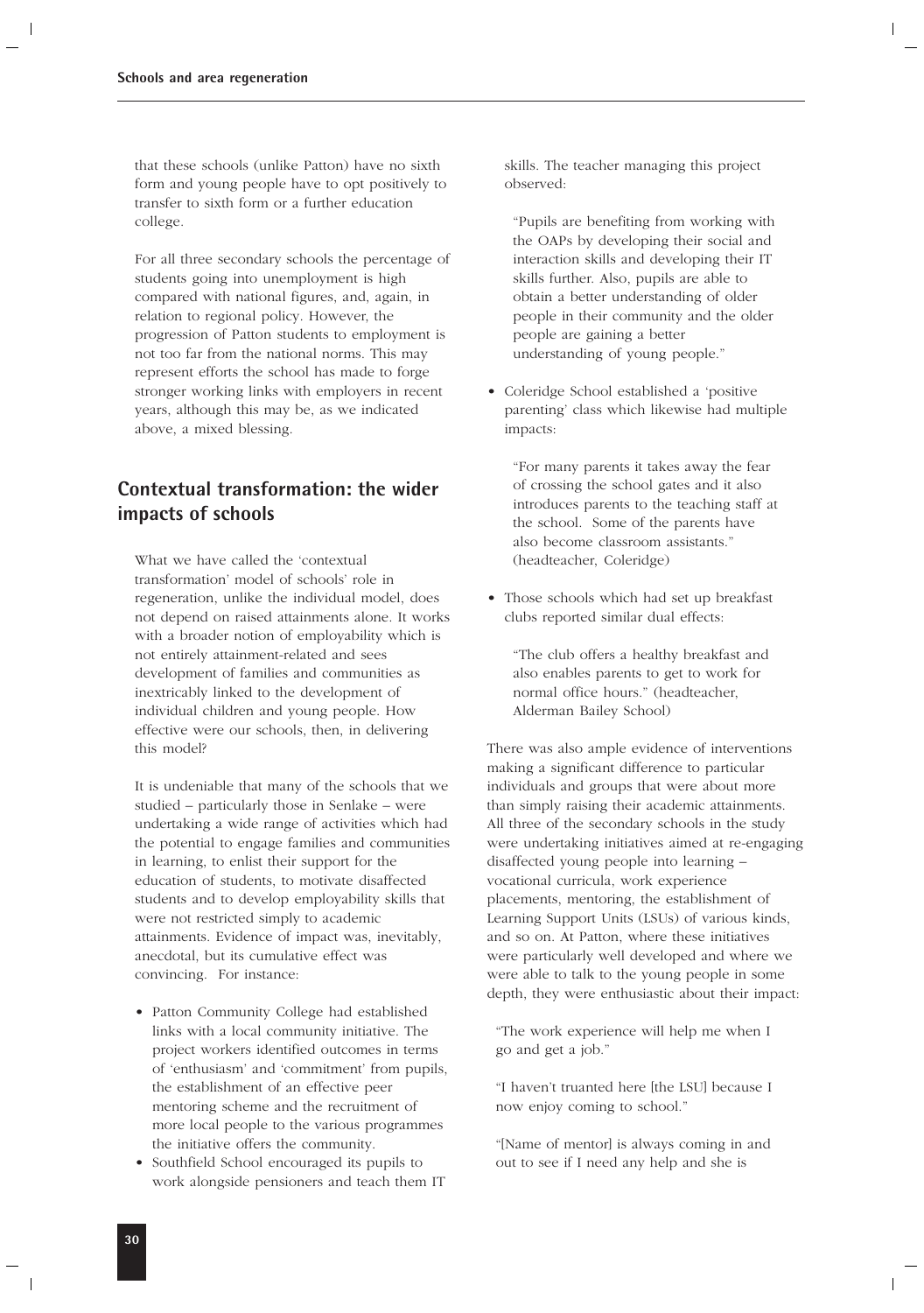always getting me stuff to help me towards my GCSEs."

Attendance rates for the target group at Patton did, in fact, improve markedly (from 43% to 75%) and we were offered anecdotal evidence about the development of key skills and life skills. A senior teacher commented:

"The social development has been very evident among most of the group and I think that is very encouraging because I think some of the group in year nine were almost socially withdrawn … they found it difficult to communicate…. It sounds clichéd but they are blossoming, they are coming along and those skills are developing."

There was also evidence that schools (usually in collaboration with partner organisations) were enabling adults to re-engage with learning and to support their children's schooling more effectively. What we saw for ourselves confirmed what the organiser of courses for parents in Senlake told us:

"The immediate outcome … is that parents have become involved in their children's learning … long-term outcomes include increased self-esteem and confidence for all. Parents become armed with inside knowledge and this empowers them to speak to teachers. Some parents become keen to be involved in the school as helpers. Others have progressed to further and improved skills … participating in [the course] is often a step onto the first rung of the ladder. People are introduced to what else is available in adult education and some go on to further education and training."

Examples such as this could be multiplied many times. The pattern which emerges is of schools making various small interventions which make a difference to vulnerable or disaffected pupils, to their families and to members of their wider communities. The immediate impact of these interventions was undeniable. However, many professionals in and around school were convinced that local communities suffered from the blighting experience of intergenerational unemployment which had depressed aspirations and expectations and had resulted in a

disengagement from learning for both adults and children. The question which arises, therefore, is whether the sorts of interventions which schools were able to make with the limited resources at their disposal were capable of bringing about the widespread cultural transformation for which this situation seemed to call.

One common experience was a problem with targeting the most vulnerable or disaffected individuals. The EAZ of which Forest Villas' schools were a part, for instance, set up a scheme whereby children could take laptop computers home to work on, in the expectation that their families would also learn how to use them. In practice, however, children from Forest Villas did not ask to loan the laptops, and in any case the schools had concerns about how secure they would be. Likewise, some students on the vocational programme at Patton Community College behaved so disruptively on their placement at the local FE college that the college refused to have them back, even though these were precisely the young people who seemed to be most in need of 're-engagement'.

More generally, the immediate families of the pupils of any one school formed only a minority of community members and those who participated in any of the schools' outreach activities a smaller minority again. Moreover, by no means all of those who participated came from the most disadvantaged communities. A group of parents we met at Alderman Bailey, for instance, who were following a family learning course, numbered only seven, of whom only one lived in Forest Villas itself. They themselves were distinctly vitriolic about what they saw as the majority of parents in the area who did not attend courses such as this because they remained uninterested in their children's learning. As one parent rather graphically expressed it,

"Lots of parents don't give a toss about the kids."

Perhaps unsurprisingly, all of the parents in the family learning course were women. Men were noticeably absent from school-related activities, to the point where a number of schools in both areas felt they had to set up special, one-off 'Dads and Lads' activities – not always with success.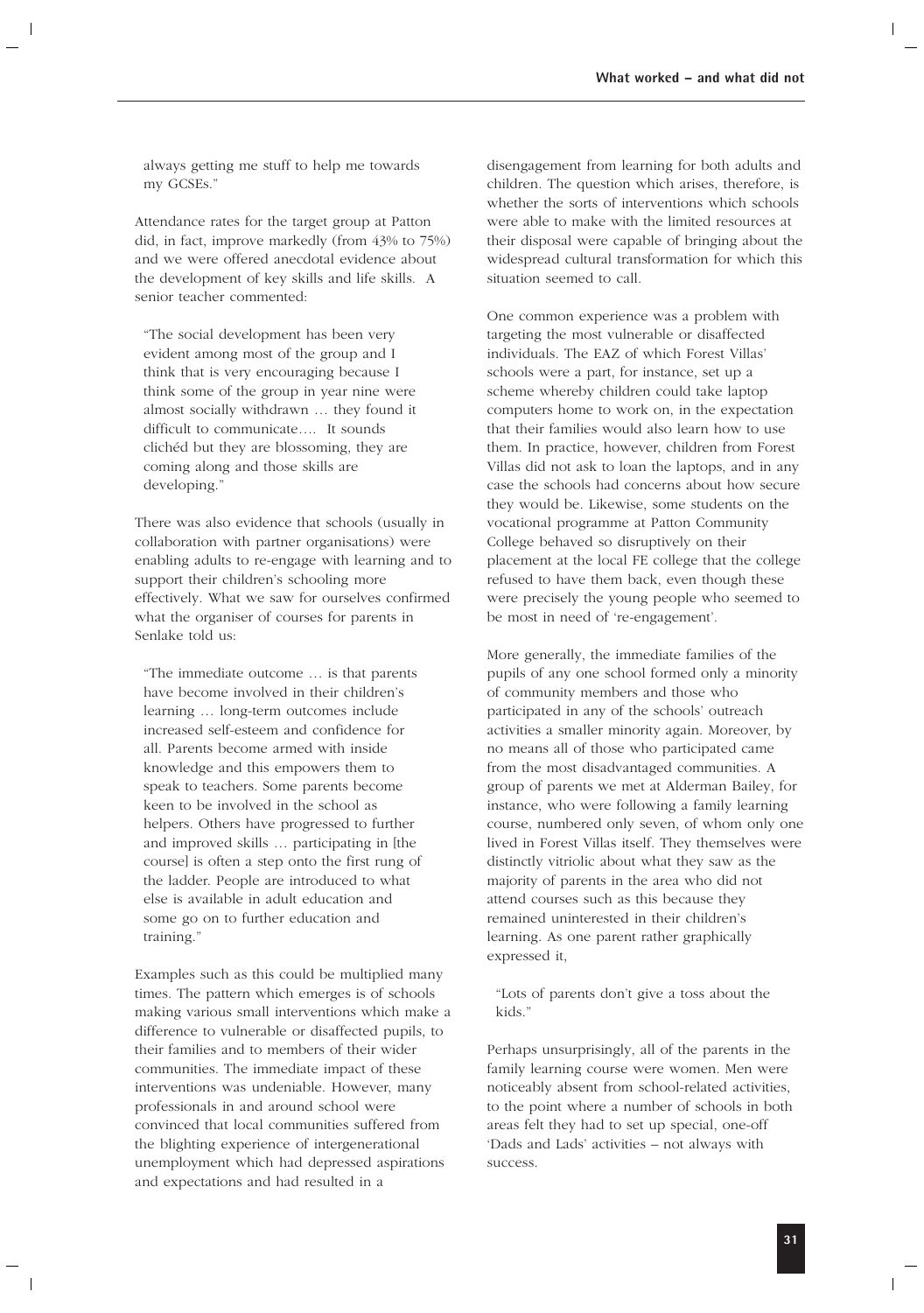Activities aimed at re-engaging and widening the experience of children and young people tended to be somewhat limited in their scope. For the most part, the focus was on 'rescuing' older students long after disengagement had become a reality. Despite the fact, for instance, that there were real attempts in the Senlake area particularly to develop a 'motivational' sports focus across both primary and secondary schools, so-called disaffection among older secondary students remained a priority. Moreover, all of these initiatives had to be 'bolted on' to a rather inflexible curriculum which centred on rather traditional academic skills and knowledge. For most children, the curriculum remained largely untouched and their overall impact on what most children experienced, therefore, was necessarily limited.

For some commentators outside education, this inflexibility was seen to create a gulf between the educational opportunities even the most holistically inclined schools were able to offer and the real demands of the adult world. As a senior officer in Senlake's local authority put it:

"Schools ought to be doing more than striving for academic attainment, they must also be concerned with unlocking the practical skills of pupils…. Schools are not just about churning [results] out. One issue in regeneration is the need to raise aspiration … they should be turning out citizens of the future who should be equipped with skills needed to live in a community. Education is failing if it is just giving kids bits of paper."

While commentators such as this pointed to the limitations of schools' approaches, they often also acknowledged that individual headteachers and teachers shared their views. However, they felt that these individuals had little freedom of action. Indeed, some felt that, far from schools reaching out to their communities, they were driven by such a powerful external agenda that they were prepared to sacrifice their pupils and communities in the interests of their own priorities, and particularly, in the interests of the standards agenda. As a community worker in Senlake told us:

"Schools are like a monster, they eat everything in their path, then spit it back out again…. Schools are like a secret

society. They make plans that involve others but the others are always the last to know. Others are used by schools for their own ends; they're self-interested."

This view is all the more striking given the (so far as we could judge very genuine) commitment of local schools to community involvement.

### **The scale of schools' contributions**

If we look across these three broad approaches to schools' role in area regeneration, the evidence of impact is complex and ambiguous. Nonetheless, there is a pattern that emerges if we think in terms of a distinction between impacts that are small-scale, local and individual, on the one hand, and those which are more fundamental and wide-ranging on the other.

We have good evidence that schools were having multiple, small-scale effects. We came across countless stories of adults, children and young people for whom schools had, in one way or another, made a difference. Even the somewhat disappointing outcomes in terms of academic attainments should not be underestimated in this respect. Although relatively few young people were gaining good qualifications and going on to higher levels of the education system, there is no doubt that, for those who did, a pathway out of the entrenched disadvantage in their community was opening up.

Likewise, it is important not to underestimate what the schools were achieving in an ameliorative sense. The communities they served undoubtedly benefited as a result of the resources the schools made available and the work they undertook with their communities. Whatever the limitations of that work, it seems certain that the communities would have been the poorer in many respects had the schools not existed, or, more importantly, had they made less strenuous efforts.

Looked at in this way, the contribution of schools to the communities they serve is undoubtedly a glass that is at least half full. However, looked at from the perspective of what the models of regeneration seemed to imply, the glass seems at best half empty. None of the efforts made by schools resulted in fundamental changes in the lives of communities or in the life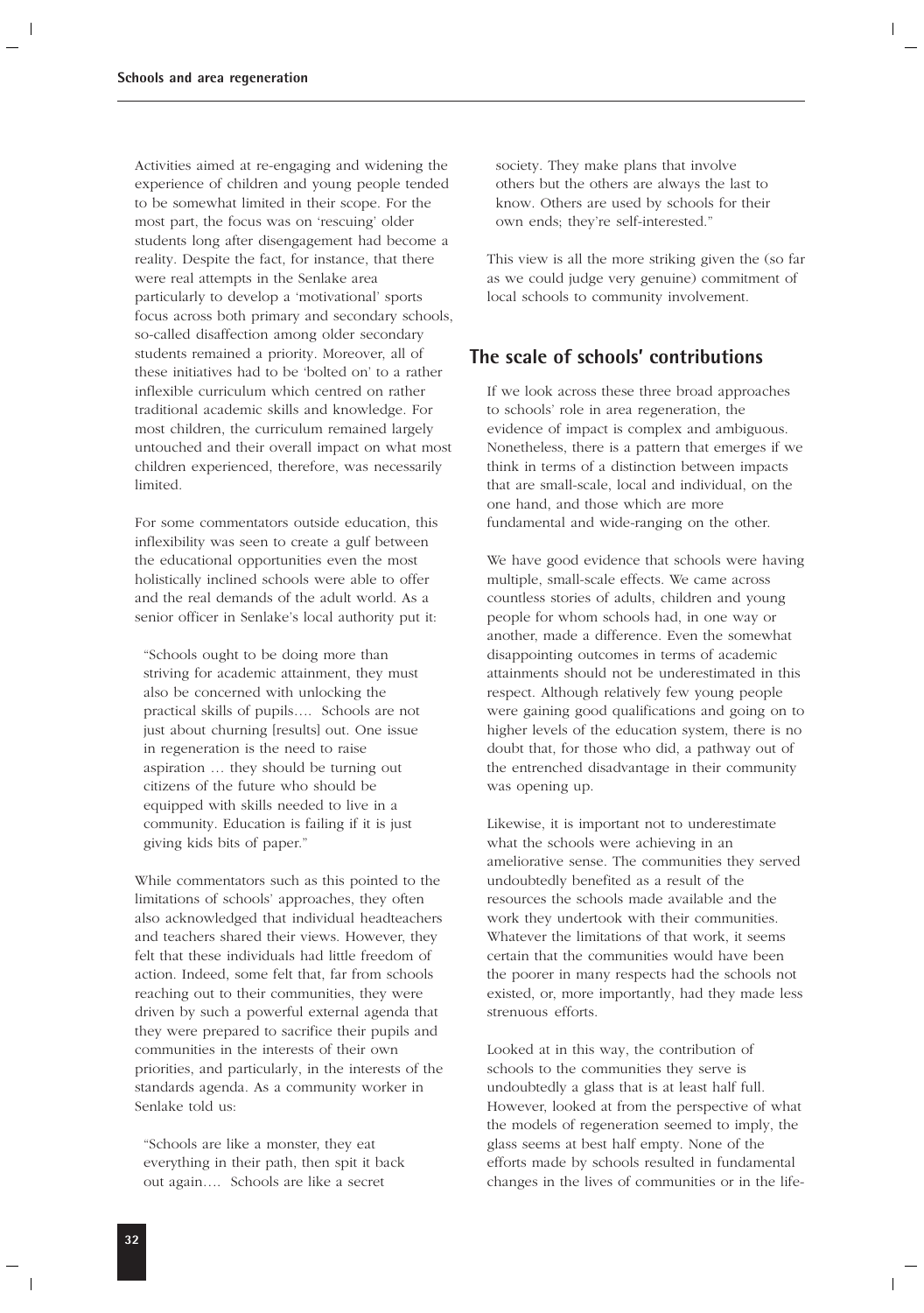chances of significant numbers of people within them. The resources which schools could offer directly to their communities were no doubt beneficial, but they did not change those communities from resource-poor to resource-rich ones. Likewise, individual success stories did not break the pattern of low attainment and limited life-chances which was the norm in these communities. Nor was there any reason to suppose that schools' attempts to engage families and communities were bringing about widespread cultural change.

One response to this situation is to suggest that the schools should try harder. However, these were, for the most part, at least 'good-enough' schools, staffed by committed teachers and in many cases making strenuous efforts to counteract the effects of community disadvantage. If these schools were not succeeding, the likelihood is that the majority of schools elsewhere in similar contexts are having similarly disappointing effects. Something more is needed than further exhortations to schools. In the next chapter, we consider what this 'something more' might be.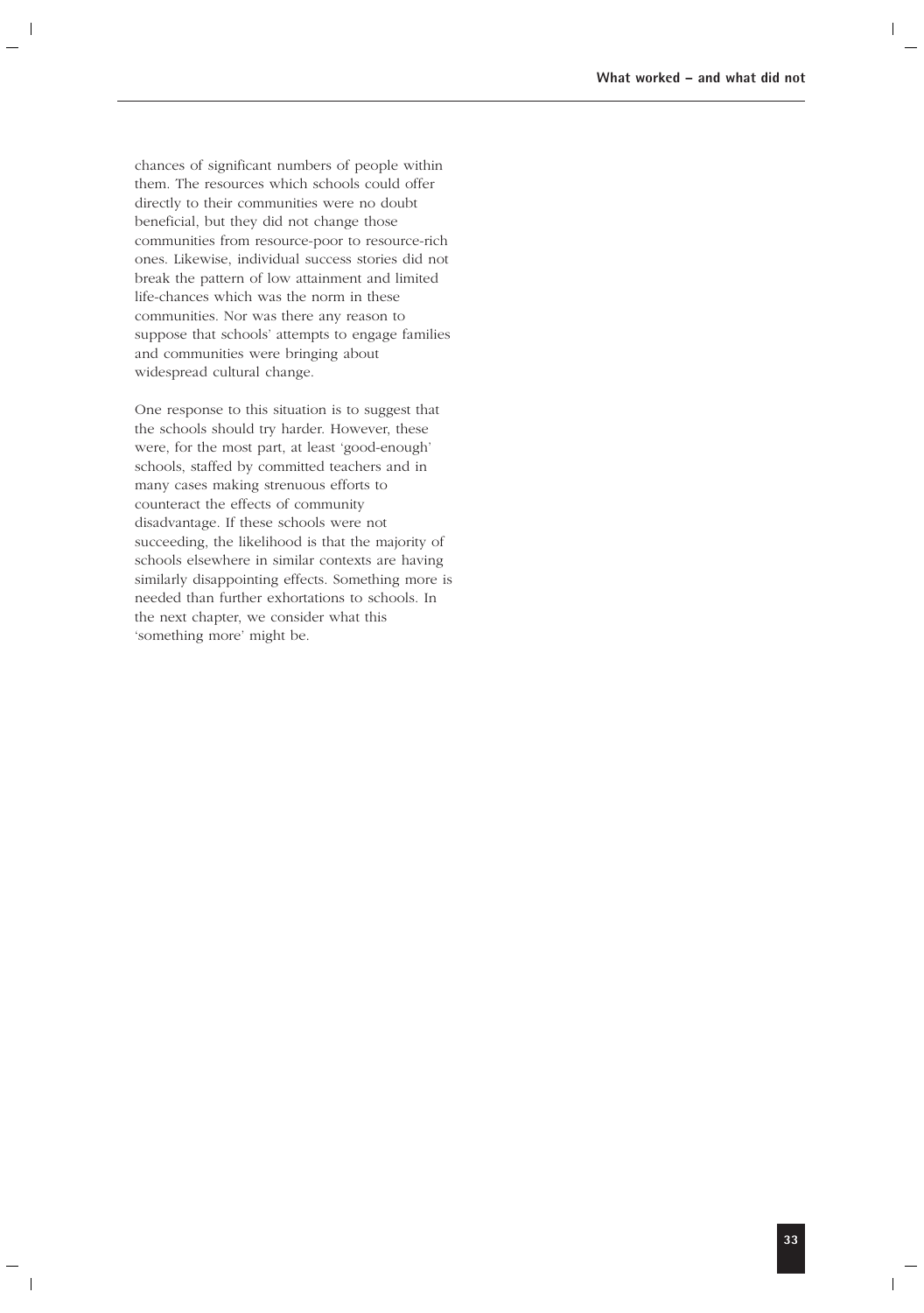*5*

# **Towards a coherent approach**

### **Schools and the challenges of area regeneration**

In the first chapter we outlined some of the challenges facing schools as they developed their contributions to area regeneration. We explained that we would trace the way they met these challenges and seek to identify what helped them and what hindered them. Having looked in some depth at what was happening in our case study areas and schools, we are now in a position to attempt this task.

If, in the light of our case studies, we were to give a status report on schools and area regeneration, it would probably be to this effect:

- Many activities that schools undertake as a matter of course – and, in particular, their pursuit of higher levels of attainment and accreditation for all of their pupils – make a contribution to the life-chances of their pupils and to that extent to the regeneration of the communities in which those pupils live. In addition, schools typically undertake a wide range of other activities that are communityoriented and/or are regenerative in effect.
- Most of the impacts which schools have seem to be small-scale, local and/or individual. At this level, these impacts are important and can be profound for the people directly concerned. Disadvantaged individuals and communities would be worse off without the strenuous efforts that schools often make on their behalf.
- Schools alone or at least the schools we studied – seem not to have the capacity to make the sorts of impacts which would transform whole communities. The causes of

disadvantage are deep-seated and schools are not yet able to counteract its reproduction.

If, likewise, we were to identify from our work the factors which actually do, or which potentially might, maximise the contribution which schools can make, the list would look something like this:

- There is considerable commitment from individual teachers, headteachers and schools. Although the teachers we spoke to took very different views of how schools might best contribute to their communities, and some were reluctant to become involved with those communities directly, all saw the issue of disadvantage as central to their work. At the very least, they all saw it as their task to raise the attainments of all of their pupils, and many willingly took on a far more extended role than this.
- The issue of disadvantage is on the political agenda and is an issue for all local authorities, LEAs and schools – again, at the very least in the form of issues around raising attainment and frequently around a much broader agenda.
- As a consequence, there are multiple opportunities for initiatives to address disadvantage and hence to contribute to area regeneration. Although we had many discussions with teachers and local authority officers about whether the current initiatives were effective and whether an initiative-led approach was the best one, we had no complaints about any lack of opportunity to act or – surprisingly, perhaps – about an *overall* lack of resources.
- There are interesting examples of groups of schools beginning to work together and with other agencies to develop a more coherent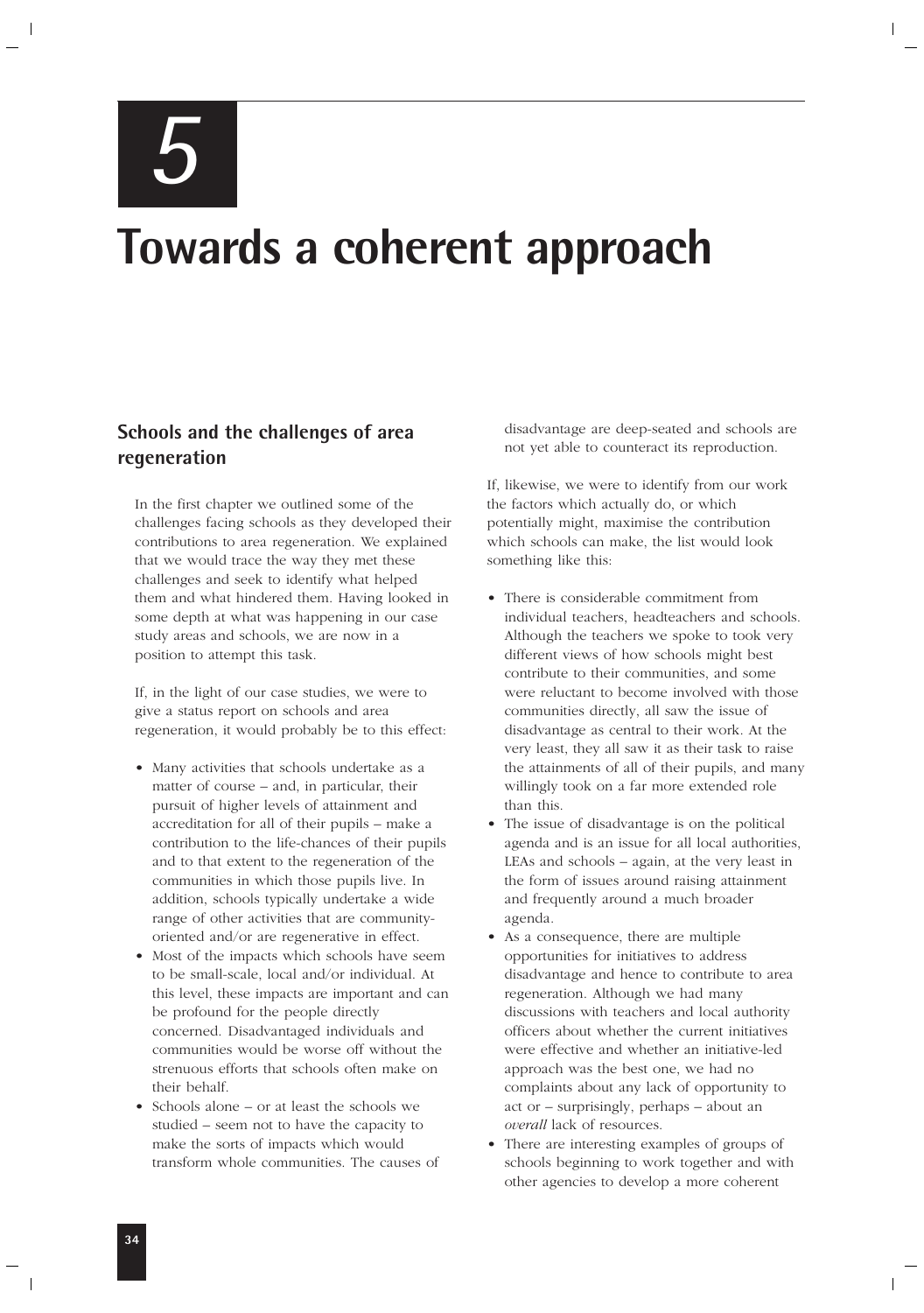approach to community issues. Even where this was not the case, we had no sense that the inter-school competition which characterised (some would say, bedevilled) the school system in the 1990s was seen as a major barrier to work in this area.

- We spoke to many residents, community workers and other agencies who were keen for schools to make a contribution to the regeneration agenda and had clear ideas as to what that contribution might be. There is no shortage of willingness to work with schools and there were many small-scale examples of fruitful collaboration.
- We were able to identify a limited number of coherent rationales for schools' contribution to regeneration which were implicit in their views and actions and seemed to offer clear alternative courses. The array of alternatives and the eclecticism with which schools move among that array may be confusing, but it is also rich with possibilities.

On the other hand, our evidence suggests that there is also a series of factors which significantly inhibit schools' capacity to make a contribution to regeneration. In particular:

- Although there are a number of coherent, implicit models of schools' roles, there is no single, *explicit* model which commands widespread support. Consequently, schools' approaches tend to be somewhat eclectic and unfocused.
- The opportunities for action which present themselves to schools tend to take the form of multiple, short-term initiatives which may or may not be clearly related to community issues. These do not help schools to work within a coherent, long-term strategy to address underlying problems.
- The major national policy imperative which schools must follow is the concern with raising levels of attainment and accreditation known as the standards agenda. Although this is not necessarily unrelated to issues of disadvantage and regeneration, its dominance is such that schools often feel they have little opportunity to explore other forms of community engagement. Moreover, it is not certain that any successes in terms of raised attainment *necessarily* translate into the skills, attitudes and levels of engagement with lifelong learning that economic regeneration seems to demand.
- Local authorities in general and LEAs in particular operate under the same pressures and constraints as schools. They are not necessarily able, therefore, to offer a coherent policy framework to schools. They may simply 'transmit' the standards agenda, or may undertake regeneration initiatives which have little school involvement, or may have expectations of schools which the schools have no means of realising.
- In the absence of a clear policy framework, the views of individual headteachers become particularly important. This creates incoherence and instability as headteachers serving the same communities may have different approaches and as headteachers leaving schools may be replaced by others with very different views.
- The relationships of schools to the areas and communities they serve are sometimes complex. There are inherent complexities of geography and demography and pupils living in disadvantaged areas may well not be present in large numbers in any of the local schools. These complexities are compounded by the operation of parental 'choice' and of faith schools, making it difficult for some schools to establish clear one-to-one relationships with particular communities.
- Schools do not necessarily have access to a clear community 'voice' through their governing bodies. More generally, although schools come to conclusions about community 'needs', it is not clear what information they can access in order to make their analyses and others involved with communities may see those needs differently.

These are powerful inhibiting factors and overcoming them is unlikely to prove speedy or straightforward. However, abandoning the attempt is unthinkable. Schools remain the single greatest investment by the state in the lives of most children and perhaps the single most important resource in areas that are otherwise resource-poor. In particular, the teachers and other adults who work in and around schools remain the professionals who have the most direct and extensive involvement with children and their families. Moreover, our evidence is not that schools have *no* impact on regeneration, but that their impacts are constrained by the sorts of inhibitors set out above.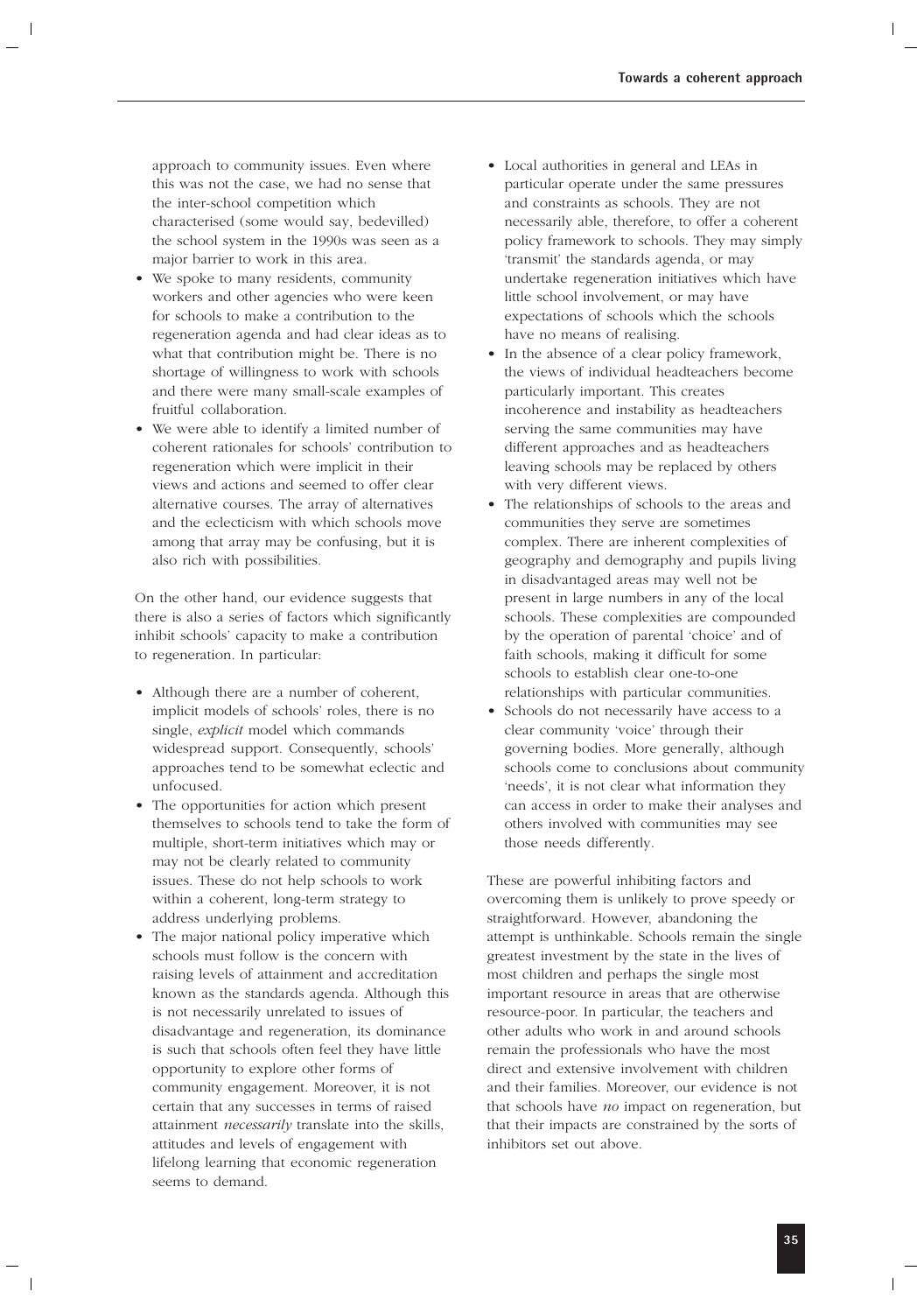In the first chapter, we cited David Blunkett's 'vision',

"... of nothing less than a new and stronger fabric for our society. Over the next five to ten years, we want all our young people to emerge from school with a sound basic education, committed to continuous learning and equipped with the personal skills they need to succeed as individuals and citizens. We want people of all ages engaged with learning. We want opportunity for all our people. We want people and communities once again proud of their self-determination. This is our vision: empowered and self-reliant individuals, strong families, self-sustaining communities – a nation equipped for the challenges and opportunities of the new millennium." (Blunkett, 1999)

This remains a vision to which schools have to be integral if ever it is to be realised. However, it has to be set alongside a current reality which was captured trenchantly by a community worker in Senlake:

"There is no agreement, certainty or clarity at national and other levels as to the role of schools in meeting community needs. There are lots of visions coming from central government but no single, coherent vision."

The question to which we now turn, therefore, is what must be done for such a 'single, coherent vision' to begin to emerge.

### **From 'visions' to 'vision': defining the principles**

Our evidence leads us to suggest that future policy might be built on a set of six principles:

- the work of schools needs to be set in the context of a wide-ranging strategy to address disadvantage;
- schools need to have a clearly-defined, but holistic role;
- the 'standards agenda' needs to be rethought in ways which facilitate this role;
- funding, accountability and other policy frameworks need to be supportive of this holistic role;
- schools need to work in clusters and other extended structures;
- strategies need to be based on good information about communities' needs and wishes.

In the following sections we will address each of these in turn.

### *Developing an overarching strategy*

A recent overview of the current situation with regard to policies aimed at 'tackling disadvantage' concludes that real progress is possible, but that,

... none of this can be achieved overnight.... Critically, this requires persistent, simultaneous action on a range of fronts, where sporadic or disjointed efforts would be ineffective. (Darton et al, 2003, p 44)

It seems to us that this speaks clearly to the situation we found in Senlake and Forest Villas and, more generally, to the contributions which schools might make to area regeneration. It is clear that there are limits to what schools alone can achieve in the face of deep-rooted patterns of disadvantage. This needs to be acknowledged. Placing unrealistic expectations on schools distorts their work as they seek to achieve the impossible, leads to their being blamed when they fail and in the meantime tempts policy makers to believe that complex problems can be addressed through single-strand solutions.

At the same time, the very real contributions that schools might make are limited and weakened by the absence of a coherent, overarching strategy which might reinforce and maximise their effect. Such a strategy, it seems to us, has to have three components:

- It has to address not simply the manifestations of disadvantage (such as low educational attainments) but also its underlying structural causes. It has to be, as recent reports have suggested, far-reaching, ambitious and long term (Darton et al, 2003; Ennals 2003).
- It has to generate clear policy frameworks and clear structures at national and local level through which it can be realised. In particular, those frameworks and structures have to align the work of schools with that of other agencies and stakeholders so that all actors are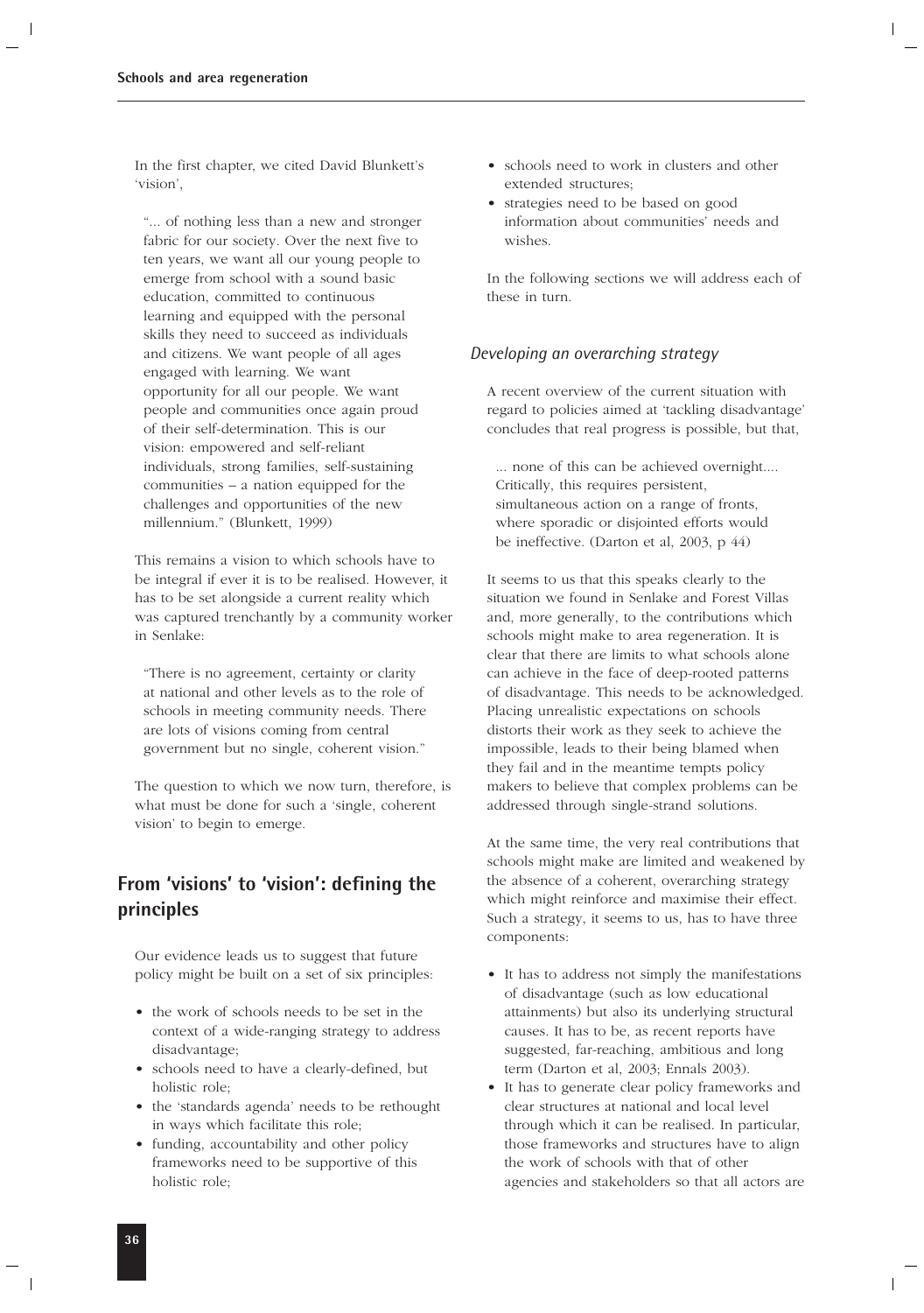clear as to their roles and so that their actions support and reinforce one another. In the words of one community worker:

"For schools to have an impact on regeneration, they would have to work with other initiatives in the area in a coherent way." (community worker, Forest Villas)

This is not simply to echo repeated calls for 'joined-up' action. There are, we suggest, important differences between, on the one hand, 'joining up' policy initiatives that have different aims, timescales, funding streams and accountability mechanisms and, on the other hand, making distinct contributions to an overarching strategy which is *inherently* coherent.

• This in turn implies that it has to be led in such a way as to maximise coherence. In other words, there needs to be, at both national and local government level, a 'corporate' direction which is strong enough to resist being derailed by departmentalism and fragmentation. In terms of the concerns which have been central to this report, this specifically means that the work of schools cannot be the exclusive business of educators and education decision makers. On the contrary, schools have to contribute to an agenda which may in part be set beyond their own four walls, beyond their LEAs and, indeed, beyond the DfES.

We do not see these requirements as lying beyond the realm of what is politically possible. The current government's commitment to end child poverty within a generation is clearly a major strand in any overarching strategy and indicates a willingness to think in the long term. Likewise, the Neighbourhood Renewal Strategy is based on an explicit intention to move away from fragmentation and short-termism in order to make possible a concerted attack on fundamental problems. The issue now may be to see such commitments through and to think more deeply about how schools can be involved in their delivery.

### *Defining a holistic role*

Our evidence suggests that, left to their own devices, schools will carve out for themselves a wide range of different roles, often internally incoherent and by no means always sustained over time. The implication would seem to be that, while any overarching strategy must leave space for local responses to local contexts, it also needs to define the sorts of contributions that schools might realistically be asked to make.

In looking at what schools do currently, we identified three implicit 'models' for their role. Each of these has much to commend it, but each also has its limitations. In particular:

- The 'community resourcing' model rightly emphasises the ways in which schools can enhance the resources available to disadvantaged communities – opening their facilities to community use, offering support to families, acting as a pathway to other agencies, and so on. However, this is essentially a static model, based on maintenance or at best incremental improvement. It overlooks the possibilities for more transformatory action and the contribution schools might make to such action.
- The 'individual transformation' model cannot be faulted in this respect and makes schools central to the regeneration process. However, it is far from clear whether the ambition of raising attainments by focusing on internal school and classroom processes is a realistic one. Even if it is, there are real doubts about the links between higher levels of attainment and accreditation on the one hand, and regeneration on the other. As some of our informants made clear, young people may need a wider set of skills to prosper in the labour market and, as recent economic critiques have pointed out, there is very little evidence that an exclusively educational strategy delivers large-scale improvements in the economy or redistribution of wealth (Robinson, 1997; Wolf, 2002).
- The 'contextual transformation' model acknowledges the importance of raising levels of attainment and accreditation, but sets this within a broader context which is likely to make it more achievable. By locating the work of schools more firmly within wider regeneration strategies, moreover, it is likely to maximise the impact of that work. However,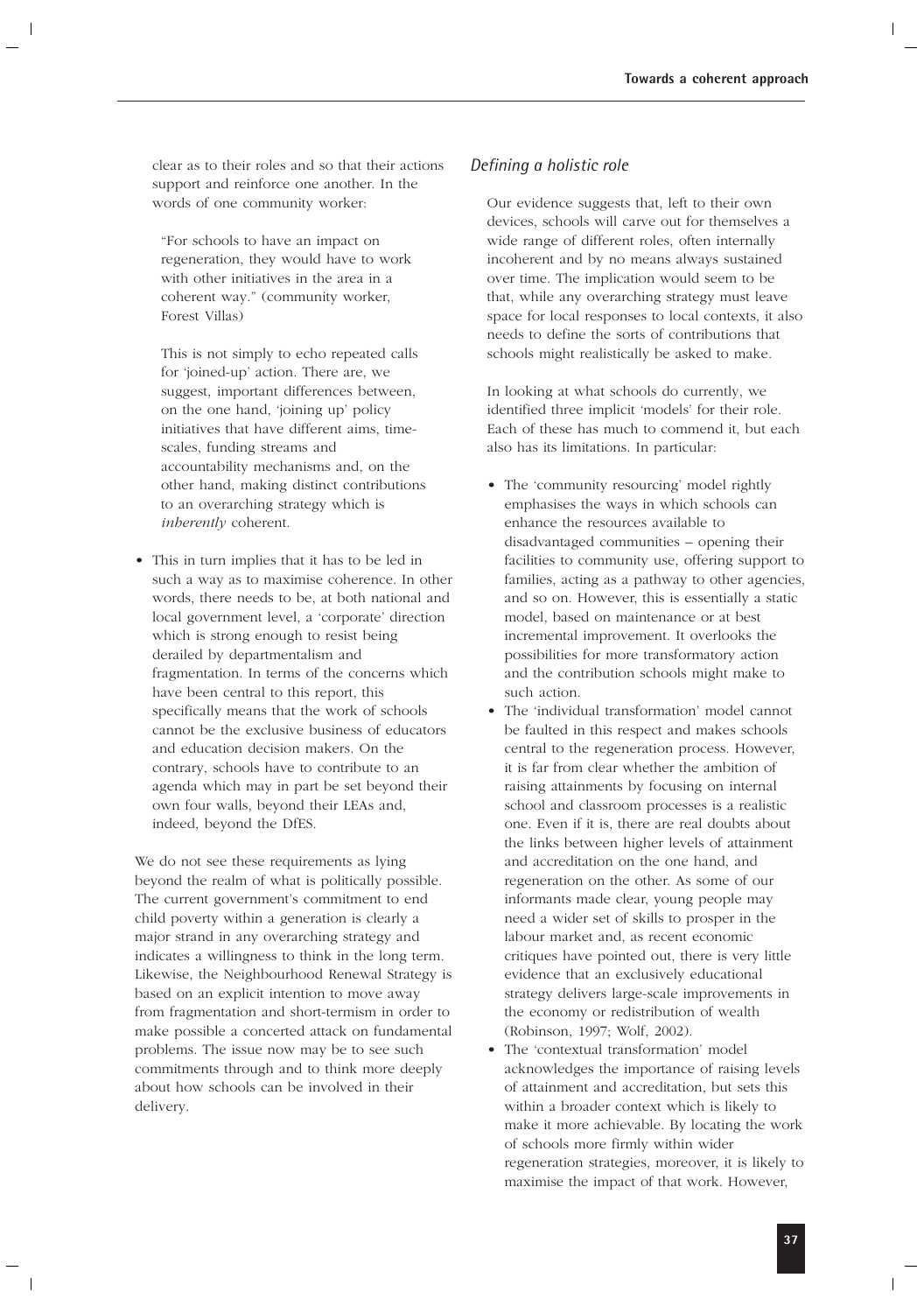this model generates tensions of its own as schools seek to balance the demands of improving teaching and learning with the illdefined demands of developing a community role.

Given both the possibilities and the difficulties associated with each of these models, it seems to us that the best way forward is neither that schools should focus on one or other of these models alone, nor that they should select elements of each in the current somewhat ad hoc manner. Rather, they should think in terms of a hierarchy of contributions they might make, ordered in terms of how close each contribution is to the school's 'core business' of teaching and learning. Figure 6 sets out an indicative hierarchy, although there are doubtless many other contributions which could be identified and scope for considerable debate about where, precisely, they fit in the hierarchy.

The problem for schools, as we have seen, is not whether they have contributions to make in each of these areas, but how they manage these multiple contributions in a way that is coherent and viable. It seems to us that this problem is insoluble so long as the work of schools is seen in isolation. Faced with a long list of potential activities, it is inevitable that many schools will retreat to their 'core business' and that those which do not will run the risk of dissipating their energies and resources in uncoordinated action.

However, schools' *contributions* are just that – they are partial contributions to a much wider regeneration effort.

This means that the school hierarchy is paralleled by another which is its mirror image – that of contributions from other agencies and actors. In activities which are remote from teaching and learning, this is obviously the case. If a school opens its classrooms for community groups to meet, for instance, this is likely to be just one of a range of formal and informal meeting spaces which are or could be available within and beyond the area. However, this is also true of the school's core activities. Its impact on attainments, for instance, is crucial, but it is supplemented by a whole host of other policies and interventions which shape cultural values, impact on parenting, promote individual health and well-being and so on. It follows that *the choice of which activities to undertake and where to deploy energy and resource is one that cannot sensibly be taken by the school alone*. It has to take into account the overall strategy of which the school's contributions form a part and the sorts of contributions that are being made by other partners.

Although, therefore, it is not possible to prescribe a detailed role for schools which can be implemented in all contexts, there are two important senses in which that role could be thought of as 'holistic':



### **Figure 6: An indicative hierarchy of schools' contributions to area regeneration**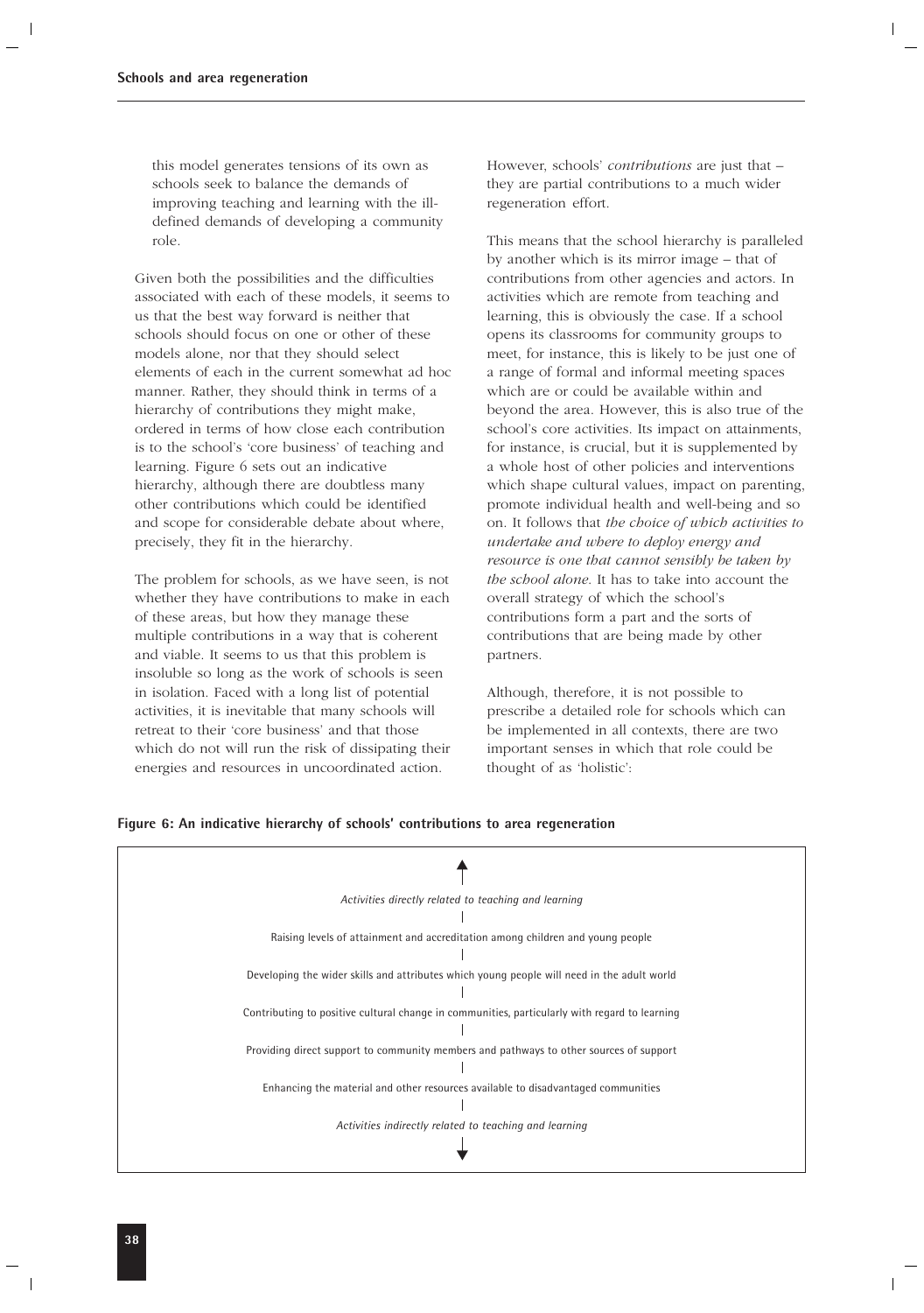- it should take into account the full range of contributions which schools can make to regeneration, and not simply those which are closest to the 'core business' of teaching and learning; but
- it should determine the precise contribution a particular school should make in the light of the contributions made by other partners working with the same communities.

### *Rethinking the standards agenda*

The notions of a coherent strategic framework and of a holistic role for schools have particular implications for the way in which educational agendas have been determined in recent years. When the 'New' Labour government came to power in 1997, it saw the standards agenda as central to tackling issues of disadvantage:

To overcome economic and social disadvantage and to make equality of opportunity a reality, we must strive to eliminate, and never excuse, underachievement in the most deprived parts of our country. Educational attainment encourages aspiration and self-belief in the next generation, and it is through family learning, as well as scholarship through formal schooling, that success will come. (DfEE, 1997, p 3)

Undoubtedly, much has been achieved as a result of the focus on standards and educational indicators of social exclusion have probably moved further in the intended direction than those in any other policy area (Palmer et al, 2002). However, it is also clear from our evidence that the dominance of the standards agenda in schools and LEAs is beginning to act as an inhibitor of the wider contributions that schools might make and to isolate them from their potential partners in the community and in other agencies. What has gone wrong?

Our tentative answer rests on the view that the 'standards agenda' is, in fact, a complex mixture of aims – the enhancement of learning and improvement of schooling – and of delivery mechanisms – target-setting, testing, public accountability, high levels of central prescription, and so on. In effect, we suggest, these two distinct components have become confused.

Means have been elevated to the status of ends to the point where meeting the targets, passing the tests and coming through the inspection have become more important than enhancing learning, improving schools or, crucially, making real impacts on the life-chances of disadvantaged young people.

If we are serious about a 'holistic' role for schools, therefore, the time may now have come to separate out the commitment to enhancing learning from delivery mechanisms which may have served a useful purpose once but are now beginning to look somewhat dysfunctional. Alternative mechanisms, based on a wider role for schools and broader approach to what counts as 'learning' might in fact be the best way of impacting on young people's life-chances and, indeed, of building on the real improvements to schooling that have been made in recent years. Again, the government's new primary strategy (DfES, 2003b), with its somewhat broader approach to the purposes of schooling, suggests that this might be within the realm of the politically possible.

### *Developing supportive frameworks*

In advocating a holistic role for schools, we do not in the least minimise the demands this will place on them, particularly if they become involved in an extended range of activities. However, we believe that there are policy steps which could be taken to make this role more manageable. As a senior officer in Forest Villas' LEA commented when contemplating a dual 'standards' and 'community' role:

"OK if it is both ... let's say it's both and let's fund it and let's measure it as well and let's give the schools credit for doing all of those things that [they] can do...."

It is worth unpacking this statement a little, to see what might be implied by each of its elements.

### *Saying it*

Schools are currently unreliable contributors to any regeneration effort because so much depends on what the individuals who lead them see as their priorities. It seems to us that if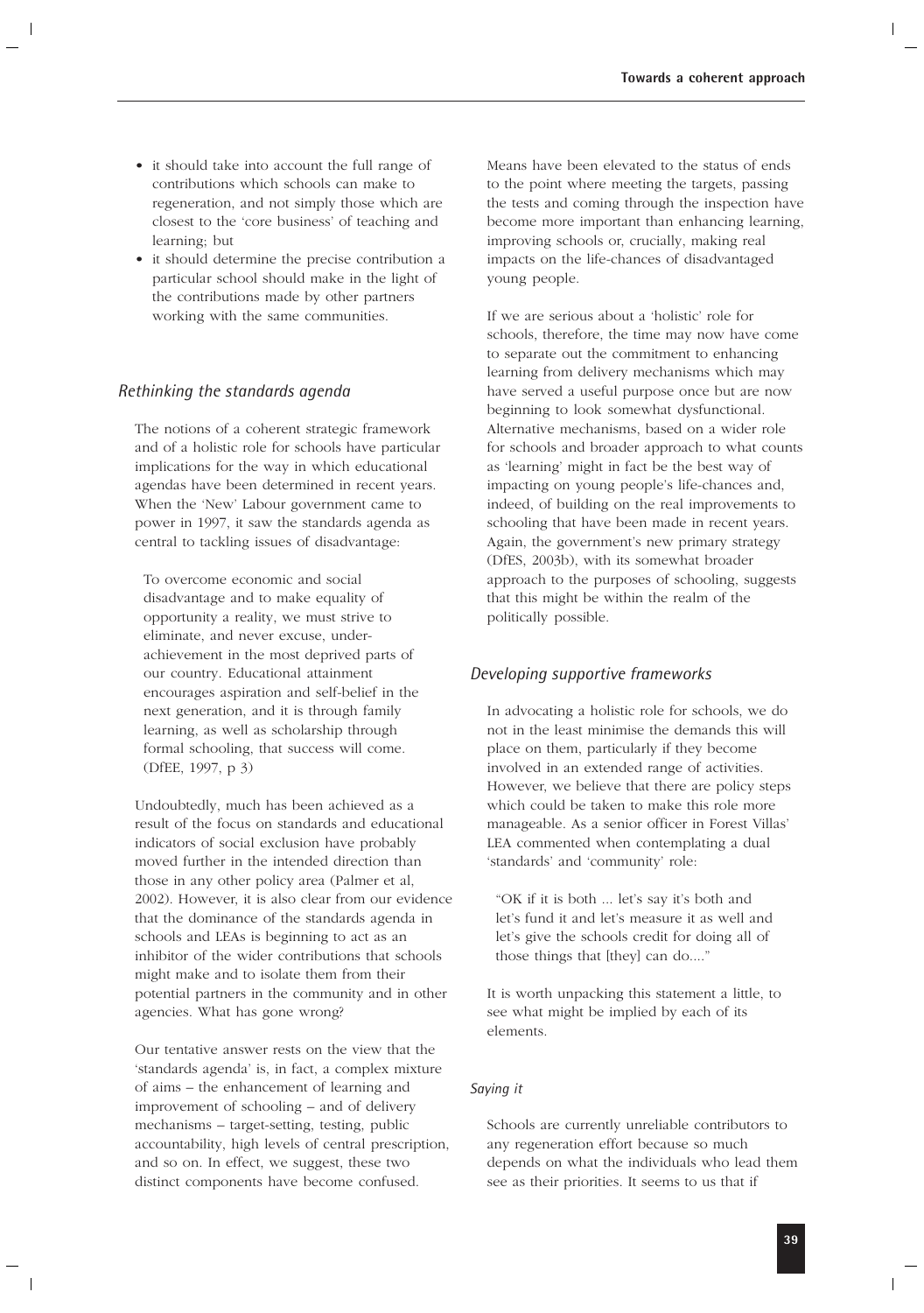schools' contributions are important, they cannot simply be left to individual inclination. One of our informants (a community worker in Senlake) advocated legislative action to define a role for schools. This is certainly one option, although one that might be politically impracticable. However, some judicious mixture of formal guidance, pressure and incentives might well be acceptable. An interesting analogy is with schools' roles regarding, say, the teaching of literacy. It would be unthinkable for a headteacher to say that teaching literacy was not a part of their school's role – and yet we found headteachers who said that involvement in regeneration efforts was not a priority for them. The two cases are not identical, but it is at least worth asking whether the same sorts of supports and pressures should not be brought to bear in both areas.

'Saying it' in this sense also has direct implications for leadership, since, even within a more directive system, headteachers would be likely to retain considerable power over the way new frameworks were interpreted in practice. Leaders therefore need to be developed to guide schools into a more holistic role. As a noneducator (significantly, perhaps) observed:

"Where I've ever worked with schools it has required there to be a particular headteacher or senior teacher there who has actually got a degree of vision and recognised that schools are more than just nine till three." (local authority officer, Forest Villas)

Our own evidence certainly bears out the crucial importance of the attitudes and values of those in leadership positions and it may be that these things should not be left to chance. In a context where senior staff in schools have for some years been encouraged to focus on a relatively narrow range of activities, there would seem to be implications for the way job descriptions are constructed, for the criteria that are applied to appointments and, above all, perhaps, to the professional development opportunities that are available to would-be leaders. This, of course, has clear implications for the National College for School Leadership which is charged in England with developing the quality of leadership in schools.

### *Funding it*

"There is a feeling that community involvement is often given lip service but it is never backed up with funding. Schools need resources and a clear direction from the local authority." (headteacher, Senlake)

Although school funding is complex and there are many local variations, it is nonetheless largely true that most schools have no money in their budgets for substantial involvement with their communities. The funds which many of them access, therefore, tend to be tied to specific, small-scale and short-term projects. Any reconceptualisation of schools' roles would need to be tied to an equivalent reconceptualisation of their funding, which would itself need to yield predictable levels of resource appropriate to the scale of the role that was envisaged. There are many ways in which this might be done  $- a$ separate, dedicated funding stream, a dedicated budget devolved to local level, the pooling of existing budgets, and so on – and there are real issues about whether new or redirected money is needed, whether control should be at school or local level and whether there should be uniformity or local variation. What would also need to be considered is the use to which such funding might be put. For instance, some schools did not want more budgets to manage, so much as specialist staff to do the work:

"Schools no longer have the time to commit to community involvement. It is certainly not practical for teachers to take on any added responsibilities. It would perhaps be better if there was a member of staff dedicated to community relations, a bit like a GP practice manager." (headteacher, Senlake)

### *Measuring it and giving credit*

What we said above about rethinking the standards agenda implies also rethinking the ways in which schools are held to account. Currently, schools perceive themselves (rightly or wrongly) to be accountable only for their work in raising attainment:

"Heads would support community involvement in principle, but they are being forced to think solely in terms of standards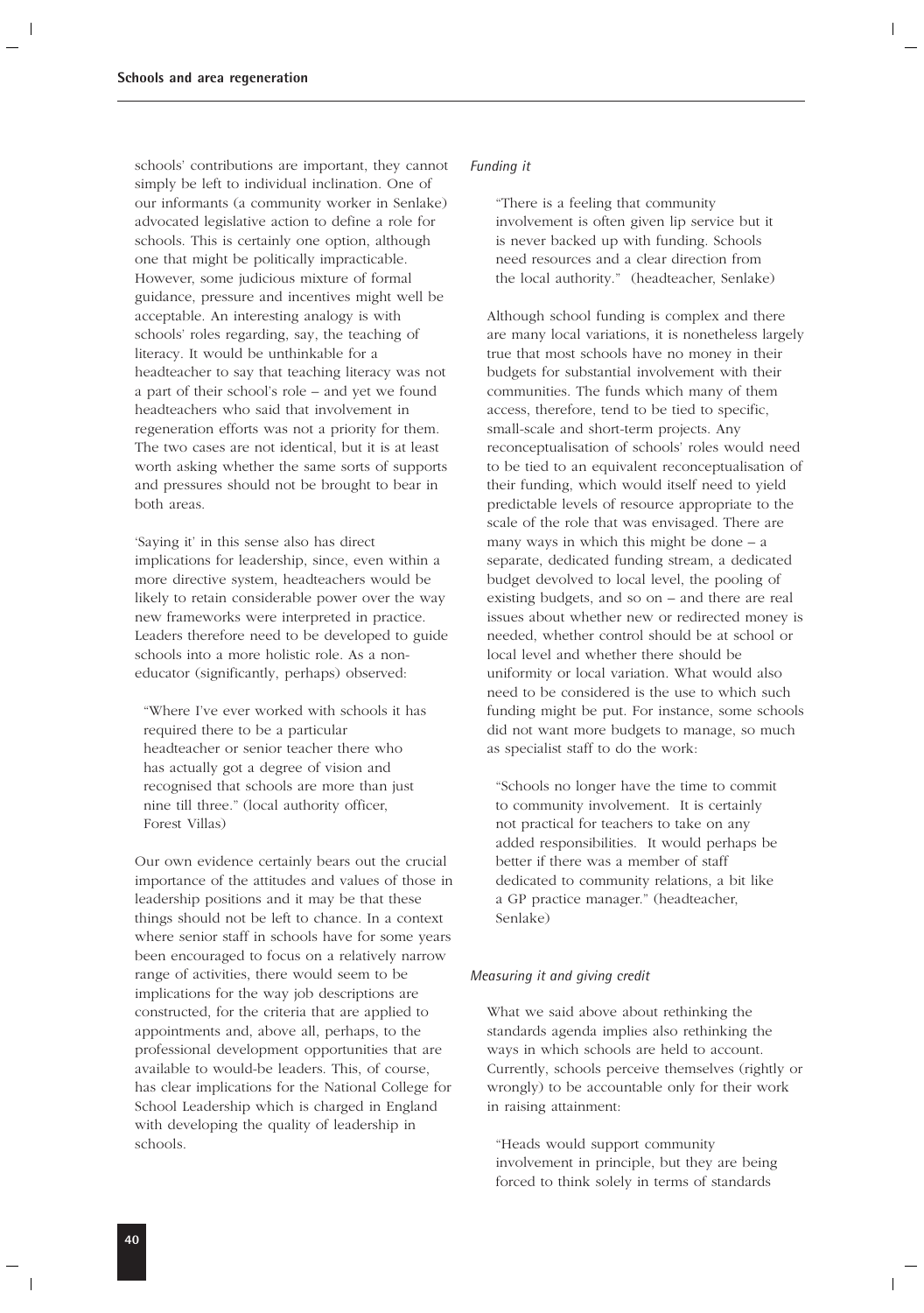and will be inspected on this…. The government is afraid to give an inch on the attainment agenda." (senior local authority officer, Forest Villas)

The question, therefore, is whether the government can 'give an inch' without sacrificing whatever gains have been made by the relentless focus on standards. Our evidence suggests that, while schools were certainly asking to be evaluated in terms of realistic expectations of what they could achieve, none of them was seeking to deflect attention from their role in raising standards by arguing for a wider role. On the contrary, schools saw the wider role as the *means* of raising standards. The implication would seem to be that an accountability regime could be developed which would retain a clear focus on standards but within the broader context of what schools can realistically achieve and what wider role they might need to adopt in order to maximise those achievements.

Again, there are many options for how this might be done. Published performance data and inspection frameworks might be modified to reflect a wider range of issues. The unit of monitoring might be shifted from the individual school to locality services. Kite-marking and special types of school status, financial rewards and flexibilities might be used to give schools credit for their work. The immediate priority, however, is to use some or all of these measures to remove what schools perceive to be the unfairly punitive aspect of the current accountability regime.

### *Building supportive structures*

The call for 'joined-up working' is as frequent – and as frequently unheeded – as the call for 'joined-up policy'. However, our evidence leads us to propose something more radical than collaboration between otherwise separate institutions and agencies. There are two reasons for this.

First, it is difficult to see how coordinated and sustained strategies to address deep-rooted causes of disadvantage can be developed in a situation that is characterised by short-term, shifting alliances, let alone one where:

"Each headteacher is their own emperor of their school and the culture of that school is very much linked to the particular teacher and if the teacher changes often the attitude does." (local authority officer, Forest Villas)

There would seem to be a clear need for structures which not only transcend organisational boundaries, but which also offer some prospect of stability. It may be that the new LSPs will provide such structures, although, like many previous efforts, they rely on persuading essentially separate organisations to collaborate despite their different practices and priorities. If they turn out not to be the answer, the detail of any alternative and more radical structures will need considerable thought, but interesting examples are now beginning to emerge, for instance in some of the bolder 'extended schools' initiatives (DfES, 2002) or in the reconfiguring of services around joint education-social services departments (Dyson and Millward, 2001), or the nascent Children's Trusts.

Second, it is difficult to see how single schools can develop relationships with single communities in a situation where schools compete against each other to draw their 'customers' from many different communities. As a senior officer in Forest Villas' LEA put it,

"You cannot on the one hand be talking about parental choice ... and then on the other hand actually expect schools to be at the heart of their community."

However, if the one school-one community model is no longer (and may never have been) viable, an alternative way forward is for groups of schools to work together in order to serve wider areas and the multiple communities within those areas. This would, in principle at least, damp down the more perverse effects of parental choice and enable schools to identify within their areas with what one informant (a senior officer in Senlake's LEA) called the diverse "communities of interest" with which they might develop a more stable relationship. It could in turn maximise the resources available to serve those diverse communities and create a unit of sufficient size to act as a focus for other services and agencies.

Such a move, like the establishment of new service delivery structures, needs much detailed thought. Nonetheless, the Senlake 'family' of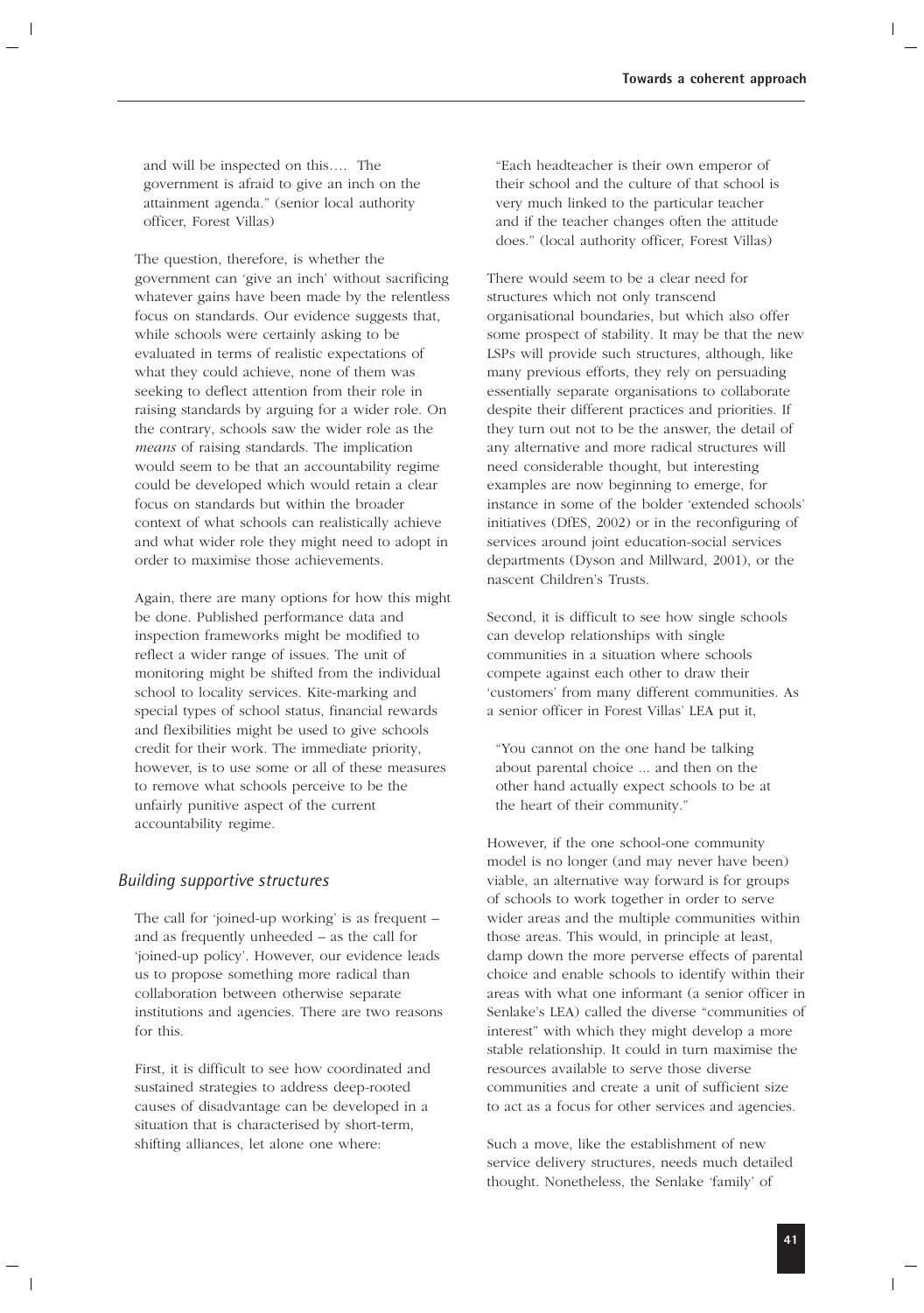schools would seem to be an embryonic form of what such a grouping might look like. Moreover, the new headteacher of Southfield School in Forest Villas was similarly contemplating the creation of a 'federation' of three secondary schools which could serve a much wider area than any one of them alone and, he hoped, develop a powerful community strategy.

### *Accessing information*

We have remarked elsewhere on the partial nature of the information which schools had about the communities they served. Certainly, there was a widespread feeling among residents and community workers that even the apparently most community-oriented schools failed to understand the community's needs and had agendas of their own which over-rode the community's wishes. Moreover, the structures for bringing a community voice to bear on the work of schools were far from universally effective: governors were not necessarily representative of their communities and in any case were difficult to recruit; likewise, the newly formed LSPs showed few signs as yet of making any real impact on schools.

The more actively schools become involved with communities and the wider the roles they undertake, the more problematic these issues become. In particular, the notion of 'transforming' the life-chances of individuals and communities carries with it the very real danger that schools will be encouraged to pathologise disadvantaged people and to ride roughshod over their wishes on the grounds that it is 'in their best interests'. It is already worrying enough that some of those closest to these communities regard local schools as 'monsters'.

There are no easy solutions to these problems, but we can at least identify some promising ways forward:

- The development of what we have called a 'holistic' role for schools, with appropriately adjusted funding and accountability mechanisms, should enable schools to move away from an exclusively standards-oriented view of their pupils and of the families and communities within which they live.
- The increasing availability of detailed performance data makes it possible for schools

to undertake more sophisticated, fine-grained analyses of their pupils' progress and attainments and of their own performance. Hitherto, schools have been largely restricted to viewing these matters through the lens of 'headline' performance data relating to the attainments of whole cohorts of pupils. However, individual-level pupil data and value-added data of the sort we used in our analyses are now readily available. Although schools may need help with the task, there is no reason why they should not look much more closely at how well they are doing in relation to a wide range of sub-groups within their populations.

• If schools' work forms part of a broader, coherent strategy, it ought to be possible for it to be informed by the rationale that makes that strategy coherent. If, in turn, that rationale is developed through proper corporate processes and with appropriate community consultation, schools' work should be informed by a much wider range of perspectives than is often now the case. Similarly, if schools become part of larger federations or clusters, there is the prospect, at least, that they will be able to develop more effective mechanisms for community consultation and involvement in decision making than is the case with single-school governing bodies.

### **A final dilemma**

Underpinning many of our findings is, we believe, a fundamental dilemma in policy approaches to disadvantage. Such approaches inevitably involve a trade-off between 'targeted' and 'universal' strategies (Moss et al, 1999). Although the current government places considerable emphasis on developing the quality of universal services such as hospitals, police services and, of course, schools, it also retains a good deal of faith in more targeted approaches. It continues to believe, in particular, that it is possible to identify individuals, groups and communities which are at risk of 'social exclusion' and then to devise customised strategies which will result in their 'inclusion'. The communities of Senlake and Forest Villas, for instance, fall into the 'at-risk' category and hence are targeted with a range of strategies – Education Action Zones, Excellence in Cities,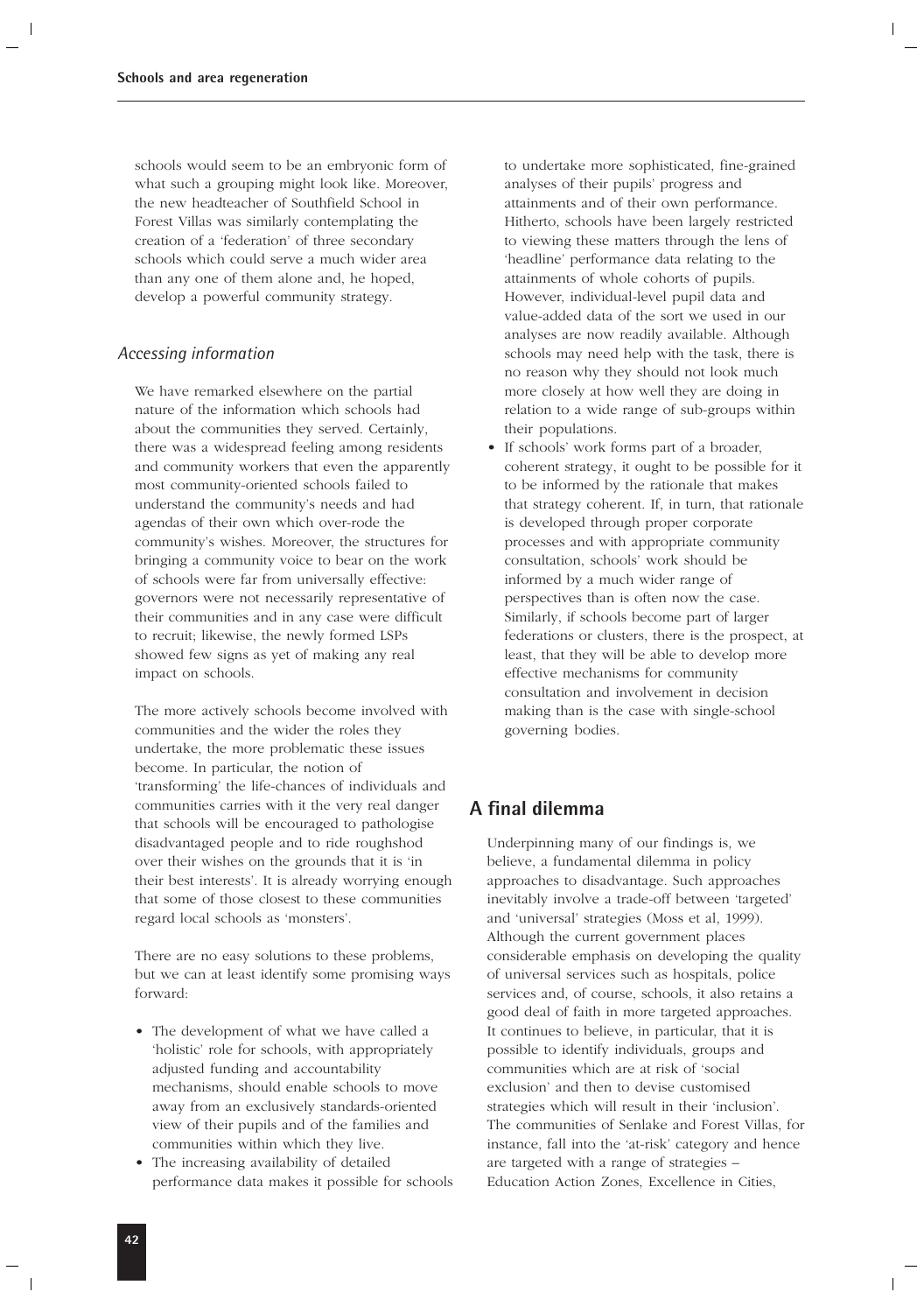Sure Start, Health Action Zones, and so on – which are intended to address their particular problems.

The danger of this approach is that a gulf opens up between universal services and targeted strategies (Moss et al, 1999; Audit Commission, 2002). Energy and resources are drawn into generating a multiplicity of initiatives which are difficult to manage coherently, draw arbitrary distinctions between groups and are difficult to incorporate into mainstream practice. In the meantime, universal services – particularly as they come under pressure to deliver enhanced performance – focus increasingly on working with groups who are not deemed to be 'at-risk' and become less rather than more capable of responding to the needs of disadvantaged people. We can see this pattern emerging, to some extent at least, in the Senlake and Forest Villas schools as they struggle to make sense of the multiple targeted initiatives with which they are involved, yet feel themselves to be prevented by the dominance of the standards agenda from taking actions which would meet the real needs of the communities they serve.

And yet, this is precisely the problem that the National Strategy for Neighbourhood Renewal has identified as needing to be tackled. As the SEU argues, government policies have sometimes,

... been part of the problem. Departments have worked at cross-purposes on problems that required a joined-up response. Too much reliance was put on short-term regeneration initiatives in a handful of areas and too little was done about the failure of mainstream public services in hundreds of neighbourhoods. (SEU, 2001b, para 7)

Clearly, what is needed is not more numerous and more powerful targeted strategies, but a real effort to develop the capacity of universal services to meet a range of needs. This in turn may be about more than simply bolstering those services in the most disadvantaged areas. It may also involve thinking more profoundly about what we expect services to achieve and how we expect them to operate.

In the context of schools' contribution to area regeneration, this may mean reframing the question we ask of them. Instead of,

How can schools contribute to the regeneration of disadvantaged areas alongside their 'core business'?

we may need to ask,

What is it about schools' core business that enhances the life-chances of all children in all communities they serve (including those which experience disadvantage)?

This is not a merely semantic change. It involves thinking more profoundly about a series of questions:

- What is it that we expect *all* schools to achieve for their pupils and what is the appropriate balance between academic attainments and the development of other sorts of knowledge, skills and attributes?
- What are the appropriate relationships between schools, families and communities? What levels of engagement do we think are appropriate and what do we expect each to bring to the other? How accountable do we wish schools to be to families and communities, and through what mechanisms?
- What is the appropriate relationship between schools, the labour market and the rest of civil society? What does it mean to 'enhance the life-chances' of young people or to 'prepare them for adult life'?
- What is the appropriate relationship between schools, LEAs and other public services? How autonomous should schools be in terms of their aims, governance and practice?

These are questions which, in some ways, are so obvious that the answers are taken for granted. Those answers, however, have profound implications for the way we understand the purposes of education, the role of schools and the relationship between social and educational disadvantage. Typically, we only begin to consider issues such as these when schools face particular challenges and then apply our conclusions only to those schools. Our view, however, is that we must be prepared to engage with these questions seriously and to do so in respect of the school system *as a whole*. Only then will we begin to create schools which have the capacity to respond affirmatively to all their pupils and all the communities they serve.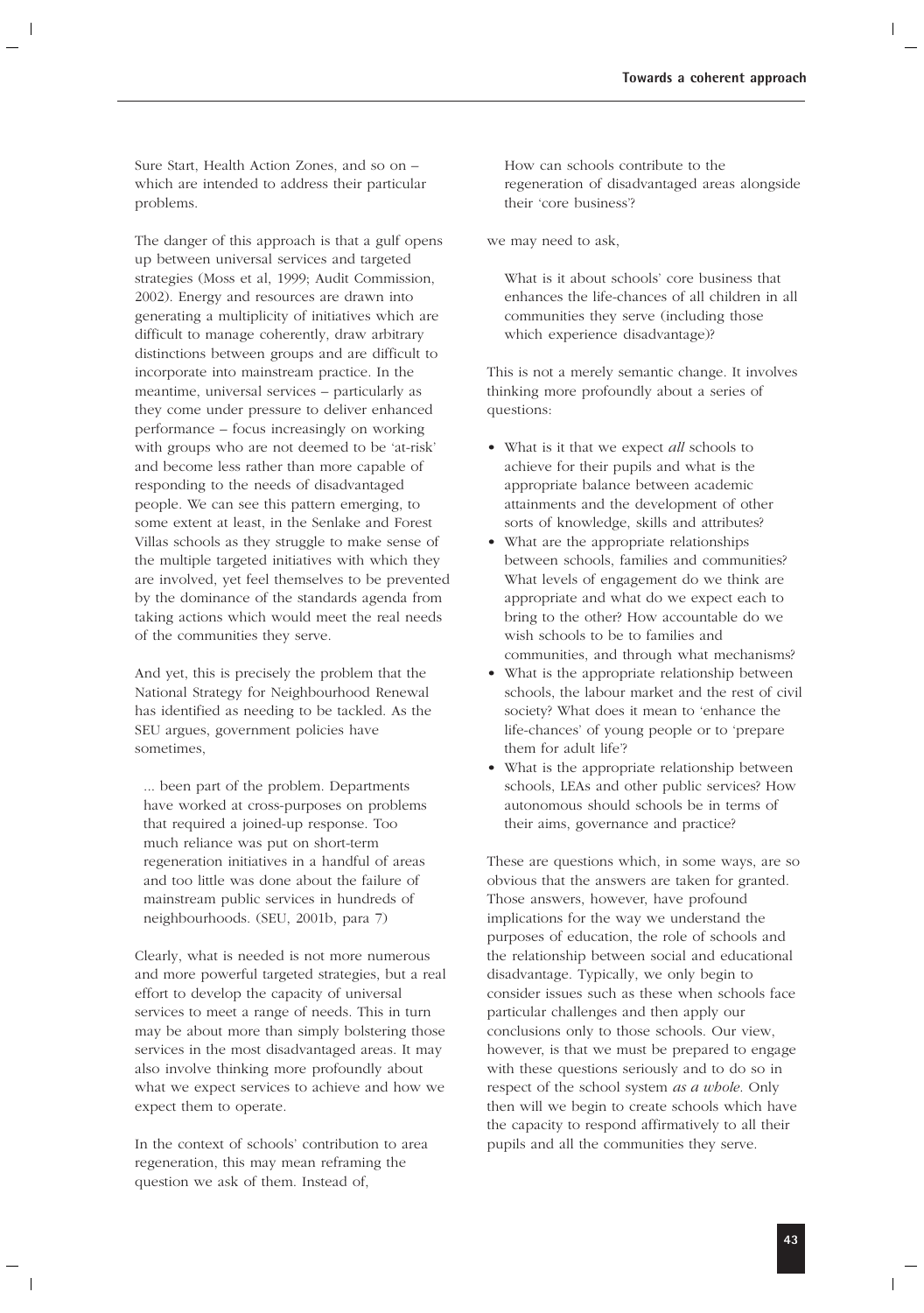# **References**

Audit Commission (2002) *Policy focus: Neighbourhood renewal*, London: Audit Commission for Local Authorities and the NHS.

Blunkett, D. (1999) 'Social exclusion and the politics of opportunity: a mid-term progress check', a speech by the Rt Hon David Blunkett MP, London: DfEE.

Darton, D., Hirsch, D. and Strelitz, J. (2003) *Tackling disadvantage: A 20-year enterprise*, York: Joseph Rowntree Foundation.

DETR (Department of the Environment, Transport and the Regions) (2000) *Indices of deprivation, 2000*, London: DETR, available at www.neighbourhood.gov.uk/

DfEE (Department for Education and Employment) (1997) *Excellence in schools*, London: The Stationery Office.

DfEE (1999) *Schools plus: Building learning communities. Improving the educational chances of children and young people from disadvantaged areas: A report from the Schools Plus Policy Action Team 11*, London: DfEE.

DfES (Department for Education and Skills) (2002) *Extended schools: Providing opportunities and services for all*, London: DfES.

DfES (2003a) *Secondary performance tables*, London: DfES.

DfES (2003b) *Excellence and enjoyment: A strategy for primary schools*, London: DfES.

Docking, J. (ed) (2000) *New Labour's policies for schools: Raising the standard?*, London: David Fulton Publishers.

Dyson, A. and Millward, A. (2001) *Preliminary evaluation of Hertfordshire's children schools and families service*, Newcastle: University of Newcastle for DfES.

Ennals, P. (2003) *Child poverty and education: Briefing paper*, London: End Child Poverty with National Children's Bureau.

Gerwrtz, S., Ball, S.J. and Bowe, R. (1995) *Markets, choice and equity in education*, Buckingham: Open University Press.

Gold, K. (2003) 'Poverty is an excuse', *The Times Educational Supplement*, London, 7 March, p 22.

Green, A. (1996) 'Aspects of the changing geography of poverty and wealth', in J. Hills (ed) *New inequalities: The changing distribution of income and wealth in the United Kingdom*, Cambridge: Cambridge University Press.

Hackett, G. (2003) '£6m rescue leaves school even worse', *The Sunday Times*, London, 16 February, News section, p 10.

Howarth, C., Kenway, P., Palmer, G. and Street, C. (1998) *Monitoring poverty and social exclusion: Labour's inheritanc*e, York: Joseph Rowntree Foundation.

LGA (Local Government Association) (2002) *Guidance on community cohesion*, London: LGA.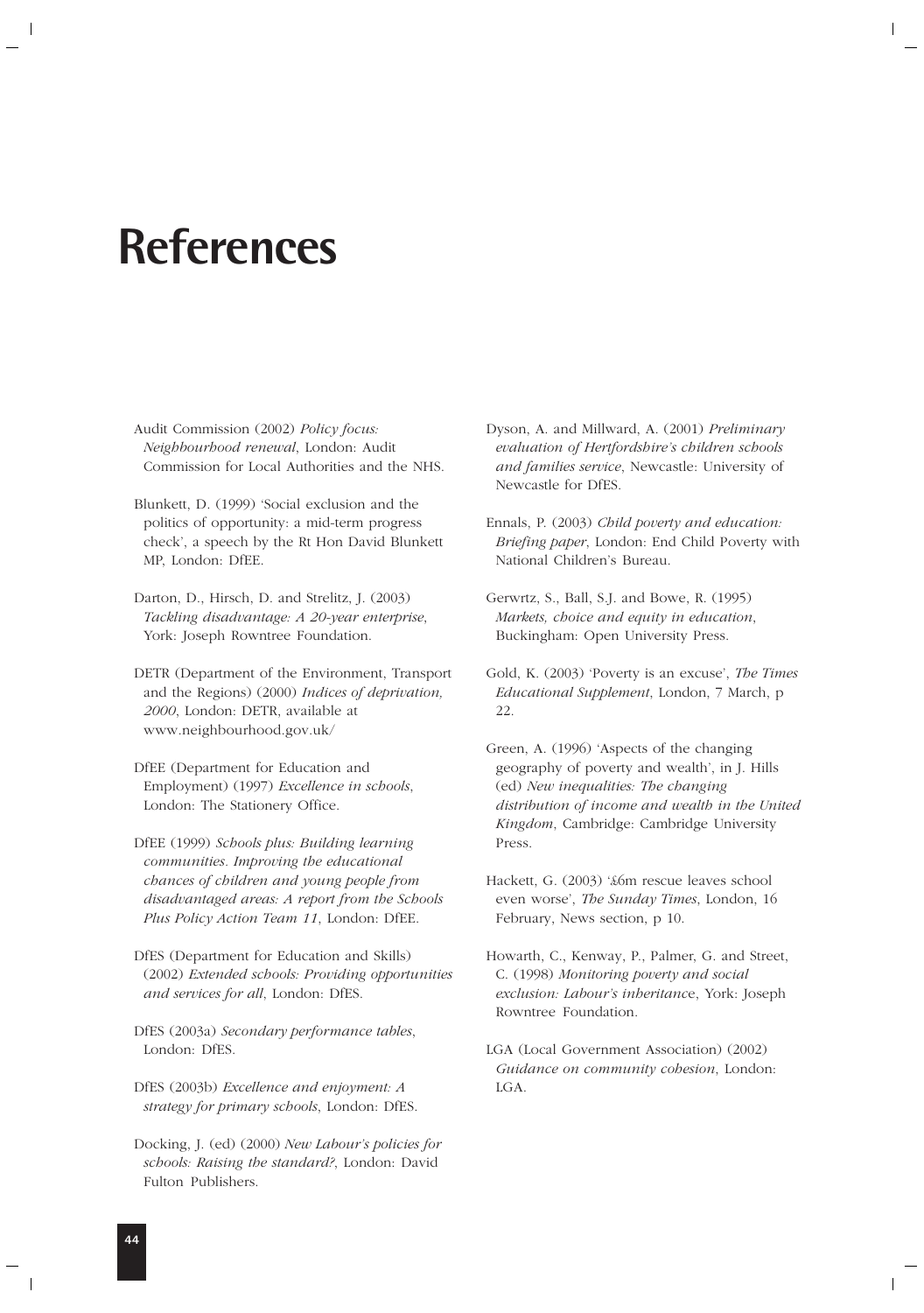Ministerial Group on Public Order and Community Cohesion (2001) *Building cohesive communities: A report of the Ministerial Group on Public Order and Community Cohesion*, London: Home Office.

Mortimore, P. and Whitty, G. (2000) 'Can school improvement overcome the effects of educational disadvantage?', in T. Cox (ed) *Combating educational disadvantage: Meeting the needs of vulnerable children*, London: Falmer Press.

Moss, P., Petrie, P. and Poland, G. (1999) *Rethinking school: Some international perspectives*, Leicester: Youth Work Press for the Joseph Rowntree Foundation.

- NRU (Neighbourhood Renewal Unit) and Home Office (2002) *Community cohesion pathfinder programme: Prospectus for local authorities and partners*, London: NRU/Home Office.
- Ofsted (1993) *Access and achievement in urban education*, London: HMSO.
- Ofsted (1996) *The teaching of reading in 45 inner London primary schools*, London: Ofsted.
- Ofsted (2000) *Improving city schools*, London: Ofsted.
- Palmer, G., Rahman, M. and Kenway, P. (2002) *Monitoring poverty and social exclusion 2002*, York: Joseph Rowntree Foundation.
- Pearce, N. and Hillman, J. (1998) *Wasted youth: Raising achievement and tackling social exclusion*, London: IPPR.
- Phillips, R. and Harper-Jones, G. (2003) 'Whatever next? Education policy and New Labour: the first four years, 1997-2001', *British Educational Research Journal*, vol 29, no 1, pp 125-32.
- Power, A. and Mumford, K. (1999) *The slow death of great cities? Urban abandonment or urban renaissance*, York: York Publishing Services.
- Power, S., Warren, S., Gillborn, D., Clark, A., Thomas, S. and Coate, K. (2002) *Education in deprived areas: Outcomes, inputs and processes*, London: Institute of Education.
- Robinson, P. (1997) *Literacy, numeracy and economic performance*, London: Centre for Economic Performance, London School of Economics and Political Science.
- SEU (Social Exclusion Unit) (1998) *Bringing Britain together: A National Strategy for Neighbourhood Renewal*, London: The Stationery Office.
- SEU (2001a) *Preventing social exclusion*, London: **SEU**.
- SEU (2001b) *A new commitment to neighbourhood renewal: National strategy action plan*, London: SEU.
- Wolf, A. (2002) *Does education matter? Myths about education and economic growth*, London: Penguin Books.
- Woods, P.A. and Levacic, R. (2002) 'Raising school performance in the league tables (part 2): barriers to responsiveness in three disadvantaged schools', *British Educational Research Journal*, vol 28, no 2, pp 227-47.
- Woods, P.A., Bagley, C. and Glatter, R. (1998) *School choice and competition: Markets in the public interest?*, London: Routledge.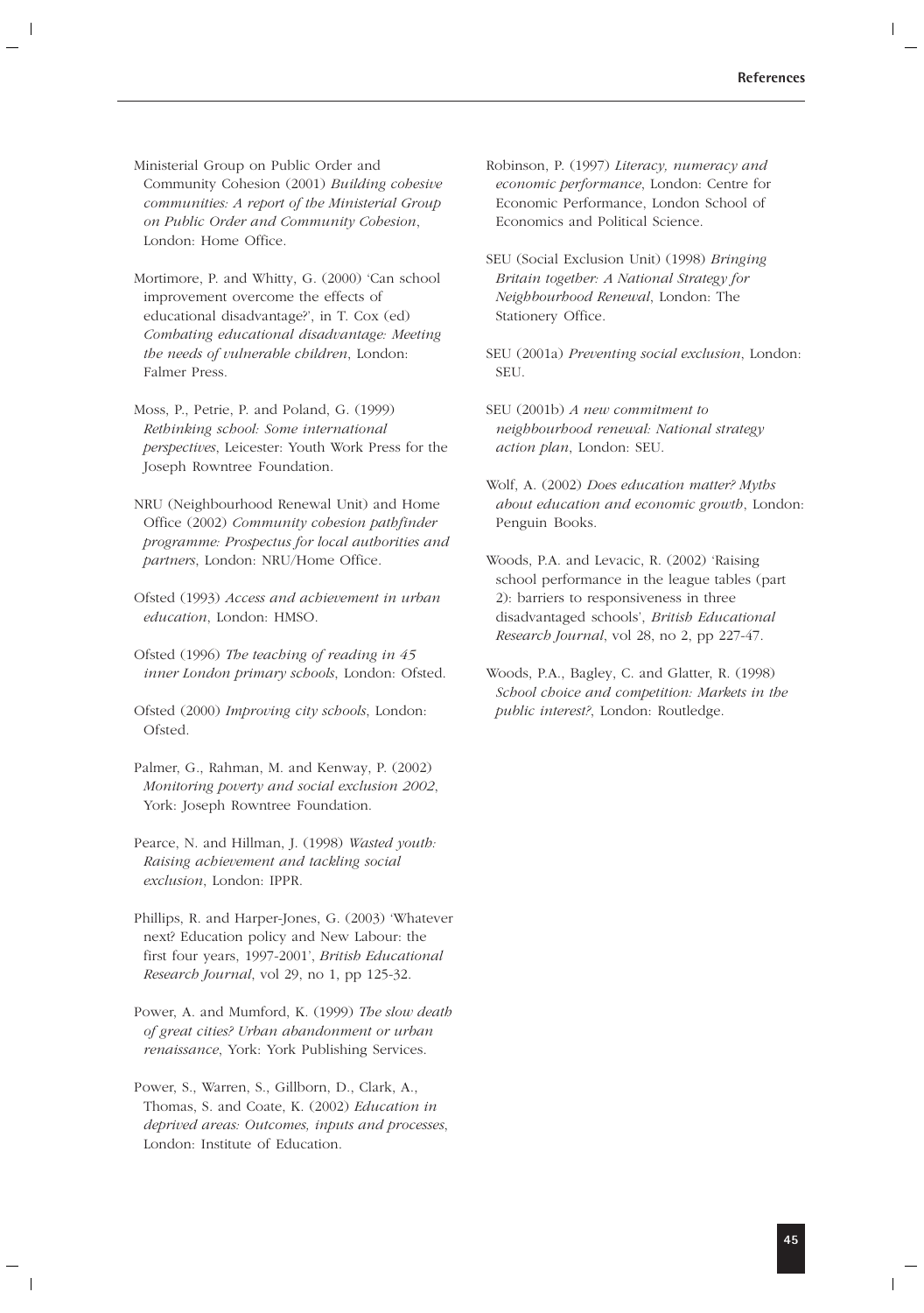*A*

# **Appendix A: Methodology**

The fieldwork was conducted over a two-year period, from September 2000 until November 2002, and fell into four broad stages. A first round of interviews was carried out with key stakeholders with the aim of gathering perceptions and some factual information about the communities and the schools serving those communities. The aim of the second round of interviews was to take the foci of the research to a more strategic level, hence the interviewees identified were those (for example, local authority officers) with a strategic overview of education and regeneration policy. A subsequent round of interviews was concerned with exploring the impact of area-based initiatives, with the focus centred on the Education Action Zones in each area.

Feedback to and validation from participants in the research was a major feature of the methodology through recurrent interviewing with key informants and a formal feedback event at the end of the study's first year. The fourth stage of the research was likewise concerned primarily with feedback and updating through a series of re-interviews, particularly in schools, and a conference for all interviewees at which findings and policy implications were discussed.

The geographical areas of investigation for this study were identified as having been subject to regeneration initiatives in recent years. The case study schools were chosen as they are the schools that serve the largest proportion of pupils from the respective areas and not because of the extent of community engagement or involvement in the regeneration of the area they serve.

Interviewees were selected on the basis that they were community stakeholders or were in some way related to the communities, the schools serving those communities or the local authority serving those communities. Some interviewees (for instance, headteachers and senior local authority officers) were identified as key informants at the start of the study. Others were identified through 'snowball' sampling, in which

interviewees identified other useful informants. Speaking with key stakeholders in the community and schools did not prove problematic, but speaking with residents proved more difficult and was achieved in part through opportunistic and snowball sampling. The research team endeavoured to speak to a wide range of interviewees (see Appendix B for a 'map' of the sources of interview and other data) to ensure that the source of information was broad and that all perspectives were taken into account. Over the course of the fieldwork the research team spoke with over 300 individuals, many of whom were interviewed on more than one occasion.

Most interviews were individual and face-to-face, although we also undertook some focus group discussions with residents, parents and pupils. All interviews were structured through a topic guide, supplemented by specific questions as appropriate. Interviews were recorded and subsequently transcribed in full or in part, and interview notes were taken. All data was subsequently analysed using a qualitative data analysis software package. Data was coded initially using the categories from the topic guide.

Quantitative data was obtained from public sources (notably, the DfES statistics website www.dfes.gov.uk/statistics) wherever possible. However, more detailed data often had to be sought direct from the local authorities and the schools. This enabled us to carry out more complex analyses than those normally done on school performance data. However, because local data management procedures differ, it was not always possible to access comparable data in each area. In these cases, we accepted the nearest equivalent data and this explains why analyses may differ slightly. These analyses were undertaken in Excel and are explained in greater detail in the text, in other appendices or on the project website (www.man.ac.uk/include/ regen.htm).

All data relate to the 2001-02 school year unless stated otherwise.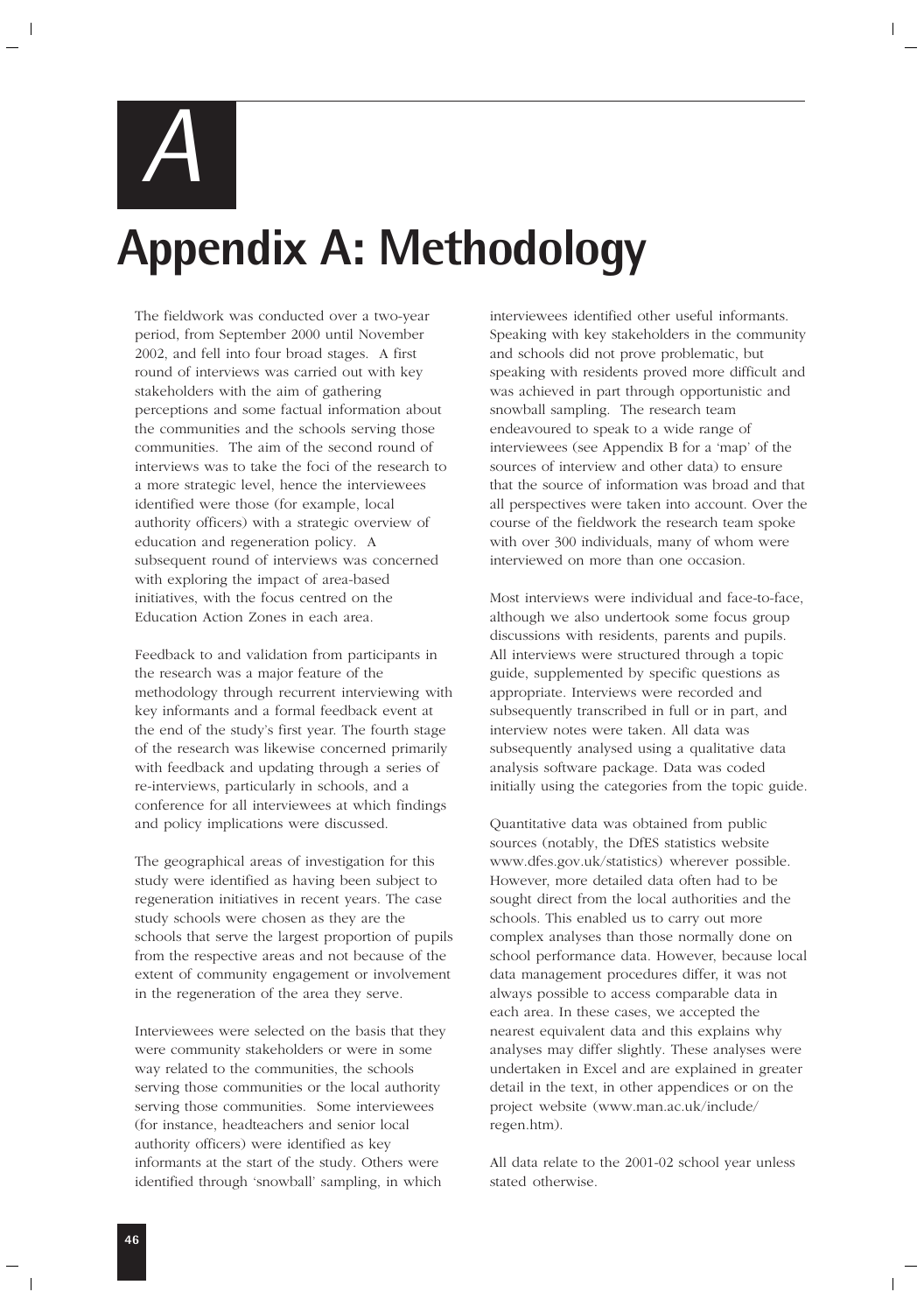

# **Appendix B: Data SOUICE Maps** or data – interviews and documentation – which we accessed in each area during our fieldwork. They **Appendix B: Data source maps**

The following tables map the sources of data – interviews and documentation – which we accessed in each area during our fieldwork. They map sources in terms of the policy areas and the levels of decision making to which they most clearly relate. map sources in terms of the policy areas and the levels of decision making to which they most clearly relate.

|              | Social                 |                                      |                                                                                                                                                                |                              | Community partnerships<br>Director social services<br>Police                                                                                                                           | community partnerships, voluntary<br>Community police officers,<br>area housing, youth work,<br>faith community, health,<br>community workers,<br>organisations | Residents                                          |
|--------------|------------------------|--------------------------------------|----------------------------------------------------------------------------------------------------------------------------------------------------------------|------------------------------|----------------------------------------------------------------------------------------------------------------------------------------------------------------------------------------|-----------------------------------------------------------------------------------------------------------------------------------------------------------------|----------------------------------------------------|
|              | Economic               |                                      |                                                                                                                                                                | Connexions                   | Education business partnerships<br>Director economic regeneration<br>Economic Development Unit<br>Sub-regional Economic<br>Development Plan                                            | Area team                                                                                                                                                       | Workers                                            |
| Policy areas | Education and training |                                      |                                                                                                                                                                | Learning and Skills Councils | Adult education - widening<br>participation and education<br>Initiatives - family learning<br>Advisers, school services<br>Education statisticians<br>Director education<br>Sure Start | Learning mentors, FE colleges<br>development, LSU manager<br>EAZ - director, curriculum<br>governors, teaching staff,<br>Schools - headteachers,<br>auxiliaries | Parents<br>Pupils                                  |
|              | Strategic              | Policy documents<br>National context | Director education, skills, enterprise<br>Regional Development Association,<br>Government Office (GO) and the<br>Policy documents from<br>and regeneration, GO | Policy documents             | Policy documents from LSP and LA<br>Education business partnerships<br>Director regeneration<br>Cabinet councillors<br>Chief executives<br>Mayor                                       | Community leaders<br>Community forum<br>Ward councillors                                                                                                        | on the community forum<br>Resident representatives |
|              | Senlake levels         | National                             | Regional                                                                                                                                                       | Sub-regional                 | Local                                                                                                                                                                                  | Area Senlake                                                                                                                                                    | Community and families                             |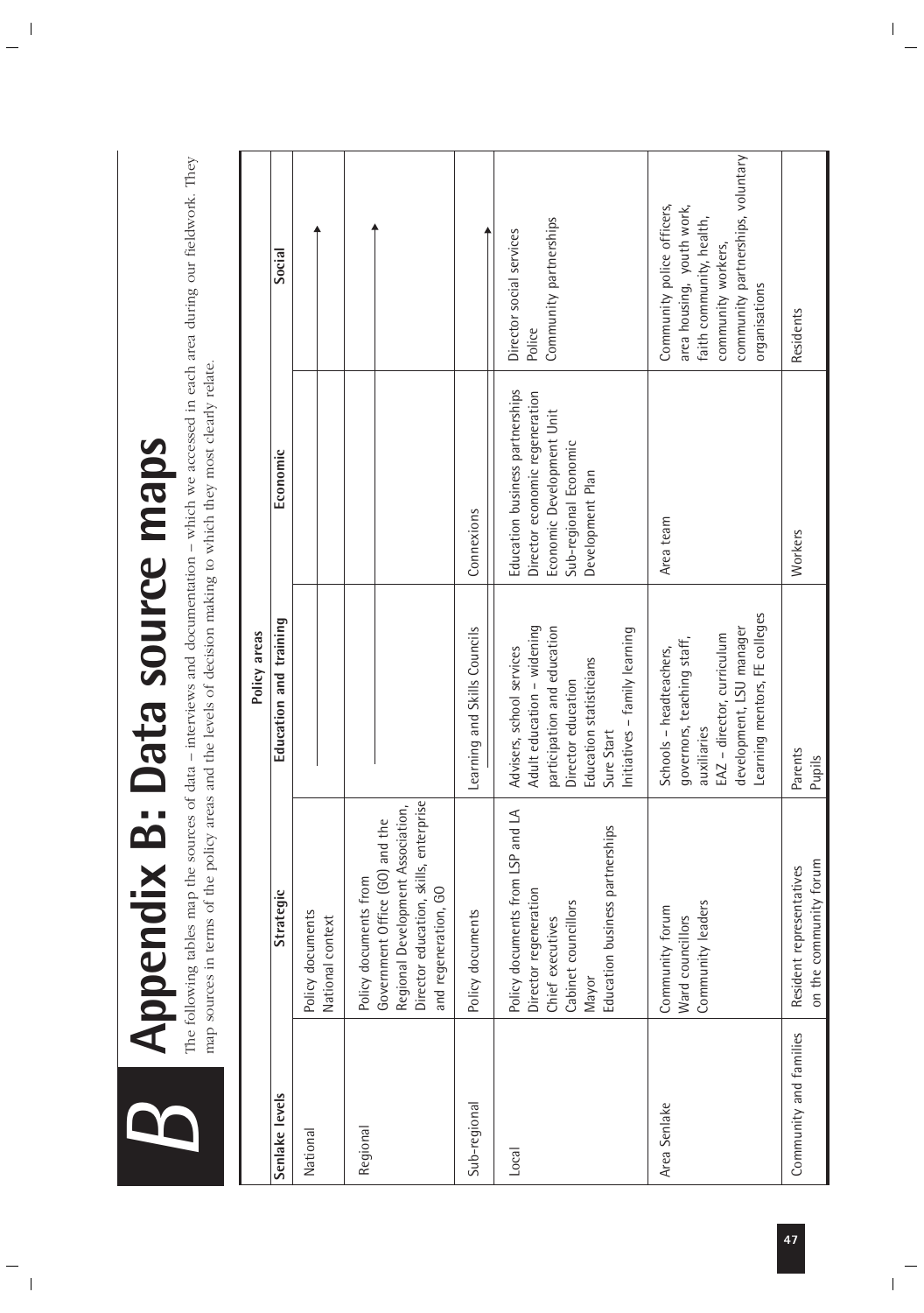|                        |                                                                                                                                                                | Policy areas                                                                                                                                                                   |                                   |                                                                                                     |
|------------------------|----------------------------------------------------------------------------------------------------------------------------------------------------------------|--------------------------------------------------------------------------------------------------------------------------------------------------------------------------------|-----------------------------------|-----------------------------------------------------------------------------------------------------|
| Forest Villas levels   | Strategic                                                                                                                                                      | Education and training                                                                                                                                                         | Economic                          | Social                                                                                              |
| National               | Policy documents<br>National context                                                                                                                           |                                                                                                                                                                                |                                   |                                                                                                     |
| Regional               | Director education, skills, enterprise<br>Regional Development Association,<br>Government Office (GO) and the<br>Policy documents from<br>and regeneration, GO |                                                                                                                                                                                |                                   |                                                                                                     |
| Sub-regional           | Policy documents                                                                                                                                               | Learning and Skills Councils                                                                                                                                                   | Connexions                        |                                                                                                     |
| Local                  | Policy documents from LSP and LA<br>Regeneration specialists<br>Leader of the council<br>Chief executives<br>LSP <sub>S</sub>                                  | Family learning coordinator<br>Education statisticians<br>Director Education<br>Lifelong learning<br>Advisers                                                                  | Director economic<br>regeneration | Community Plan - 2001-04<br>Director social services<br>Director housing<br>Police                  |
| Area Forest Villas     | Community leaders<br>Community forum<br>Ward councillors                                                                                                       | mentors, community education<br>development, LSU managers,<br>EAZ - director, curriculum<br>governors, teaching staff,<br>Schools - headteachers,<br>programmes<br>auxiliaries | Job shop on the estate            | area housing, faith community,<br>Community police officers,<br>community workers,<br>youth workers |
| Community and families | Residents who work voluntarily<br>for community forum                                                                                                          | Parents<br>Pupils                                                                                                                                                              | Workers                           | Residents                                                                                           |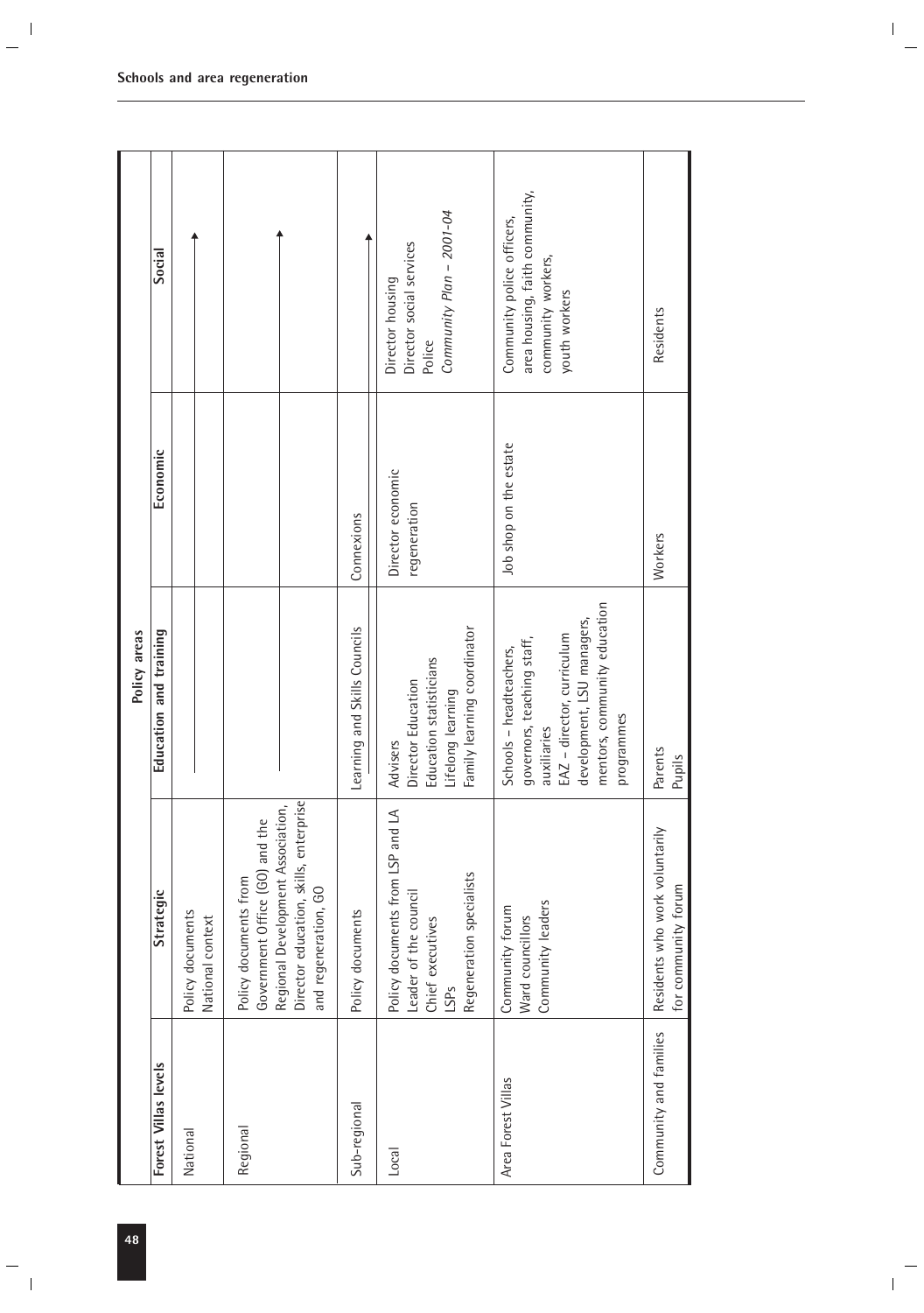**Appendix C: Descriptive school data Appendix C: Descriptive school data** 

| 2001-02 school level performance, special educational needs |                       |              |                                  |                                            |                                                | (SEN) and attendance data                                                            |                                                                                   |                                                                             |                                                                                                  |                                                                                            |                                                           |                                                   |
|-------------------------------------------------------------|-----------------------|--------------|----------------------------------|--------------------------------------------|------------------------------------------------|--------------------------------------------------------------------------------------|-----------------------------------------------------------------------------------|-----------------------------------------------------------------------------|--------------------------------------------------------------------------------------------------|--------------------------------------------------------------------------------------------|-----------------------------------------------------------|---------------------------------------------------|
| School                                                      | study<br>Case<br>area | range<br>Age | $\overline{e}$<br>$\overline{5}$ | statements<br>Number Pupils with<br>of SEN | with<br>statements<br>without<br>SEN<br>Pupils | Key stage<br>achieving<br>level 5 or<br>3 English<br>of pupils<br>above)<br>$\infty$ | Key stage<br>evel 5 or<br>achieving<br>of pupils<br>3 Maths<br>above)<br>$\infty$ | Key stage 3<br>Science (%<br>of pupils<br>achieving<br>level 5 or<br>above) | 5 or more<br>achieving<br>GNVQ at<br>GCSE/<br>pupils<br>$(96 \t{of}$<br>$A^*$ –C)<br><b>GCSE</b> | 5 or more<br>achieving<br>of pupils<br>GNVQ at<br>GCSE/<br>$A*-G$<br>GCSE<br>$\frac{8}{2}$ | key stages<br>Average<br>score at<br>$2$ and $4$<br>point | Unauthorised<br>Authorised<br>absence)<br>absence |
| Community<br>College<br>Patton                              | Senlake               | $11 - 18$    | 1,022                            | (2.0%)<br>20                               | $(25.3\%)$<br>259                              | 52%                                                                                  | 57%                                                                               | 54%                                                                         | 30%                                                                                              | 86%                                                                                        | 28.1                                                      | $(1.5\%)$<br>8.3%                                 |
| High School<br>Community<br>Coleridge                       | Forest<br>Villas      | $11 - 16$    | 866                              | (5.7%)<br>49                               | (18.4%)<br>159                                 | 66%                                                                                  | 52%                                                                               | 51%                                                                         | 41%                                                                                              | 85%                                                                                        | 28.4                                                      | (1.306)<br>8.2%                                   |
| Comprehensive<br>Southfield                                 | Forest<br>Villas      | $11 - 16$    | 657                              | $(5.2\%)$<br>34                            | $(39.3\%)$<br>258                              | 40%                                                                                  | 43%                                                                               | 40%                                                                         | 26%                                                                                              | 84%                                                                                        | 25.7                                                      | $(1.1\%)$<br>9.1%                                 |

Source: DfES performance tables (2001-02) *Source:* DfES performance tables (2001-02)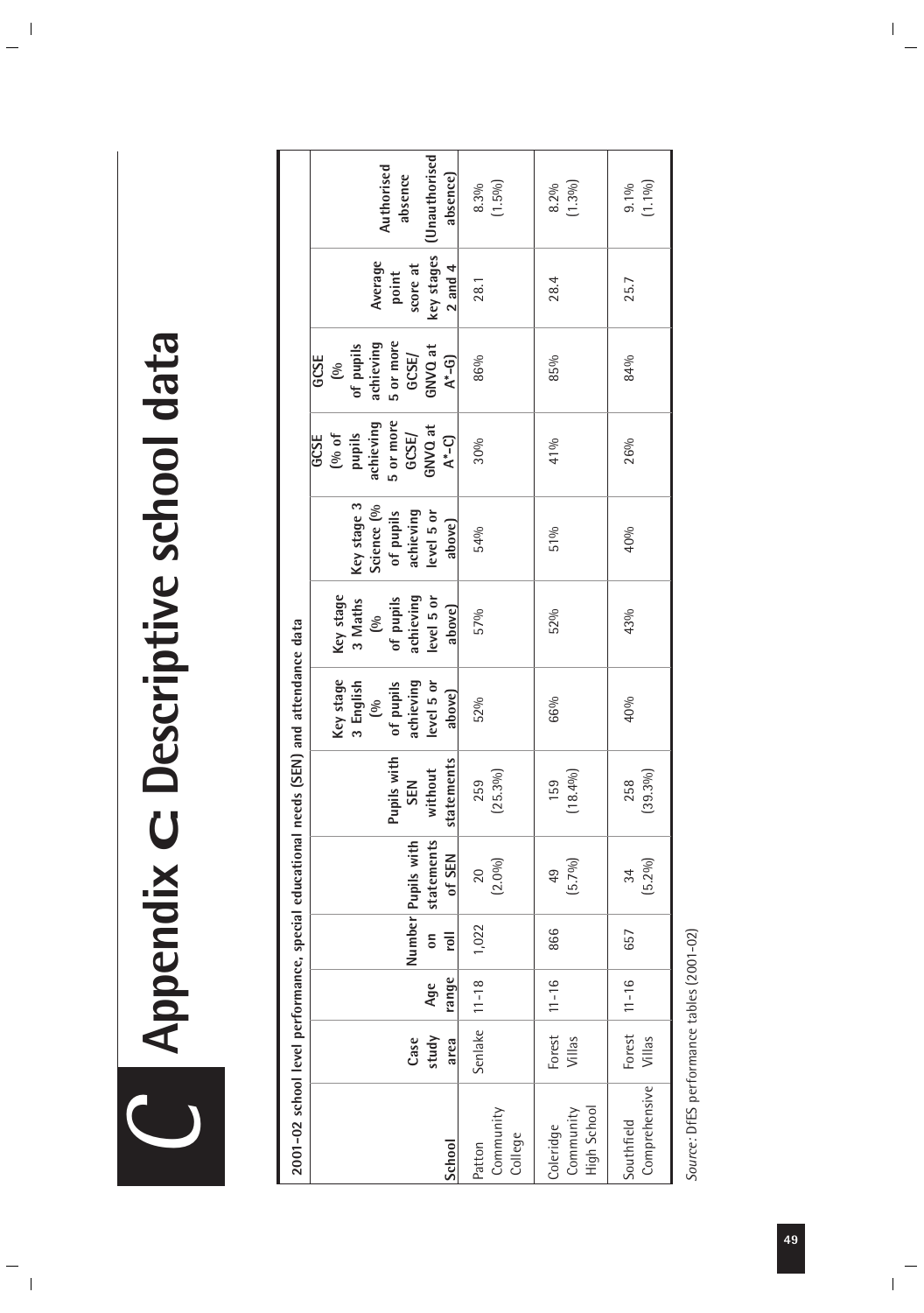| School level SEN, attendance, exclusion and performance data, 2000-02 for the primary schools |                       |              |                                  |                                            |                                                    |                                                                                |                                                                              |                                                                             |                                                                                  |                                                                                 |                                                           |                                                          |
|-----------------------------------------------------------------------------------------------|-----------------------|--------------|----------------------------------|--------------------------------------------|----------------------------------------------------|--------------------------------------------------------------------------------|------------------------------------------------------------------------------|-----------------------------------------------------------------------------|----------------------------------------------------------------------------------|---------------------------------------------------------------------------------|-----------------------------------------------------------|----------------------------------------------------------|
| School                                                                                        | study<br>Case<br>area | range<br>Age | $\overline{a}$<br>$\overline{5}$ | statements<br>Number Pupils with<br>of SEN | Pupils with<br>statements<br>without<br><b>SEN</b> | Key stage<br>2 English<br>achieving<br>level 4 or<br>of pupils<br>above)<br>ల్ | Key stage<br>achieving<br>level 4 or<br>of pupils<br>2 Maths<br>above)<br>ల్ | Key stage 2<br>Science (%<br>achieving<br>level 4 or<br>of pupils<br>above) | 5 or more<br>achieving<br>GNVQ at<br>pupils<br>GCSE/<br>GCSE<br>(% of<br>$A^*-C$ | 5 or more<br>achieving<br>of pupils<br>GNVQ at<br>GCSE/<br>GCSE<br>$A*-G$<br>60 | key stages<br>Average<br>score at<br>$2$ and $4$<br>point | <b>Unauthorised</b><br>Authorised<br>absence<br>absence) |
| St Peter's<br>Primary                                                                         | Senlake               | $3 - 11$     | 395                              | $(0.5\%)$                                  | (15.4%)<br>$\overline{6}$                          | 78%                                                                            | 61%                                                                          | 83%                                                                         | $\leq$                                                                           | $\leq$                                                                          | 26.5                                                      | (0.0%)<br>5.6%                                           |
| Warwick<br>Primary                                                                            | Senlake               | $3 - 11$     | 386                              | (1.300)<br>5                               | (34.7%)<br>134                                     | 52%                                                                            | 48%                                                                          | 56%                                                                         | $\leq$                                                                           | ₹                                                                               | 24.0                                                      | (0.0%)<br>6.3%                                           |
| Primary<br><b>Brunel</b>                                                                      | Senlake               | $3 - 11$     | 390                              | (1.30)()<br>5                              | $(28.5\%)$                                         | 52%                                                                            | 56%                                                                          | 78%                                                                         | ≸                                                                                | ≸                                                                               | 24.9                                                      | (0.6%)<br>5.3%                                           |
| Primary<br>Bitterne                                                                           | Forest<br>Villas      | $3 - 11$     | 331                              | (0.6)<br>$\sim$                            | (13.6)<br>45                                       | 75%                                                                            | 70%                                                                          | 84%                                                                         | ≸                                                                                | $\leq$                                                                          | 27.1                                                      | $(0.1\%)$<br>5.9%                                        |
| Bailey Primary<br>Alderman                                                                    | Forest<br>Villas      | $3 - 11$     | 330                              | (1.5%)<br>5                                | (19.7%)<br>65                                      | 57%                                                                            | 60%                                                                          | 62%                                                                         | ≸                                                                                | ≨                                                                               | 24.6                                                      | $(0.2\%)$<br>6.6%                                        |
| Pakeland<br>Primary                                                                           | Forest<br>Villas      | $3 - 11$     | 475                              | (0.4%)                                     | (12.4%)<br>59                                      | 84%                                                                            | 75%                                                                          | 95%                                                                         | $\frac{1}{2}$                                                                    | $\frac{1}{2}$                                                                   | 27.7                                                      | (0.4%)<br>6.4%                                           |

Source: DfES performance tables (2001-02) *Source:* DfES performance tables (2001-02)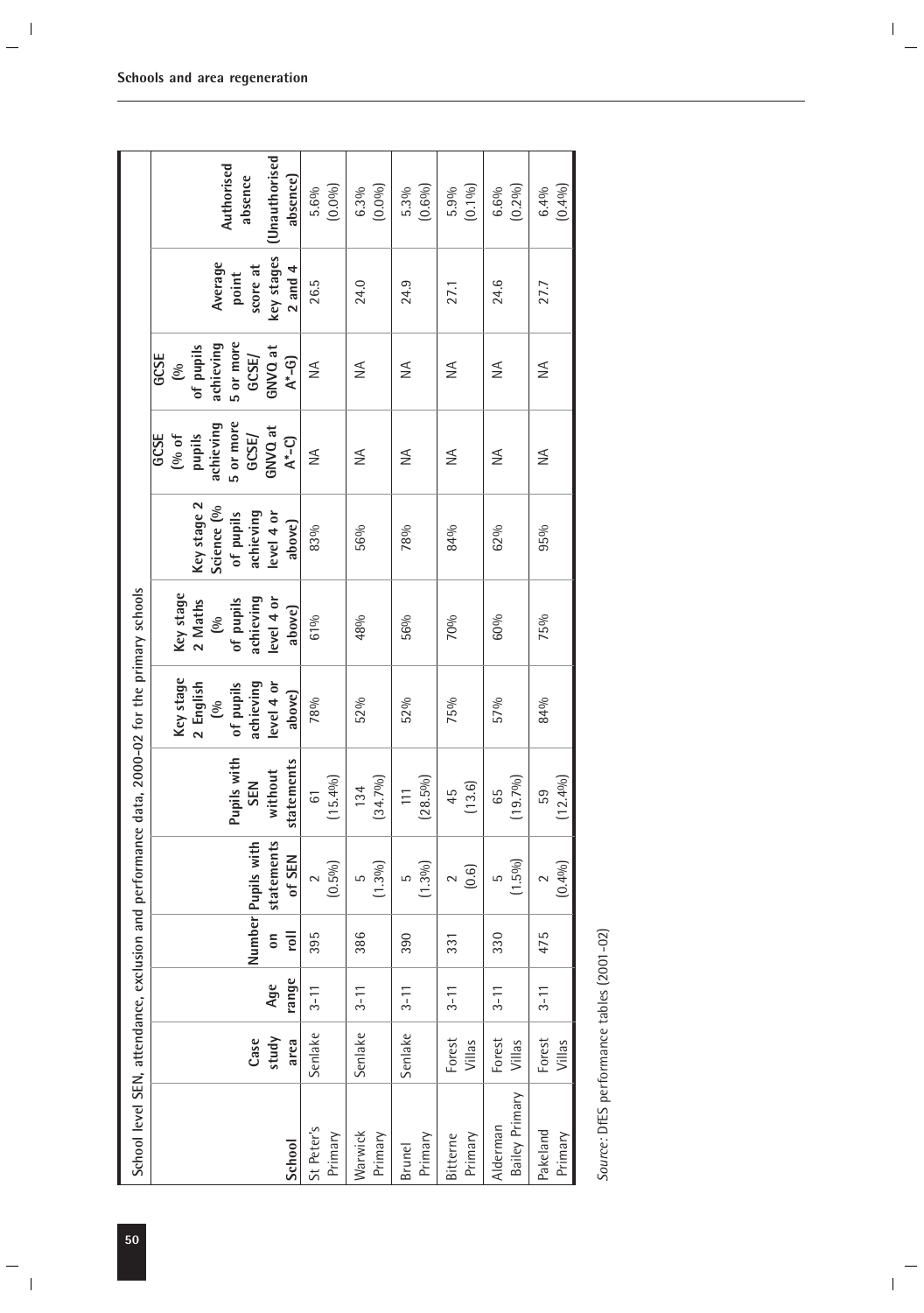

# **Appendix D: School recruitment patterns**

*Source for all data:* Local authority and school statistics

| The population of children living in Senlake in years 2, 6, 9 and 11 in 2001–02 in the case study schools |        |                                                          |         |                                                          |  |
|-----------------------------------------------------------------------------------------------------------|--------|----------------------------------------------------------|---------|----------------------------------------------------------|--|
|                                                                                                           |        | Number (and $\%$ )<br>Number of pupils of Senlake pupils |         | Number (and $\%$ )<br>Number of pupils of Senlake pupils |  |
| <b>Primary schools</b>                                                                                    | Year 2 |                                                          | Year 6  |                                                          |  |
| Warwick Primary                                                                                           | 43     | 40 (93)                                                  | 46      | 43 (93)                                                  |  |
| <b>St Peter's RC Primary</b>                                                                              | 48     | 34(71)                                                   | 64      | 43 (67)                                                  |  |
| <b>Brunel Primary</b>                                                                                     | 35     | 22(63)                                                   | 54      | 41 (76)                                                  |  |
| Secondary school                                                                                          | Year 9 |                                                          | Year 11 |                                                          |  |
| Patton Community College                                                                                  | 184    | 93(51)                                                   | 159     | 70 (44)                                                  |  |

| Schools attended by children living in Senlake in years 2, 9 and 11 in 2001-02                                                                              |                                       |                             |                             |                                                |
|-------------------------------------------------------------------------------------------------------------------------------------------------------------|---------------------------------------|-----------------------------|-----------------------------|------------------------------------------------|
|                                                                                                                                                             | Number of<br>Senlake pupils           | $\%$ of<br>Senlake pupils   | Number of<br>Senlake pupils | % of<br>Senlake pupils                         |
| Primary schools                                                                                                                                             | Year 2                                |                             |                             | Year 6                                         |
| <b>Warwick Primary</b><br>St Peter's RC Primary<br><b>Brunel Primary</b><br>Other schools<br>Total<br>Secondary schools (two<br>schools included which take | 40<br>34<br>22<br>85<br>183<br>Year 9 | 22<br>19<br>12<br>46<br>100 | 43<br>43<br>41<br>94<br>221 | 19.5<br>19.5<br>18.6<br>42.5<br>100<br>Year 11 |
| large numbers of Senlake<br>pupils)                                                                                                                         |                                       |                             |                             |                                                |
| Patton Community College                                                                                                                                    | 93                                    | 44                          | 70                          | 47                                             |
| Bracknell Comprehensive                                                                                                                                     | 58                                    | 28                          | 39                          | 26                                             |
| St Agnes RC Comprehensive                                                                                                                                   | 36                                    | 17                          | 27                          | 18                                             |
| Other schools                                                                                                                                               | 24                                    | 11                          | 12                          | 8                                              |
| Total                                                                                                                                                       | 211                                   | 100                         | 148                         | 100                                            |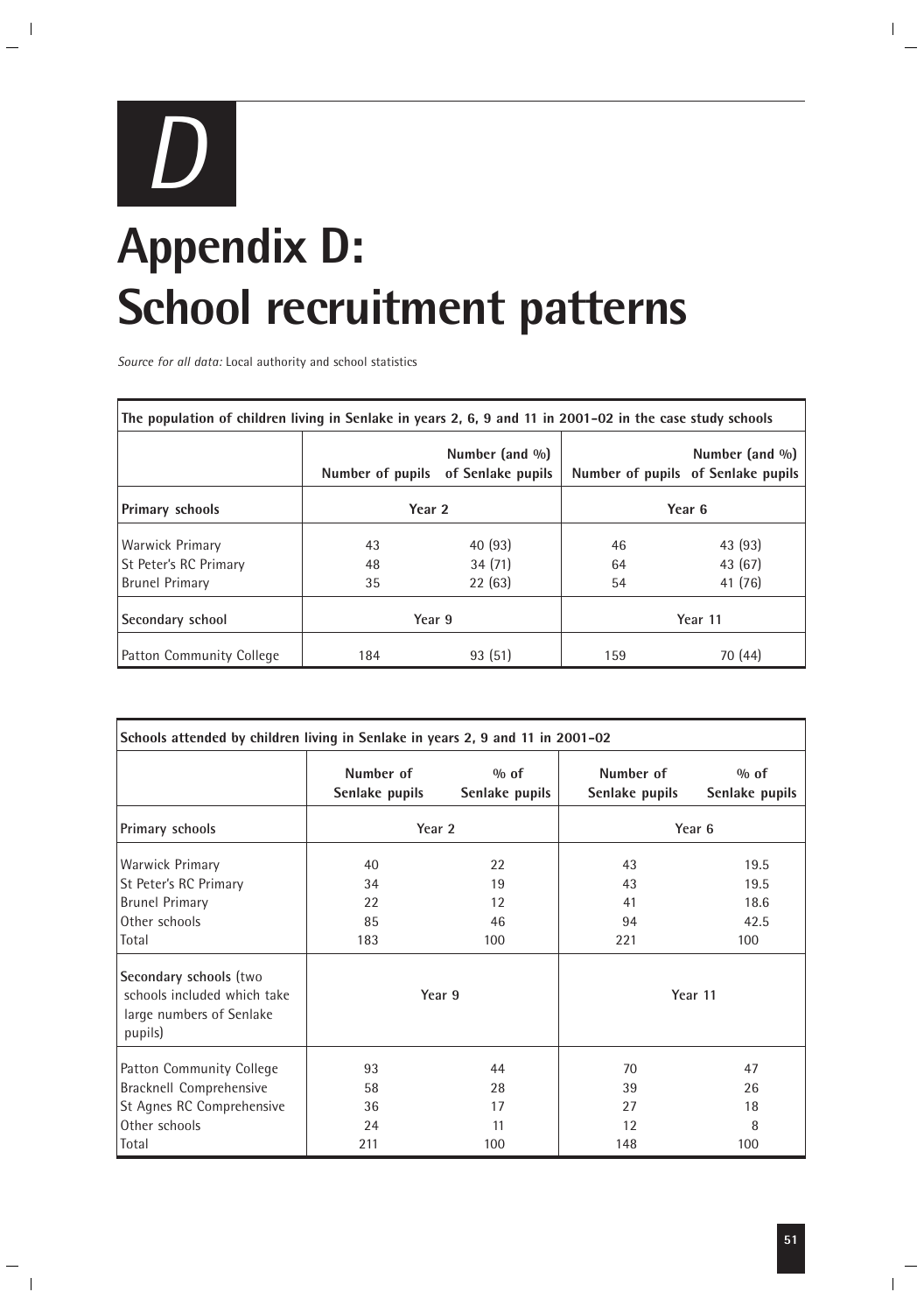|                                                      | The population of children living in Forest Villas in the case study schools in 2001–02 |                                        |
|------------------------------------------------------|-----------------------------------------------------------------------------------------|----------------------------------------|
| Primary schools                                      | Number of pupils                                                                        | Number (and %) of Forest Villas pupils |
| Pakeland Primary                                     | 386                                                                                     | 13(3)                                  |
| <b>Bitterne Primary</b>                              | 254                                                                                     | 31(12)                                 |
| Alderman Bailey Primary                              | 277                                                                                     | 103(37)                                |
| Secondary schools                                    | Number of pupils                                                                        | Number (and %) of Forest Villas pupils |
| Southfield Comprehensive<br>Coleridge Community High | 544<br>690                                                                              | 52(10)<br>35(5)                        |

|                          | Schools attended by children living in Forest Villas in 2001-02 |                           |
|--------------------------|-----------------------------------------------------------------|---------------------------|
| Primary schools          | Number of Forest Villas pupils                                  | % of Forest Villas pupils |
| Pakeland Primary         | 13                                                              | 7.1                       |
| <b>Bitterne Primary</b>  | 31                                                              | 17.0                      |
| Alderman Bailey Primary  | 103                                                             | 56.6                      |
| Other schools            | 35                                                              | 19.0                      |
| Total                    | 182                                                             | 100                       |
| Secondary schools        | Number of Forest Villas pupils                                  | % of Forest Villas pupils |
| Southfield Comprehensive | 52                                                              | 49                        |
| Coleridge Community High | 35                                                              | 33                        |
| Other schools            | 19                                                              | 18                        |
| Total                    | 106                                                             | 100                       |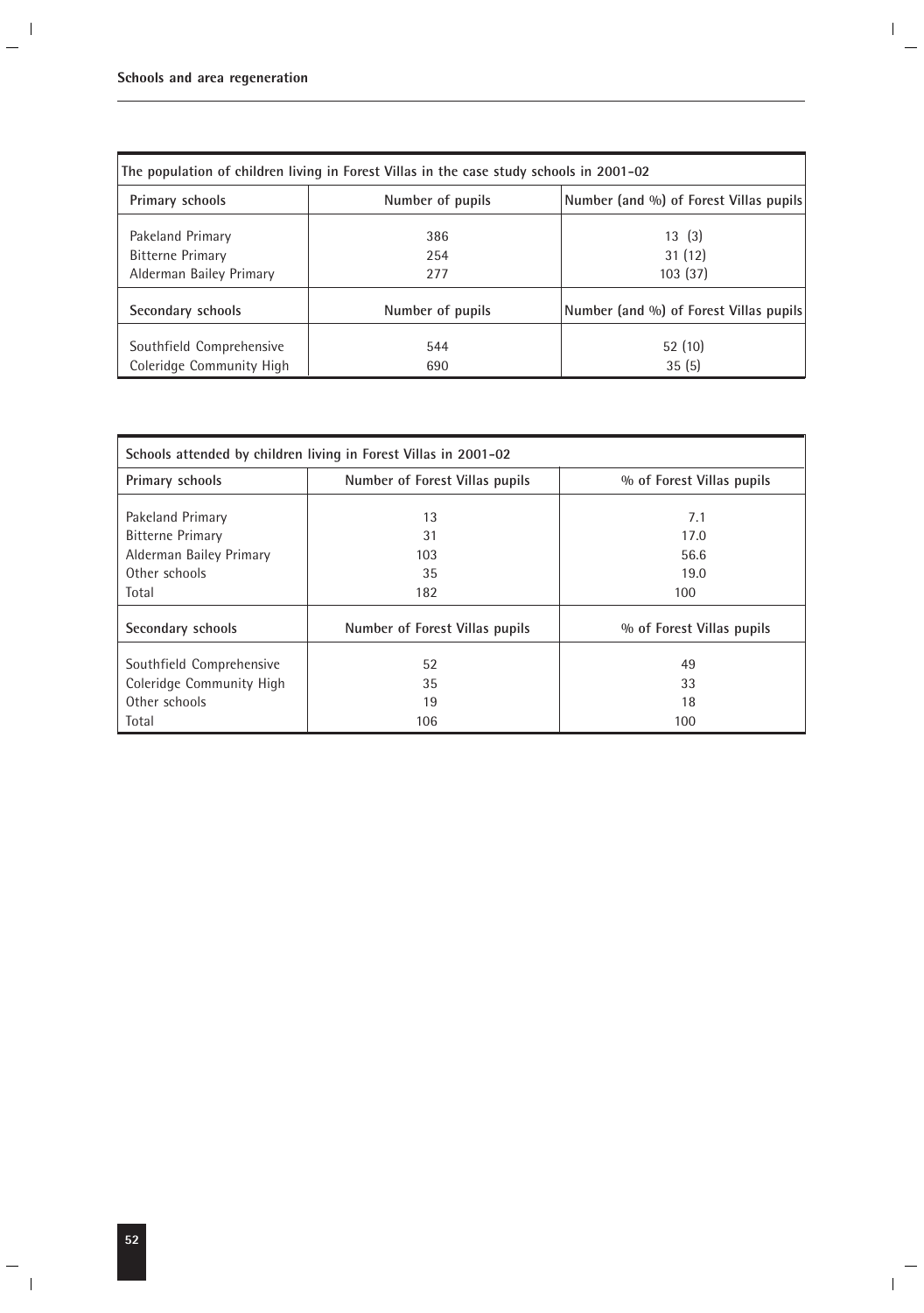

# **Appendix E: Measures of disadvantage in the schools**

The standard way of measuring the relative levels of disadvantage in school populations is through the percentage of pupils entitled to claim free school meals (FSM). The equivalent national average figures (from DfES statistics) are:

Primary 17% Secondary 15%

| <b>FSM</b> entitlement in Senlake schools |                             |
|-------------------------------------------|-----------------------------|
| School                                    | % of pupils entitled to FSM |
| Patton Community College                  | 30                          |
| Warwick                                   | 42                          |
| St Peter's                                | 28                          |
| <b>Brunel</b>                             | 46                          |

*Source:* LEA data (2002)

| FSM entitlement in Forest Villas schools |                             |
|------------------------------------------|-----------------------------|
| School                                   | % of pupils entitled to FSM |
| Southfield                               | 38                          |
| Coleridge                                | 35                          |
| Alderman Bailey                          | 56                          |
| <b>Bitterne</b>                          | 16                          |
| Pakeland                                 | 23                          |

*Source:* LEA data (2002)

In addition, the strategy unit for the sub-region in which Forest Villas is located produces 'advantage scores' for its schools based on a mix of Census and other indicators and therefore somewhat more sensitive than the FSM indicator. We have scores for 2,400 pupils out of our sample of 2,412 pupils (99.5%). By analysing the scores in terms of pentiles we created the following range:

| 'disadvantaged' | $=$ | bottom 20% |
|-----------------|-----|------------|
| 'below average' | $=$ | $20 - 40%$ |
| 'average'       | $=$ | 40-60%     |
| 'above average' | $=$ | 60-80%     |
| 'advantaged'    | $=$ | $80%+$     |

We have then calculated scores based on those pupils living in Forest Villas and attending the case study schools or other schools in the LEA (*n* = 182 primary, 106 secondary).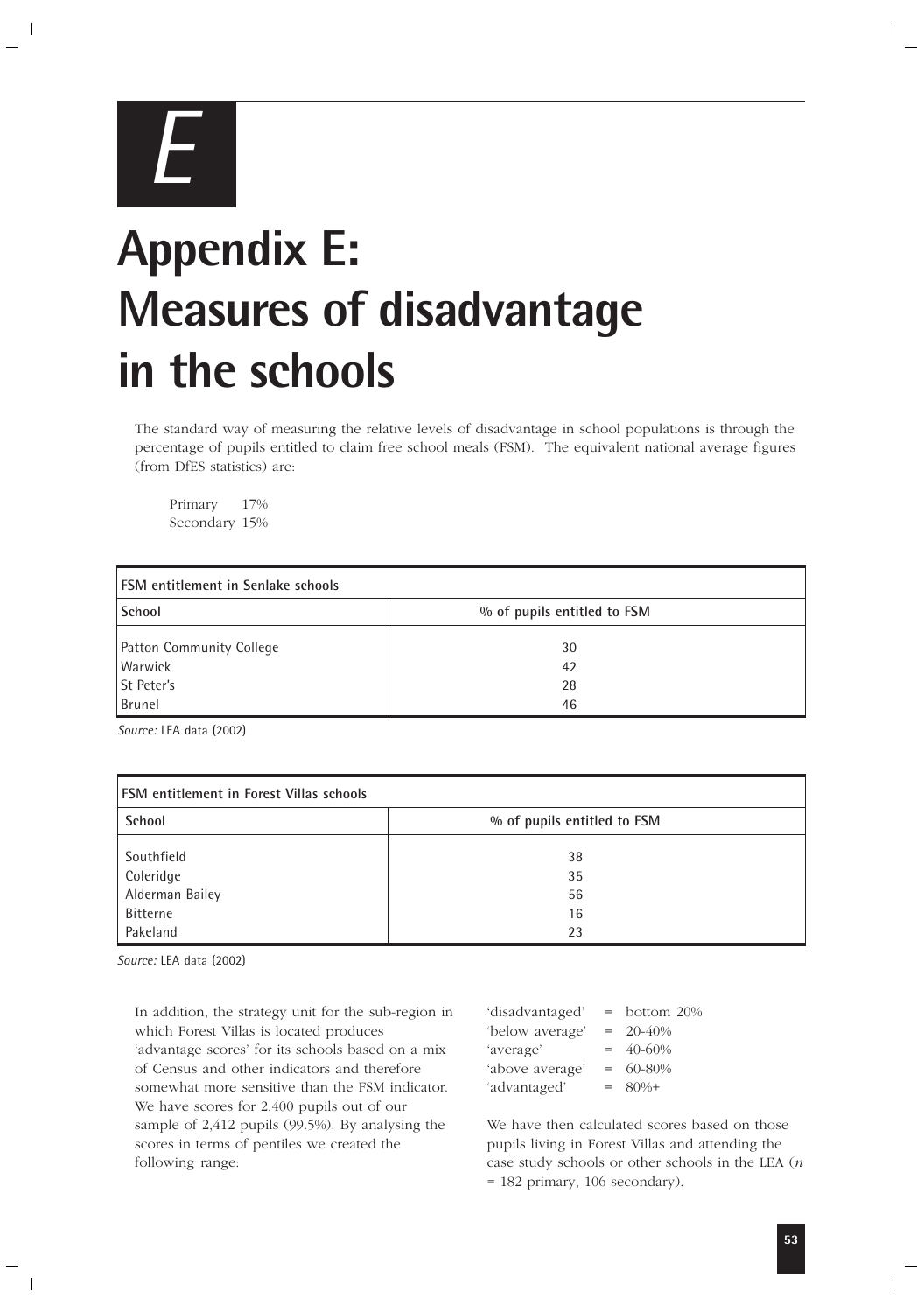| Advantage category of primary pupils who live in Forest Villas |                             |                             |                             |
|----------------------------------------------------------------|-----------------------------|-----------------------------|-----------------------------|
|                                                                | 'Disadvantaged'             | 'Below average'             | 'Above average'             |
| School                                                         | Number (and %)<br>of pupils | Number (and %)<br>of pupils | Number (and %)<br>of pupils |
| Alderman Bailey Primary                                        | 72 (70)                     | 31(30)                      | 0                           |
| <b>Bitterne Primary</b>                                        | 26(84)                      | 5(16)                       | 0                           |
| Pakeland Primary                                               | 7(54)                       | 6(46)                       | $\Omega$                    |
| Other schools                                                  | 25(74)                      | 9(26)                       |                             |
| Total                                                          | 130 (70.5)                  | 51(29.5)                    |                             |

*Source:* Researchers' calculations and LEA data

| Advantage category of secondary pupils who live in Forest Villas |                          |                          |
|------------------------------------------------------------------|--------------------------|--------------------------|
|                                                                  | 'Disadvantaged'          | 'Below average'          |
| School                                                           | Number (and %) of pupils | Number (and %) of pupils |
| Coleridge Comprehensive                                          | 28 (80)                  | 7(20)                    |
| Southfield Comprehensive                                         | 26(50)                   | 26(50)                   |
| Other schools                                                    | 15(79)                   | 4(21)                    |
| Total                                                            | 69 (65)                  | 37(35)                   |

*Source:* Researchers' calculations and LEA data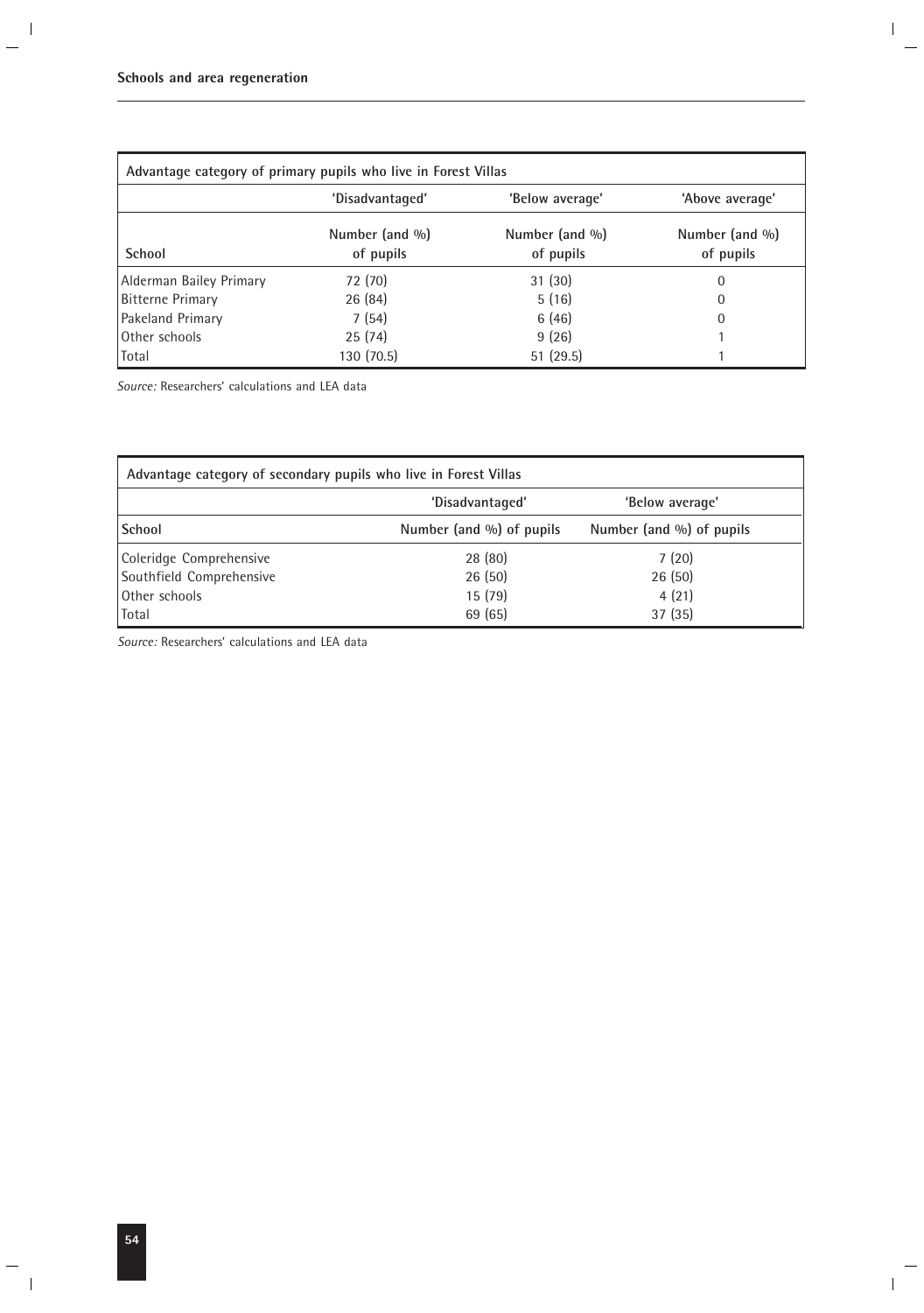| Southfield Community College School, Forest Villas<br>Links with HAZ community use of school facilities<br>Generational programme (pupils teach IT skills to<br>members on drug awareness, careers advice etc<br><b>Community-oriented activities</b><br>Drop-in and arranged sessions for community<br>senior citizens from the local community)<br>Pathfinder status for post-16 initiative<br>ICT focus in teaching and learning<br>Base for Write to Read initiative<br>in the schools (as described by schools)<br>Links with community wardens<br>(and community) newspaper<br>Youth club (x2 weekly)<br>Pupil Support Centre<br>Homework club<br>Other activities<br>Strong PTA<br>ICT classes<br>PТA<br>Trips to local universities and colleges with the<br>afternoons (x5 a year) focusing on health and<br>Coleridge Comprehensive School, Forest Villas<br>Parent classes - 'Helping in schools' and also<br>Alternative curriculum, Student Support<br>Delivery of the TAPSI course (teaching<br>Personal, Social and Health Education<br>ICT focus in teaching and learning<br>Mentors work in the community<br>Master and booster classes<br>cookery and Internet use<br>aim of raising aspirations<br>Vocational curriculum<br>After-school clubs<br>assistants' course)<br>Other activities<br>careers advice<br>Centre (SSC)<br>establishment of school shops through which students sell<br><b>Appendix F:</b><br>The council has just given the school a house in a nearby<br>• Through its involvement in the DfES extended schools<br>community which will be used as an outreach centre<br>Community access to facilities (particularly sporting<br>Links with employers (employee mentoring, student<br>Vocational curriculum and alternative curriculum<br>Fostering an entrepreneurial culture through the<br>Litter Picks - in cooperation with the Police and<br>Cooperation with some community initiatives<br>Health action days (school was part of HAZ)<br>placements) and after-school clubs<br>ICT focus in teaching and learning<br>Patton Community College, Senlake<br>• Adult education (CLAIT classes)<br>to local people and businesses<br>Crime awareness programme<br>Sexual health clinic (weekly)<br>Student Support Centre<br>Environmental Services<br>Planned activities<br>Breakfast club<br>Other activities<br>Mentoring<br>facilities) |
|-------------------------------------------------------------------------------------------------------------------------------------------------------------------------------------------------------------------------------------------------------------------------------------------------------------------------------------------------------------------------------------------------------------------------------------------------------------------------------------------------------------------------------------------------------------------------------------------------------------------------------------------------------------------------------------------------------------------------------------------------------------------------------------------------------------------------------------------------------------------------------------------------------------------------------------------------------------------------------------------------------------------------------------------------------------------------------------------------------------------------------------------------------------------------------------------------------------------------------------------------------------------------------------------------------------------------------------------------------------------------------------------------------------------------------------------------------------------------------------------------------------------------------------------------------------------------------------------------------------------------------------------------------------------------------------------------------------------------------------------------------------------------------------------------------------------------------------------------------------------------------------------------------------------------------------------------------------------------------------------------------------------------------------------------------------------------------------------------------------------------------------------------------------------------------------------------------------------------------------------------------------------------------------------------------------------------------------------------------------------------------------------|
|-------------------------------------------------------------------------------------------------------------------------------------------------------------------------------------------------------------------------------------------------------------------------------------------------------------------------------------------------------------------------------------------------------------------------------------------------------------------------------------------------------------------------------------------------------------------------------------------------------------------------------------------------------------------------------------------------------------------------------------------------------------------------------------------------------------------------------------------------------------------------------------------------------------------------------------------------------------------------------------------------------------------------------------------------------------------------------------------------------------------------------------------------------------------------------------------------------------------------------------------------------------------------------------------------------------------------------------------------------------------------------------------------------------------------------------------------------------------------------------------------------------------------------------------------------------------------------------------------------------------------------------------------------------------------------------------------------------------------------------------------------------------------------------------------------------------------------------------------------------------------------------------------------------------------------------------------------------------------------------------------------------------------------------------------------------------------------------------------------------------------------------------------------------------------------------------------------------------------------------------------------------------------------------------------------------------------------------------------------------------------------------------|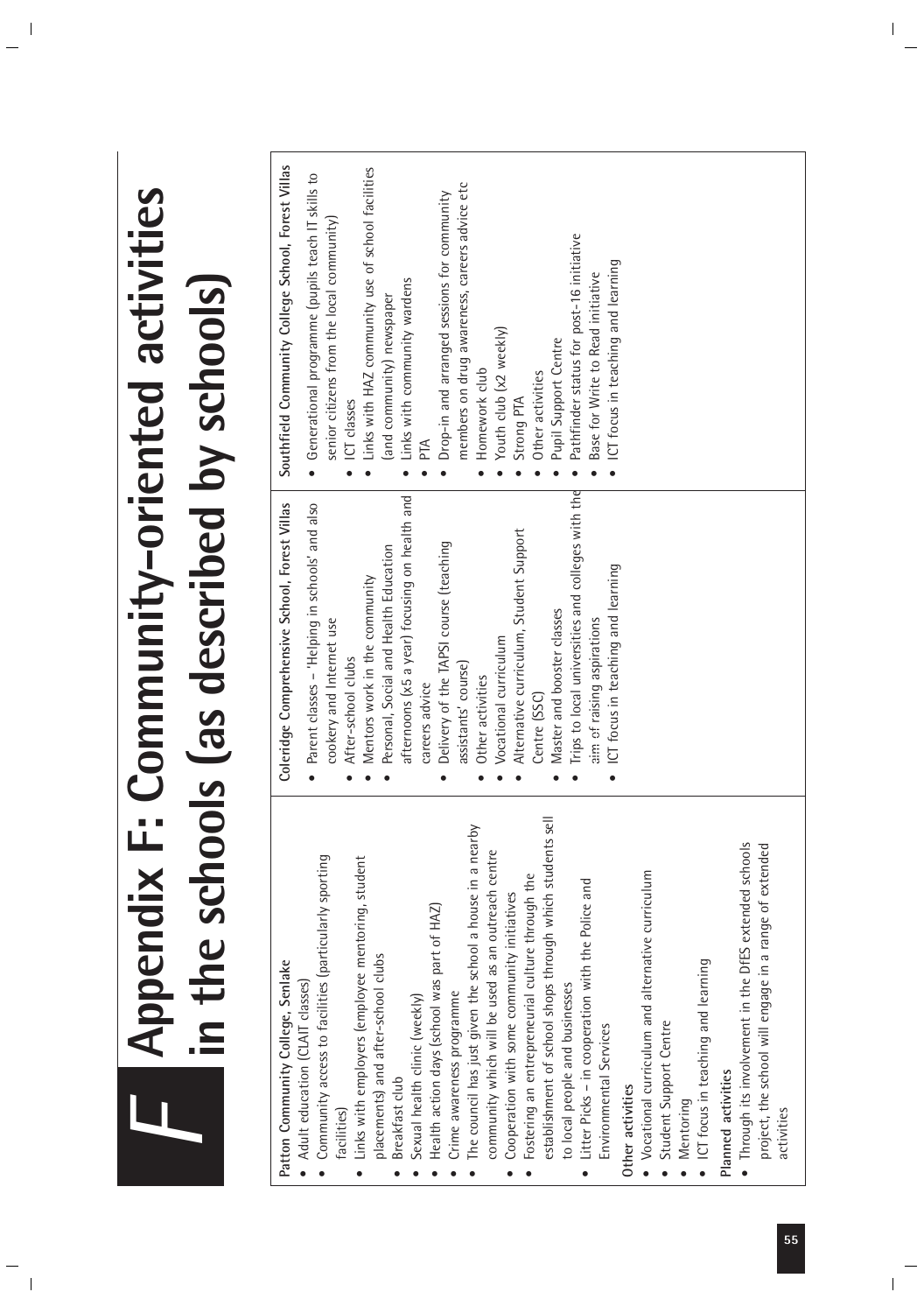| School Curriculum Award (recognising community<br>PACT (family learning initiative) in addition to<br>Coffee mornings for parents and parishioners<br>Some use of school building by local groups<br>Community representation on the board of<br>After-school clubs and homework club<br>PTA and parent volunteers in school<br>Health drop-in sessions for parents<br>Parent classroom assistant course<br>school delivery of family learning<br>Use of ICT for parents<br>Open door policy<br>St Peter's, Senlake<br>Planned activities<br>Breakfast club<br>Parents' room<br>governors<br>work) | Open door policy - community members come into<br>The school has hosted the PACT (family learning<br>initiative) and IT bus (from the local FE college)<br>Referral of parents to do classroom assistants'<br>courses and work placements for parents<br>the school to discuss community issues<br>Community use of school facilities<br>Re-establishing adult education<br>Nursery provision (until 6pm)<br>Warwick Primary, Senlake<br>Community garden<br>Planned activities<br>HAZ links<br>$\bullet$                                      | The school is proactive in dealings with social services<br>also works to increase attendance and punctuality<br>Health drop-in sessions for parents (x1 monthly)<br>Attendance monitoring using BROMCOM.<br>Some community use of school premises<br>Opening up the IT suite for parental use<br>The Education Welfare Officer<br>Brunel Primary, Senlake<br>Nursery provision<br>Open door policy<br>Adult education<br>Planned activities<br>Breakfast club<br>Other activities<br>Pupil council<br>$\bullet$ |
|----------------------------------------------------------------------------------------------------------------------------------------------------------------------------------------------------------------------------------------------------------------------------------------------------------------------------------------------------------------------------------------------------------------------------------------------------------------------------------------------------------------------------------------------------------------------------------------------------|------------------------------------------------------------------------------------------------------------------------------------------------------------------------------------------------------------------------------------------------------------------------------------------------------------------------------------------------------------------------------------------------------------------------------------------------------------------------------------------------------------------------------------------------|------------------------------------------------------------------------------------------------------------------------------------------------------------------------------------------------------------------------------------------------------------------------------------------------------------------------------------------------------------------------------------------------------------------------------------------------------------------------------------------------------------------|
| Adult education - Keeping Up with the Children<br>Family learning scheme (using the EAZ laptops)<br>EAZ activities aimed at raising aspirations and<br>Links with residential homes for older people<br>Strong governing body with community<br>Links with some local businesses<br>Pakeland Primary, Forest Villas<br>Parent helpers in school<br>(LEA provision)<br>representation<br>Other activities<br>motivation<br>PTA                                                                                                                                                                      | Establishment of a community learning room and<br>Adult education classes - Keeping Up with the<br>Premises are used by the local community for<br>• EAZ activities aimed at raising aspirations and<br>• Health, sex and drug education form discrete<br>Alderman Bailey Primary, Forest Villas<br>Various after-school hours activities<br>Nursery provision, homework clubs<br>elements of the PSHE programme<br>Children (council provision)<br>Schools council<br>Breakfast club<br>Other activities<br>motivation<br>meetings<br>library | Work with parents on an ad hoc basis and looking to<br>Parent helpers in school classroom assistant course<br>Additional pupil support for lower ability pupils in<br>EAZ activities aimed at raising aspirations and<br>establish the Parenting Plus course<br>Bitterne Primary, Forest Villas<br>• Various after-school clubs<br>ICT courses for parents<br>Dads and Lads class<br>years 1 and 2<br>Kindergarten<br>Other activities<br>motivation<br>PSE<br>PTA<br>$\bullet$                                  |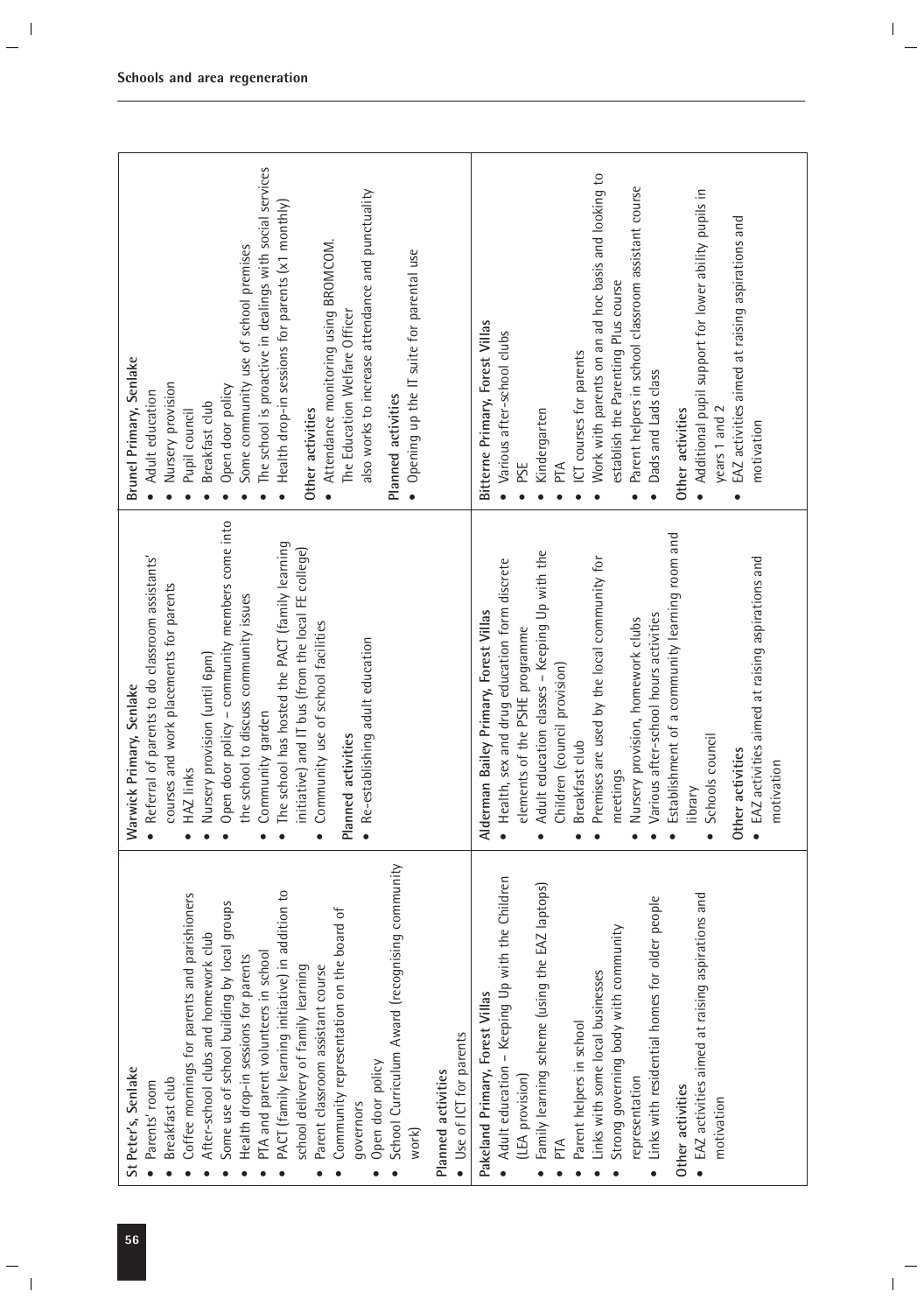*G*

# **Appendix G: Comparative data on school performance**

Figure A1 below displays graphically the scores for the case study schools on these two measures. Scores on the national comparison (the vertical axis) are set against scores on the 'like' schools comparison (the horizontal axis).

Ofsted has developed a system for grading the performance of pupils in a school in relation to the performance of pupils both in schools nationally and in schools in similar 'contexts' (that is, with similar levels of free school meals entitlement). We report in Chapter 4 how the case study schools fare on these measures.

Ofsted uses a seven-point scale of letter grades, awarded at each key stage in relation to performance on national assessments. Our analysis is based on performance in key stage 2 national assessments and national examinations at the end of key stage 4. By allocating each of these grades a numerical value and summing across all the grades allocated to a school, it is possible to arrive at a global score for overall school performance. This necessarily represents a rather crude assessment which is indicative for our limited purposes, but should not be regarded as a robust measure of school performance. In particular, it disguises variations between performance at different key stages and in different subjects and glosses over the fact that the different grades are awarded to different proportions of schools. These comparisons, moreover, relate to the performance of the schools' whole population and not just to that of pupils from the case study areas.

However, in broad terms, it is safe to make the following interpretations of the scores:

• above plus 4 (plus 7.5 is the maximum attainable): schools performing well above average in all or most of their work;

- plus 2 to plus 4: schools performing above average in all or most of their work;
- plus 2 to minus 2: schools performing at around the average, perhaps with some areas of particular strength or weakness;
- minus 2 to minus 4: schools performing below average in all or most of their work;
- below minus 4 (minus 7.5 is the minimum attainable): schools performing well below average in all or most of their work.

As Chapter 4 indicates, the schools overall do poorly in terms of the national comparison, but much better on the comparison with 'like' schools. As an indication, Warwick, Brunel and Alderman Bailey, with scores of minus 6 or less on the national comparison, are performing in line with the lowest performing 5% of schools. Coleridge and Pakeland, with scores of plus 4 on the like schools comparison, are performing above the average for these schools, within the top 40% in some aspects of their work and within the top 25% in others.

Interestingly, the two sub-samples are somewhat different, with the Senlake schools doing less well on the 'like' schools comparison than the Forest Villas schools. This *may* reflect a greater (or more exclusive) emphasis on the standards agenda and *might* indicate what could be achieved if all the schools were similarly focused. However, it may also reflect the turbulence in Senlake schools caused by reorganisation. Moreover, it is worth remembering that the positive performances in Forest Villas do not result in any transformative impact on outcomes for pupils. Even if Senlake schools performed to similar levels, therefore, there would be no need to revise our conclusions significantly.

Further analysis can be found on the project website (www.man.ac.uk/include/regen.htm).